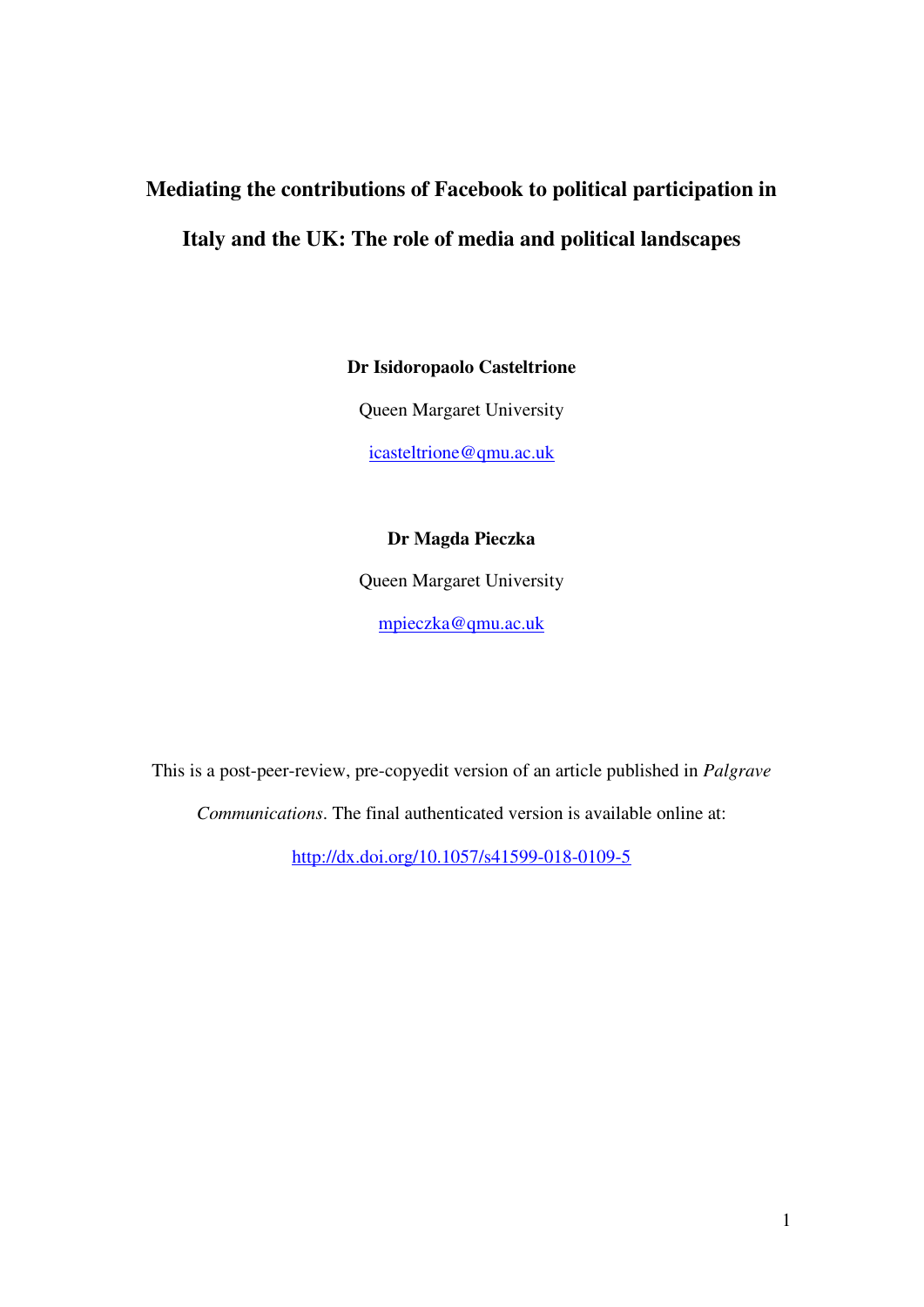#### **Abstract**

Over the last decade, an increasing number of academic studies have examined how digital technologies can contribute to political participation, with numerous publications focusing on social networking websites. The present article adds to this strand of research by tackling the scarcity of cross-national comparative studies in the field. Drawing from an original data set acquired by combining a cross-national comparative approach and a mixed methods methodology, this paper explores how media and political landscapes mediate the contributions of Facebook to citizens' political participation in Italy and the United Kingdom. A participatory gap between Italian and British participants, with Italians displaying higher levels of political participation through Facebook, is found and explained with reference to three contextual factors: the greater diffusion and relevance of other online platforms such as Twitter in the UK; Italian participants' more negative perception of traditional media linked to the high level of political parallelism typical of the Italian media system; and the presence in Italy of a political party such as the Five Stars Movement making full use of the communicative and organizational affordances of Facebook. The findings indicate that the contributions of Facebook, and digital technologies in general, to political participation must be analysed in context, within the larger patterns they fit into, and cannot be examined in isolation. Such contributions are better understood if considered within the *hybrid media system* in which different digital platforms interact, merge and compete. Similarly, the political scenarios in which citizens and political parties operate need to be accounted for when looking at the links between the Internet and politics.

#### **Keywords**

political participation; social networking websites; Facebook; Italy; United Kingdom; comparative; cross-national.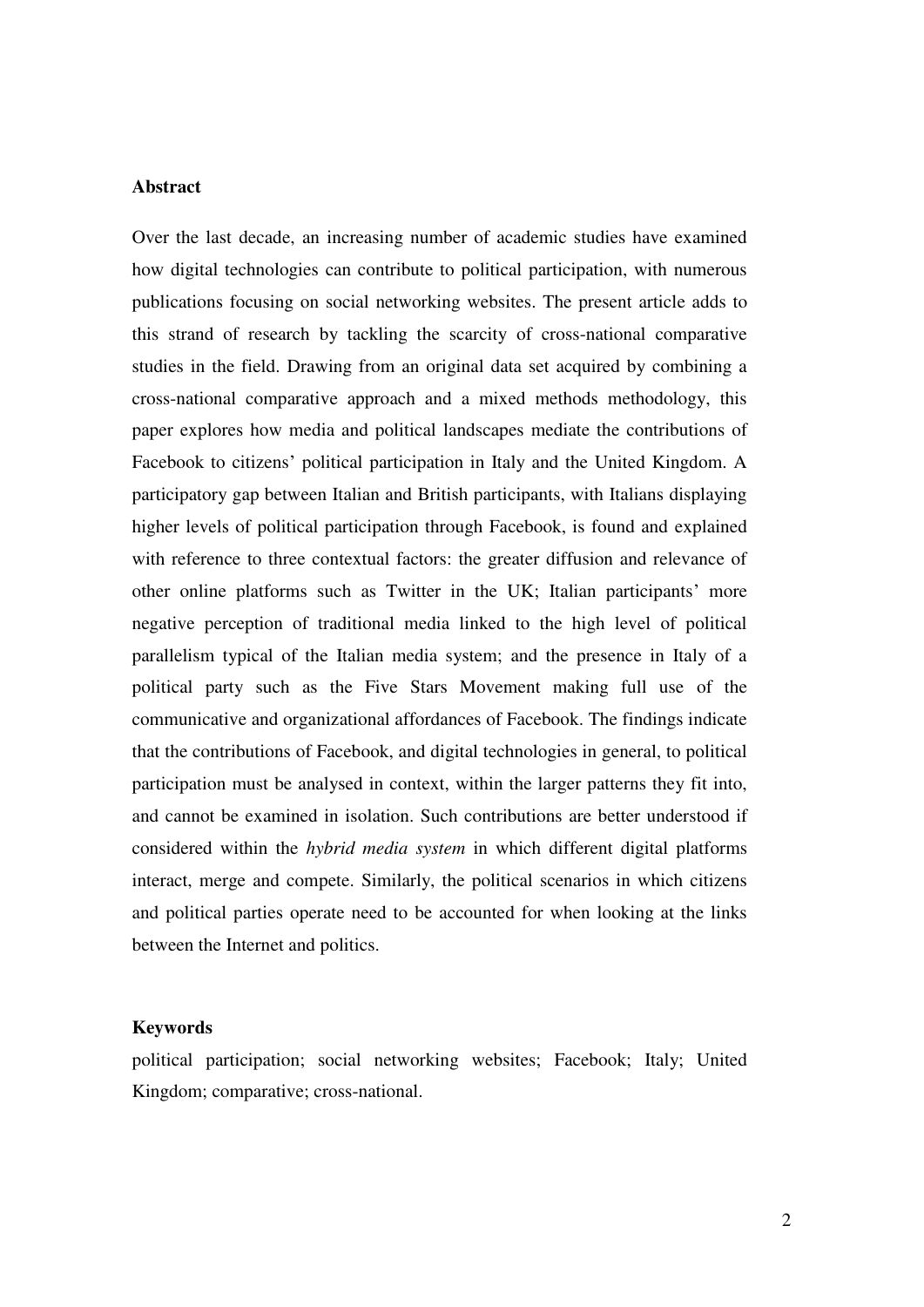#### **Introduction: Political Participation and Digital Technologies**

Political participation is a popular and widely investigated subject in academic studies. This phenomenon, or rather array of phenomena, can be approached through various interlinked theoretical lenses. Some studies are concerned with the role and relevance of political participation in democratic systems (e.g. Barber, 1984), while others attempt to classify the different levels of political participation and types of participants (e.g. Arnstein, 1969) or identify the factors contributing to or limiting political activity (e.g. Verba et al., 1995). The present paper falls within the latter category, and more specifically within the domain of Internet and political participation research, as it explores how media and political landscapes mediate the contributions of Facebook to citizens' political participation in Italy and the United Kingdom.

Over the last decade an increasing number of academic studies have examined how digital technologies can contribute to political participation, with numerous publications focusing on social networking websites (SNSs), i.e. web-based services that 'allow individuals to present themselves, articulate their social networks, and establish or maintain connections with others' (Ellison et al., 2007: 1143). This course in scholarship can be arguably attributed to: the widespread and rapid penetration of SNSs across the globe; the role these platforms played in political protests and campaigns such as the Arab Spring and the 2008 Obama's presidential campaign; the fact that, as stressed by Dahlgren (2009), the rise of the Internet coincided with citizens' growing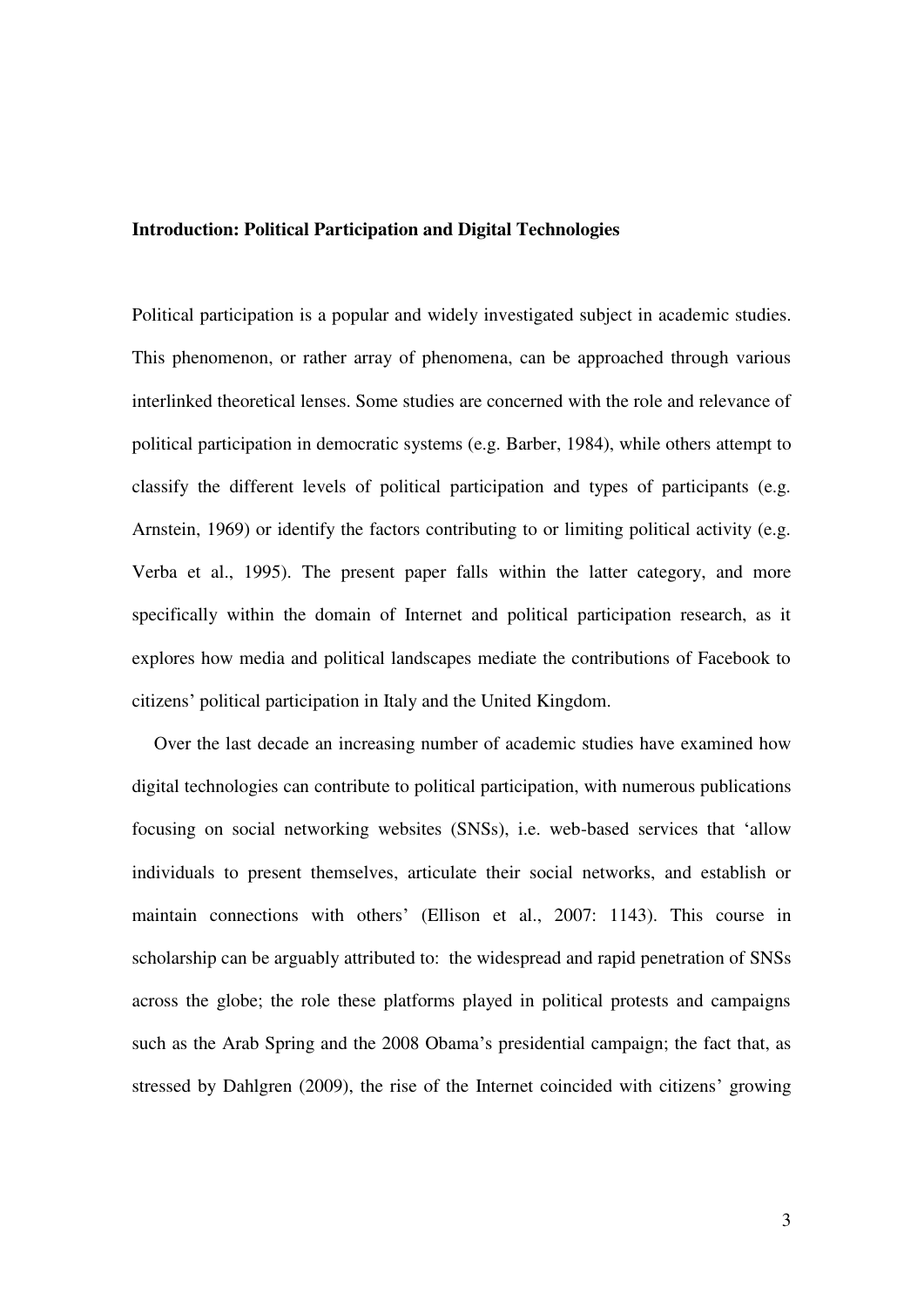dissatisfaction with democratic political institutions and detachment from the political process – a phenomenon described as *democratic deficit* (Norris, 2011).

Despite the richness of existing research on SNSs and political participation, a careful review of scholarship reveals that there still exist fruitful venues for the development of the field. The present article contributes to this strand of research by tackling the scarcity of cross-national comparative studies in the field, a gap examined in detail in the following section.

This paper is structured into five parts. This first introductory section has set the context for the paper and offered an overview of recent developments in political participation research. The second section lays out the theoretical dimensions of the study, identifying and defining relevant terminology and concepts, and reviewing the academic literature investigating the links between SNSs and political participation. The third section deals with the methodology of the research. It explains the value of adopting a cross-national comparative approach and a mixed methods (MM) methodology, and describes the methods and sampling procedures used in the investigation. The fourth section presents and discusses the findings of the study, tying up the various theoretical and empirical strands presented in the paper in order to shed light on how media and political landscapes can mediate the contributions of Facebook to Italian and British citizens' political participation. Finally, in the fifth and last section, a summary of the main findings, principal issues and implications which have arisen in the article is provided.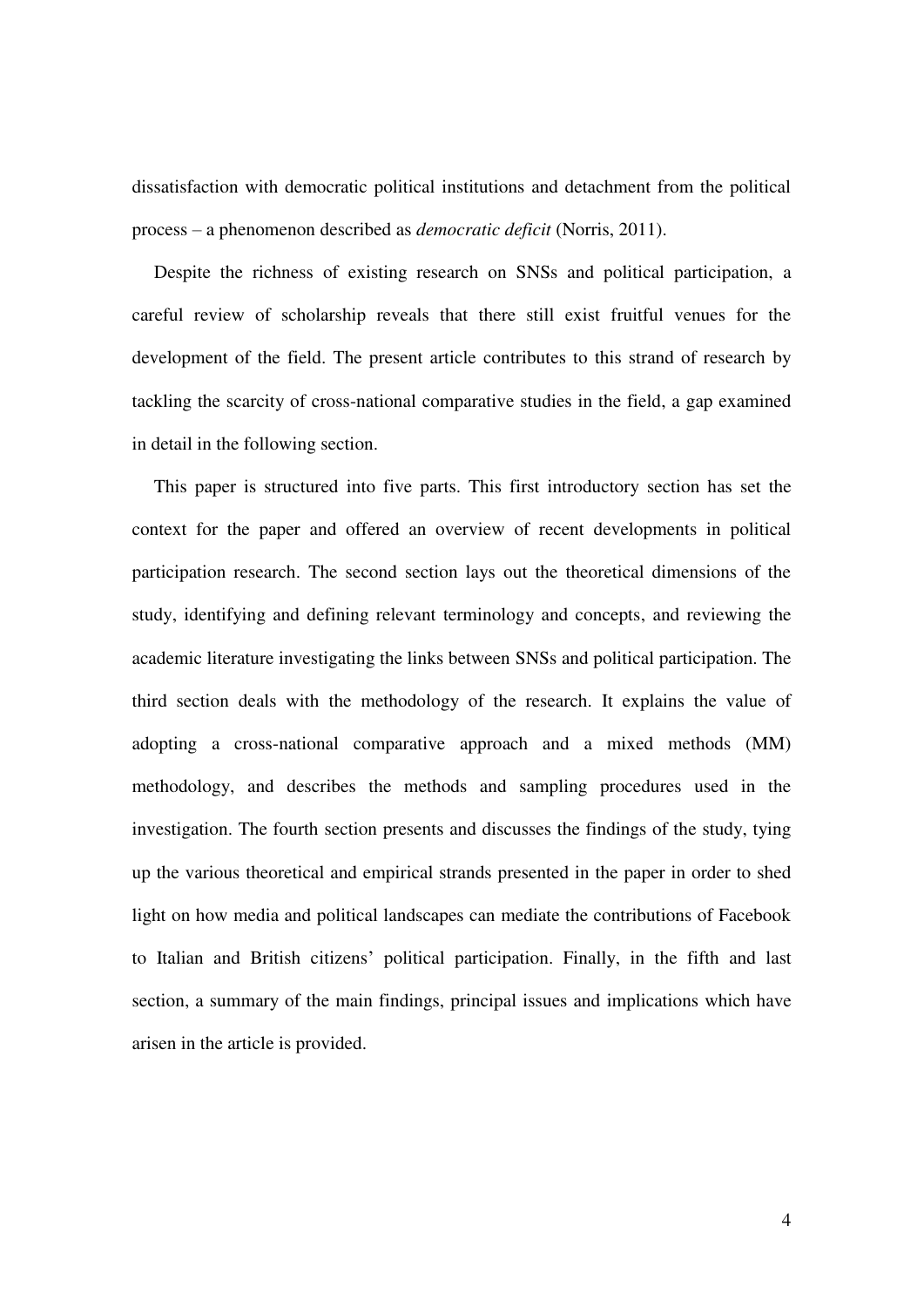#### **SNSs and Political Participation Research**

#### *Defining Political Participation*

Before reviewing research on SNSs and political participation, it is necessary to clarify how political participation has been theorized in this paper. There are, in fact, many definitions and theorizations of political participation. For instance, political participation can be defined as the 'activity that has the intent or effect of influencing government actions', as per Verba et al. (1995: 38) conceptualization, or, as suggested by Marichal (2013), it can be intended as a discursive performance designed to express a political identity. Focusing on the Internet, Hoffman et al. (2013) investigate citizens' motivations to engage in politics online and establish that political activity is driven by both a desire to influence government as well as to communicate political ideas. Taking these findings into account, and considering the emergence of more individualized and personalized forms of participation (Bennett, 1998), political participation is defined in the present article as *the set of activities influencing or aiming to influence governments' actions and other individuals' political behaviours, and/or reflecting individuals' interest and psychological involvement in politics*.

Such a broad definition attempts to address the lack of a common, shared conceptualization of political participation in the literature, and to capture the multidimensionality of this hydra-headed phenomenon. Drawing on Verba et al.'s (1995) theorization of *voluntary political participation* and Christy's (1987)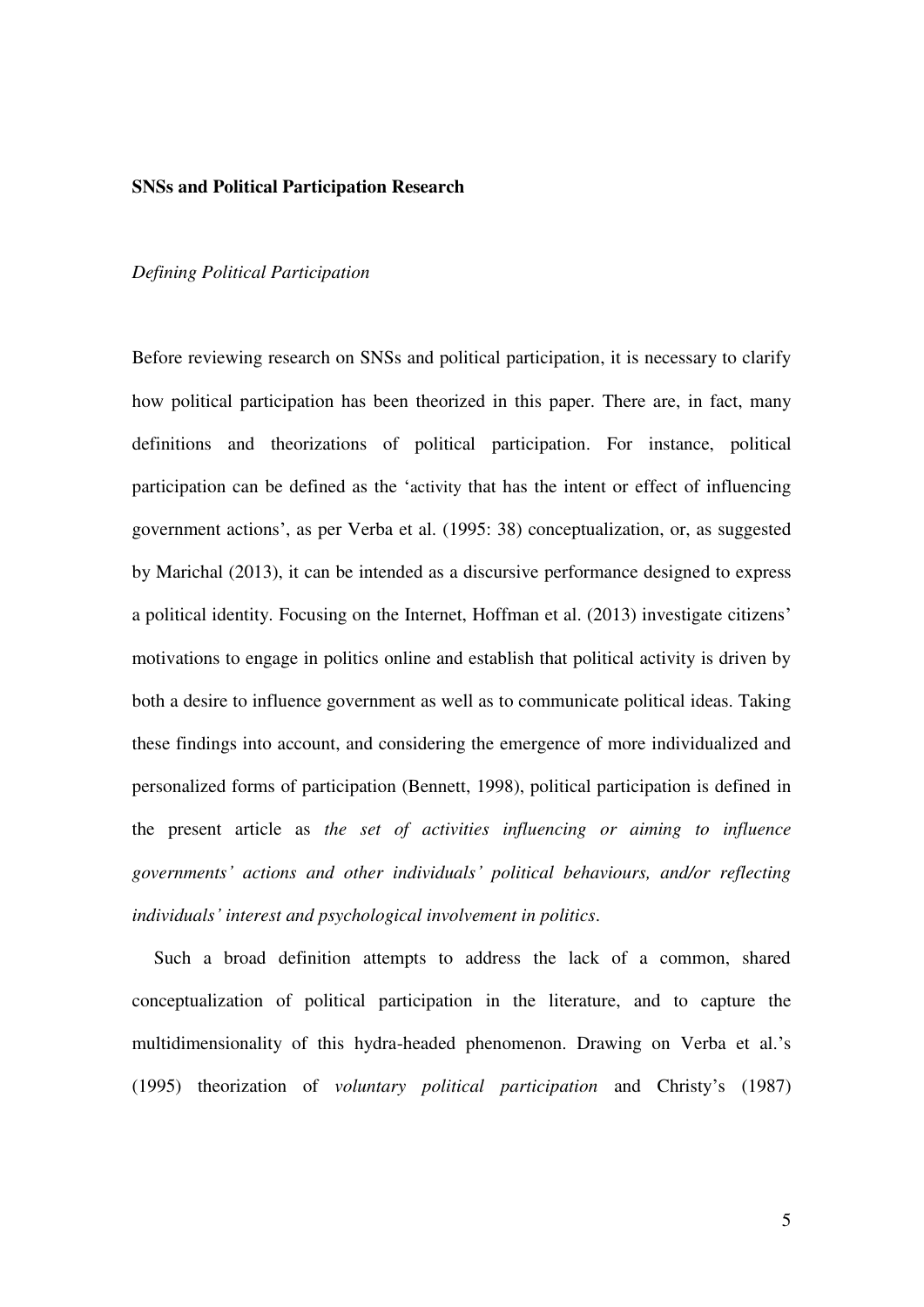conceptualization of *communication activities*, this definition is a comprehensive one in that it covers both the offline and online dimensions, and encompasses a wealth of political activities, ranging from taking part in a political protest to discussing about politics, e-petitioning, and expressing political opinions online.

## *The Need of Cross-National Comparative Studies in SNSs and Political Participation Research*

Investigations examining the contributions of digital technologies to political participation tend to attribute a positive connotation to this phenomenon(a), and be grounded, as Moy et al. (2012) observe, in the assumption and normative position that political participation is beneficial to both citizens and democratic institutions. Such a stance is shared by the authors of the present paper, and is supported by several influential political scientists such as Barber (1984), Evans (2001), and Fischer (2003) who, for instance, regards citizens' participation as 'the cornerstone of the democratic political process' (Fischer, 2003, p. 205). As anticipated in the introductory section of this article, in the last few years there has been a proliferation of academic studies examining SNSs and political participation. Today, many Western democracies are characterized by a growing *democratic deficit* (Norris, 2011), and research looking at the links between SNSs and political participation can, arguably: shed light on citizens' current political participatory practices; help to better understand the reasons behind citizens' dissatisfaction with democratic political institutions, and their detachment from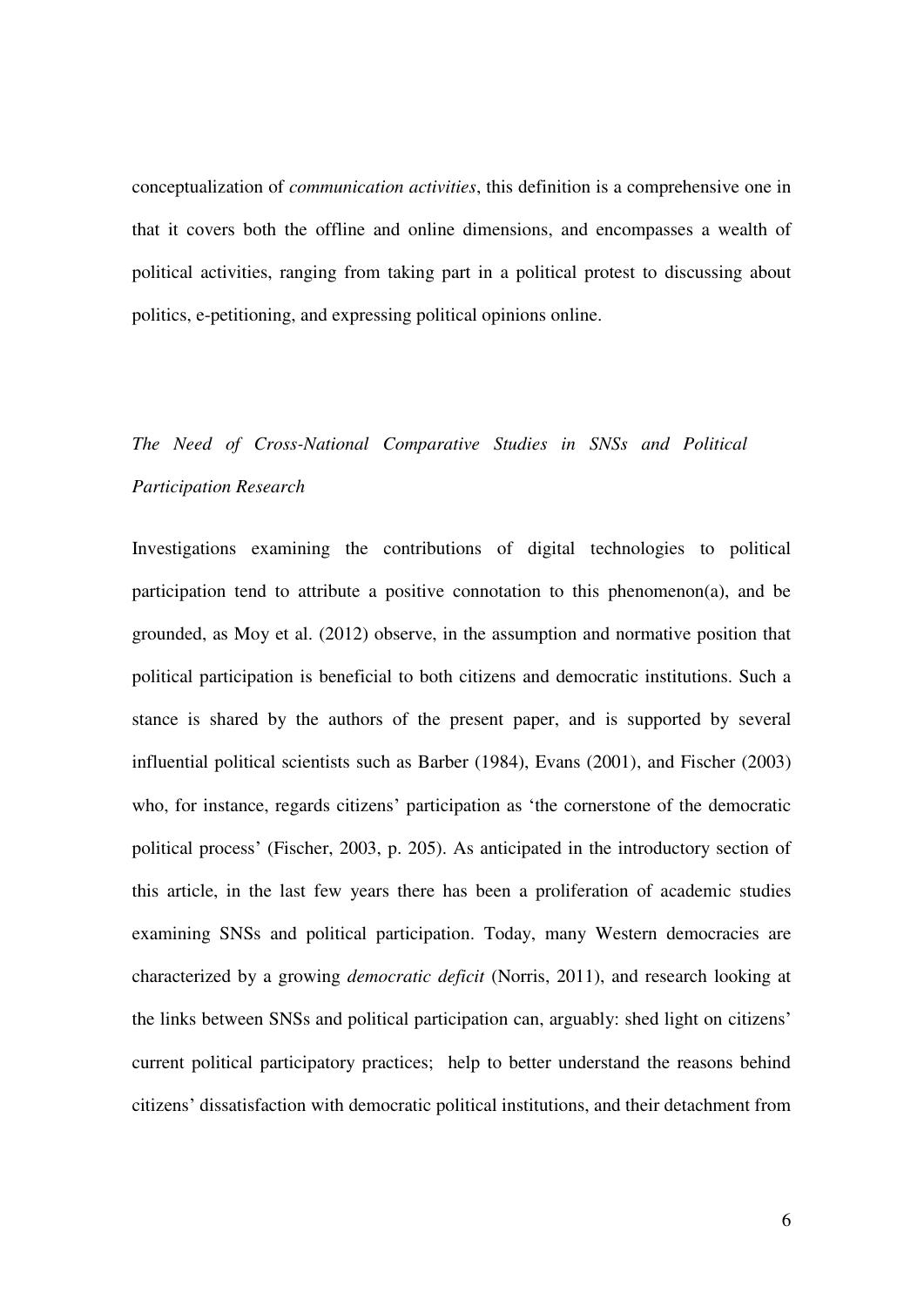the political process; and even offer possible solutions to counteract such a negative trend. SNSs, and social media in general, – SNSs are a particular type of social media platforms (Kaplan and Haenlein, 2010) – have, in fact, become increasingly embedded in many individuals' daily routines, and reshaped, in part, the structures and methods of interpersonal and political communication, influencing the ways politicians and citizens interact with each other.

The purpose of this article is not to embark on a theoretical discussion of how SNSs, and more generally the Internet, can contribute (or be detrimental) to democratic systems, and to the formation of a more informed and politically engaged electorate – an issue already widely covered in the literature (Ceron and Memoli, 2016; Fasano et al., 2016; Fuchs, 2014; Hindman, 2009). The goal of the present paper is much more specific – namely to further the development of SNSs and political participation research by tackling the lack of cross-national comparative studies in the field and exploring how different media and political contexts mediate the contributions of these platforms to citizens' political participation. Hence, after a brief summary of the state of research on the topic, only literature relevant to the aim of the article is considered in this section.

A review of the literature on SNSs and political participation reveals that the field is characterized by contrasting evidence, with three schools of thought, i.e. optimists, pessimists, and normalizers, generating an intense academic debate. The optimists speak of mobilization and suggest that SNSs can aid and promote citizens' political participation (Baek, 2015; Holt et al., 2013; Towner, 2013; Xenos et al., 2014). In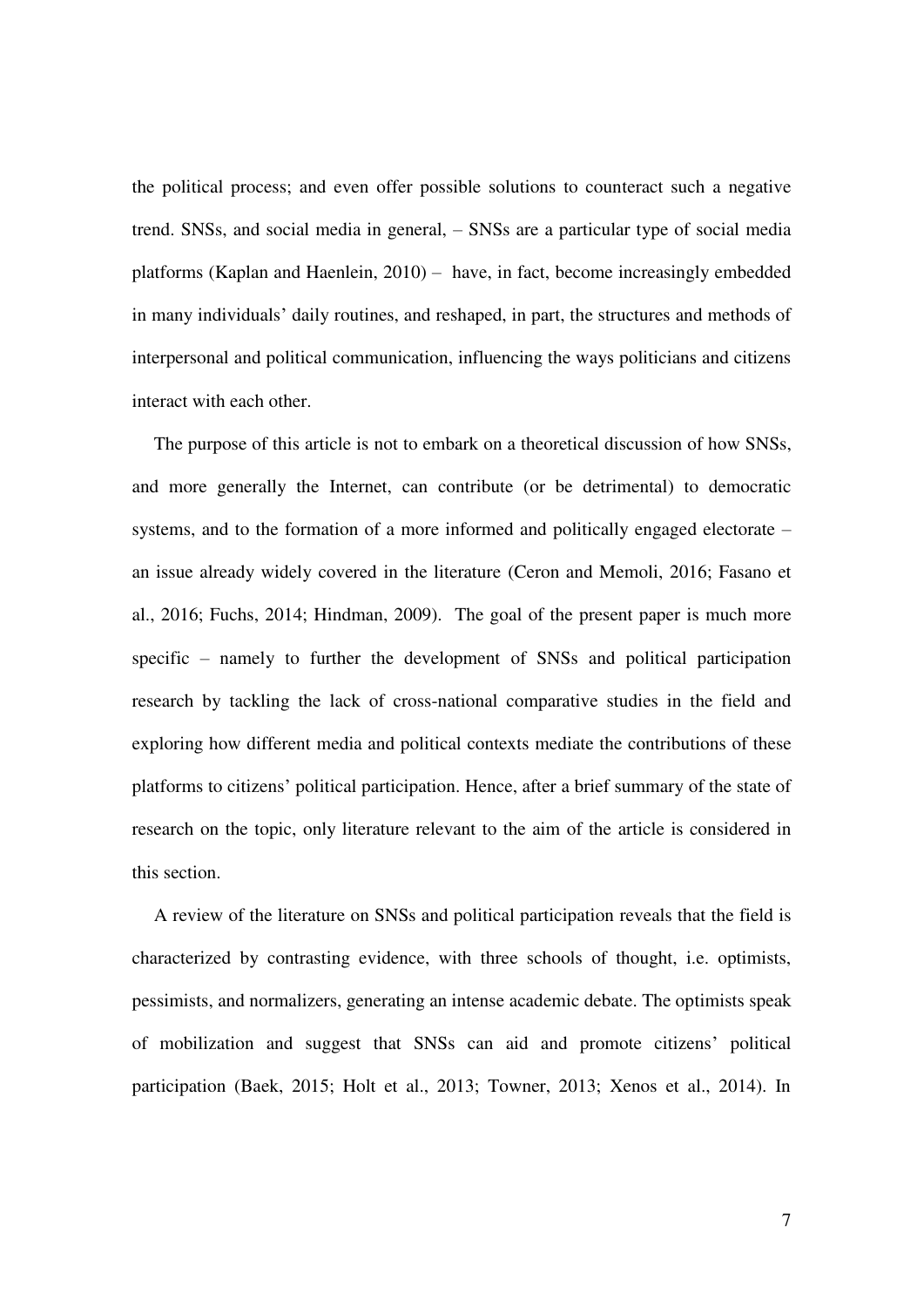contrast, the pessimists paint a picture of limited (Baumgartner and Morris 2010; Valenzuela et al., 2009) or even negative effects (Ancu and Cozna, 2009; Fenton and Barassi, 2011). Finally, the normalizers argue that SNSs reinforce existing participatory trends by providing politically interested and active citizens with further ways to engage and participate (Carlisle and Patton, 2013; Gustafsson, 2012; Vesnic-Alujevic, 2012; Vitak et al., 2011; Yoo and Gil de Zúñiga, 2014).

A number of explanations can be offered to account for this mixed picture. Firstly, it can be argued that two conceptual weaknesses characterising many Internet, SNSs and political participation studies – namely the failure of considering the multidimensionality of political participation, and the overgeneralization of Internet and SNSs usage – have contributed to the contrasting findings produced by optimists, pessimists and normalizers (see Casteltrione [2015] for a more detailed discussion).

Another possible explanation could be the tendency to generalize on the basis of single-country studies – often English-speaking countries (Anduiza et al., 2009) – without taking into account how contextual factors can mediate the contributions of digital technologies to political participation, a shortcoming highlighted also by Segerberg and Bennett (2011). As attested by the insightful *Digital Media and Political Engagement Worldwide* (Anduiza et al., 2012) and more recent publications (Splendore, 2016; Vaccari, 2017; Mosca and Quaranta, 2016), some progress has been made in this direction as more scholars have embarked on cross-national comparative studies. Although there have been advances in research focusing on the Internet in general, cross-national studies looking specifically at the contributions of SNSs to political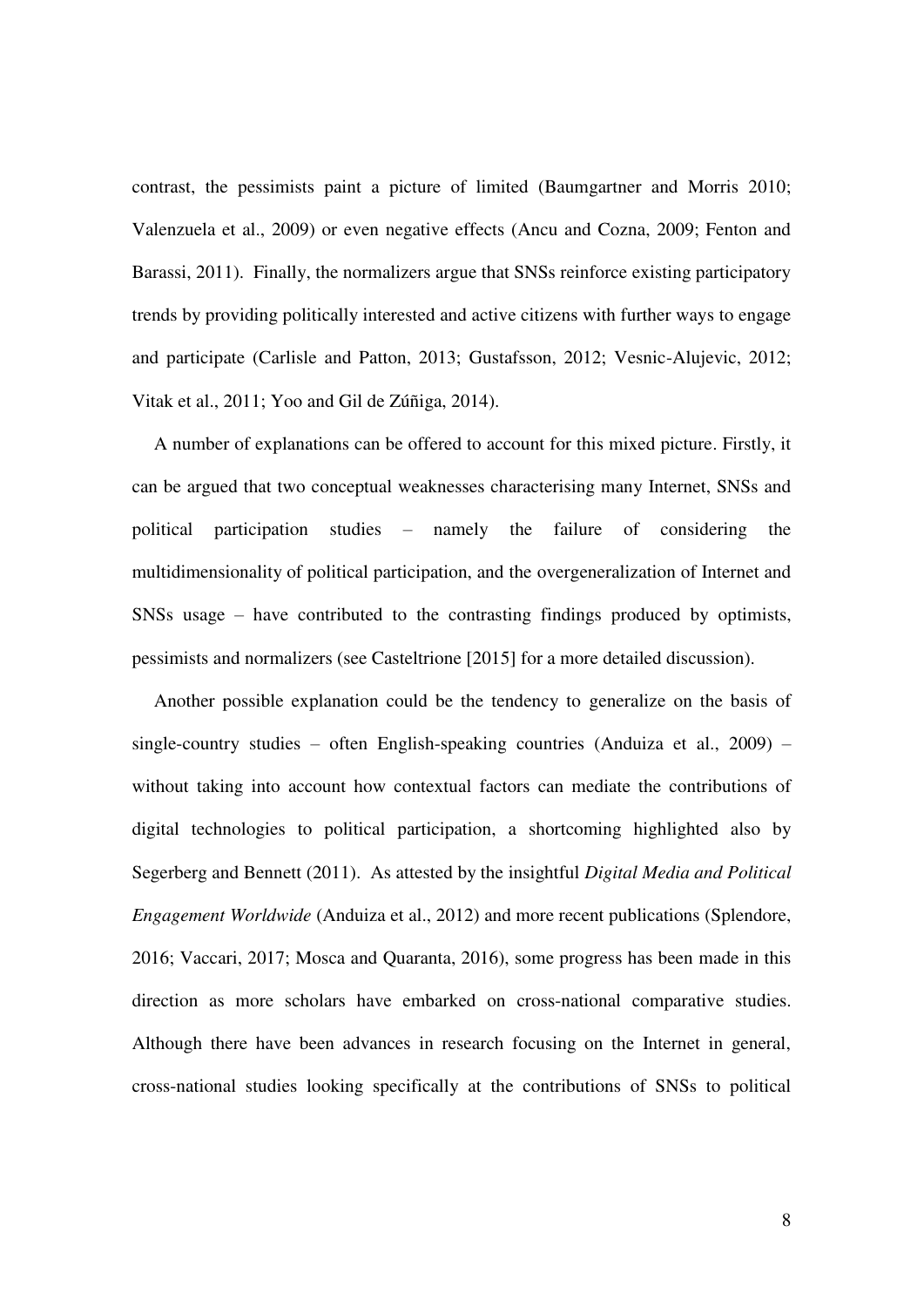participation remain scarce. In her meta-analysis of research on social media use and participation in civic and political life, Boulianne (2015) looks at 38 studies and finds that only two (i.e. Chan and Guo, 2013; Xenos et al., 2014) offer a cross-national perspective.

Two recently published studies (Mosca and Quaranta, 2016; Saldaña et al., 2015) are particularly relevant to the present article. Mosca and Quaranta (2016) examine how distinct news diets and the use of different social media platforms may influence noninstitutional participation in Italy, Germany and the UK. Their data do not offer evidence of significant variance in the relationship between the considered variables (i.e. news diets and platform choice) across the three countries. This finding is somewhat contradicted by the present research which shows that *communication ecologies* (Mosca and Quaranta, 2016) and political contexts mediate the contributions of Facebook to political participation.

Focusing on the UK and the US, Saldaña et al. (2015) investigate how consumption of news through traditional and social media impacts citizens' *political engagement*. 1

-

<sup>&</sup>lt;sup>1</sup> As for political participation, academics have developed different theorizations and definitions of political engagement. Saldaña et al. (2015) use the terms 'political engagement' and 'political participation' interchangeably. In a somewhat similar fashion, Anduiza et al. (2012) consider political participation a dimension of the political engagement construct, the other dimensions being *political information consumption* and *political attitudes*. In contrast, Verba et al.'s (1995) make a distinction between political participation and engagement. They conceptualize the latter as a *psychological predisposition towards politics* while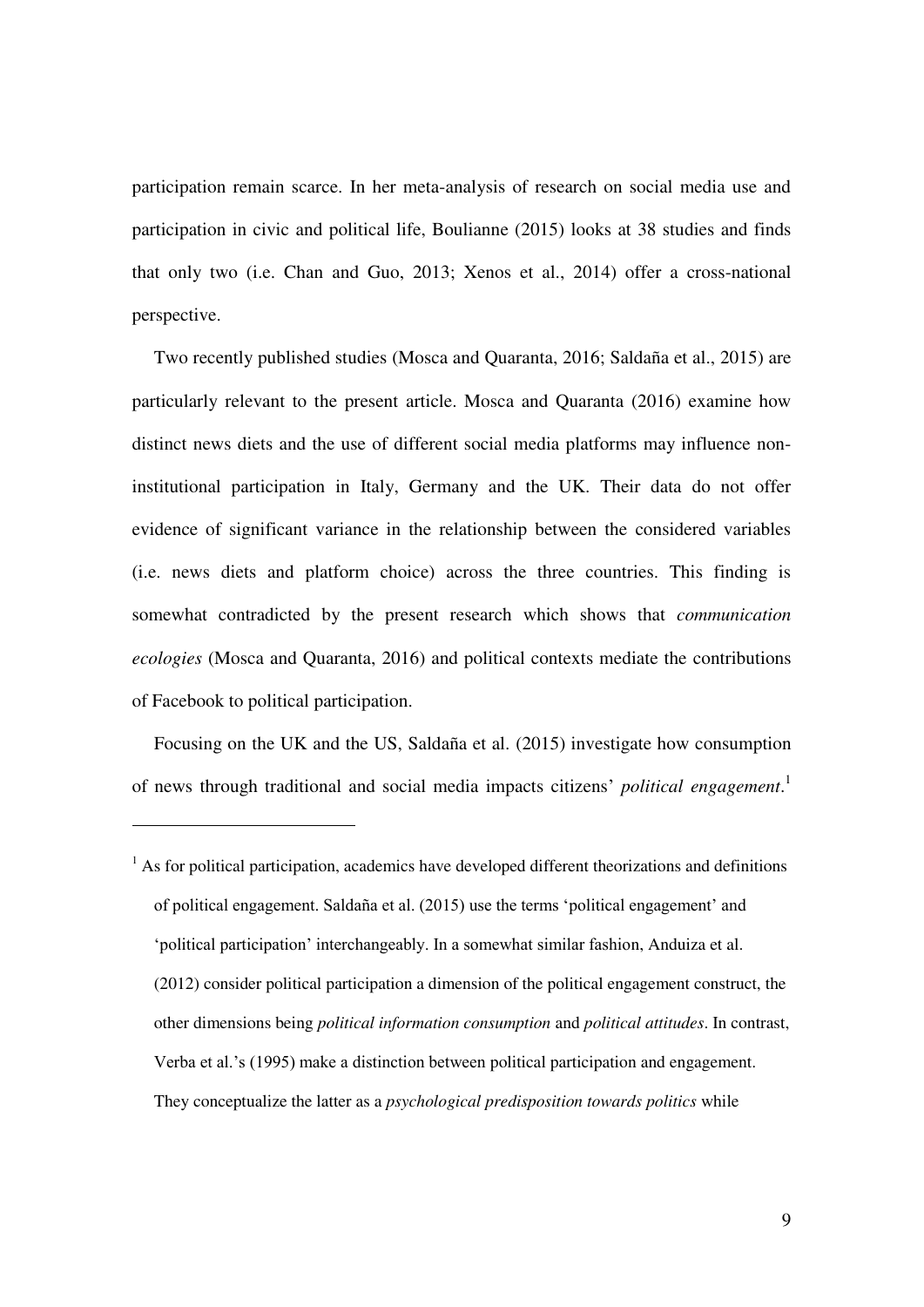They look also at political participation and establish that social media use for news contributes more to Britons' political participation than it does to Americans. They explain this discrepancy with reference to the two countries' different media systems. Saldaña et al. (2015) argue that social media personalized news model (i.e. news are delivered, recommended, and prioritized on the basis of users' interests and social graph) complements the American fragmented (i.e. regional and partisan) media system, while it 'stands in starker contrast to the BBC model' (p. 14) bearing a stronger politically energising effect for the Britons.

Mosca and Quaranta's (2016) and Saldaña et al.'s (2015) studies demonstrate how cross-national comparative research can facilitate the understanding of the particularities of national contexts and the assessment of the generalizability of findings by testing them in diverse settings. Comparative studies are often employed to three separate ends, as follows: to adjudicate between competing theories (Ragin and Rubinson, 2009); to promote a deeper understanding of the phenomena under investigation (Hantrais and Mangen, 1996); and to facilitate the testing of empirical relationships among variables (Lijphart, 1975). Taking into account its assets, the scarcity of this type of enquiry in SNSs and political participation research is surprising,

describe political participation as an *activity.* In line with Verba et al.'s (1995) theorization, in the present paper, political engagement and participation are considered as two separate, although strictly interrelated, constructs, with the article focusing exclusively on political participation.

-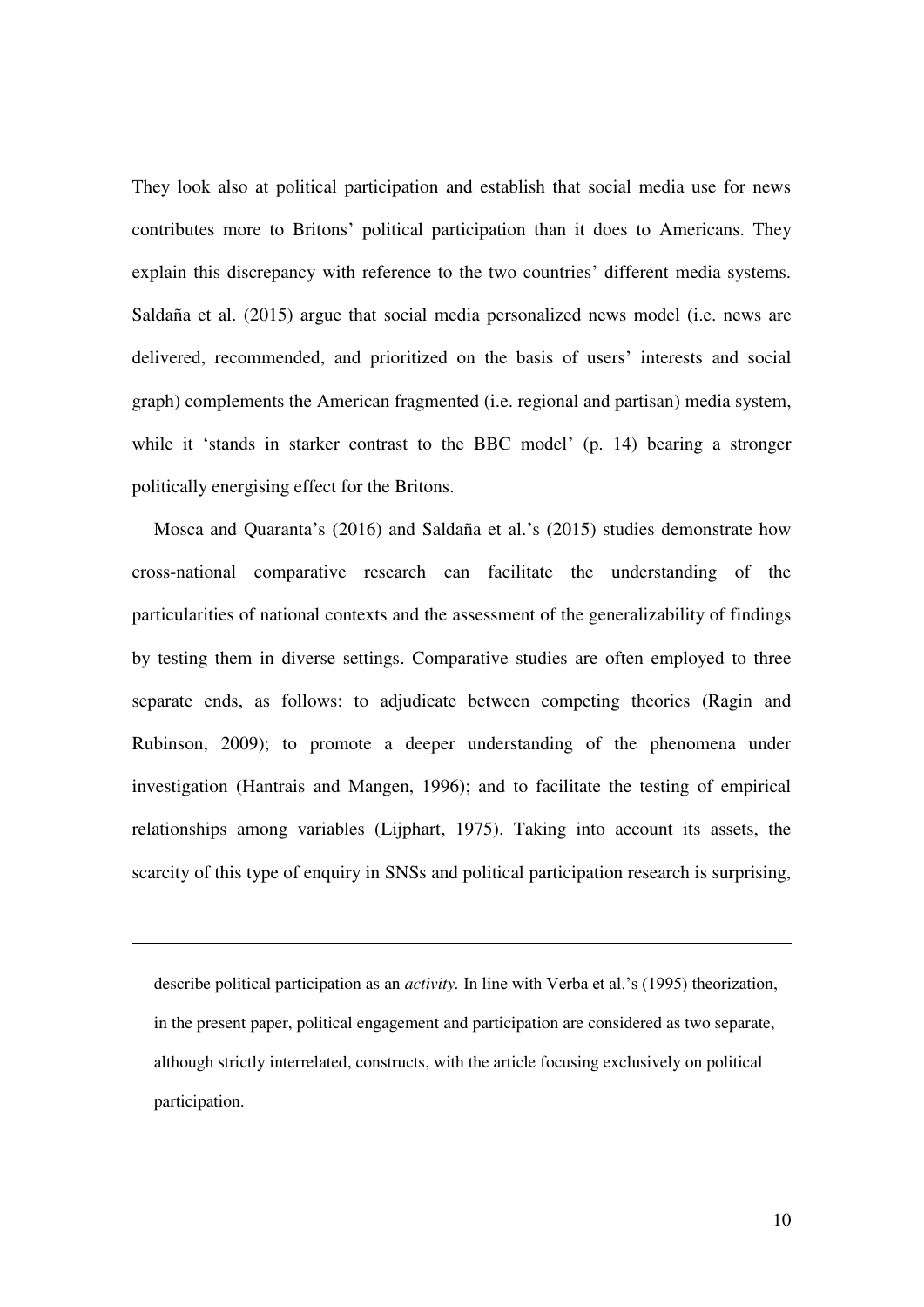even more so considering the potential contributions of the comparative method to a strand of research characterized by contrasting evidence.

#### *Research Questions*

In their review and critique of cross-national comparative mass communication research, Chang et al. (2001) highlight that numerous comparative studies lack a clear theoretical framework. They observe that the absence of a framework in formulating questions and hypotheses has led to studies often comparing what occurred across national borders rather than explaining how and why something occurred one way or another (Chang et al., 2001). The present article was strongly influenced in its design by the work of Anduiza et al. (2012). Anduiza et al. (2012) identify three contextual variables expected to mediate the relationship between digital media and political participation: the digital divide, the media system, and the institutional setting. With regards to the digital divide, they observe that differences along the lines of access, use and competence necessarily affect citizens' likelihood to become politically active online. In relation to the second contextual variable, i.e. media systems, Anduiza et al. (2012) explain that the influence of media systems on citizens' involvement in digital politics is linked to the role assumed by online media which can act as either complementary or countervailing agents. The first case often occurs in open media systems where the Internet tends to operate as an additional platform for the diffusion of media content. However, in more closed media systems, due to governmental regulation or pressures by more general societal and political actors, the Internet assumes a more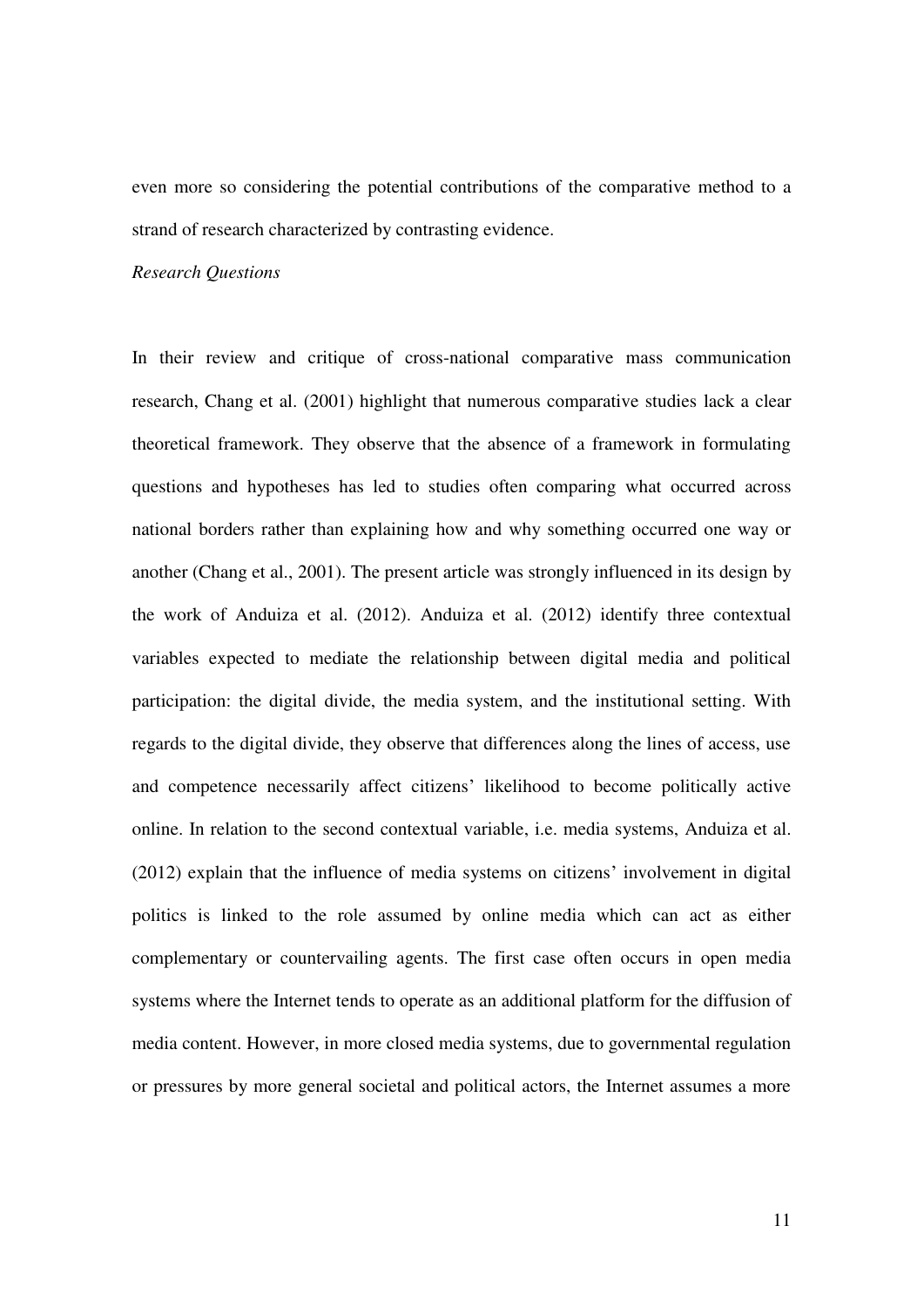countervailing posture. Finally, Anduiza et al. (2012) reason that the political and institutional environment can also intervene in the links between the Internet and politics. Particularly, they note that the impact of the Internet on the political realm is strongly influenced by laws on freedom of speech, electoral laws, campaign finance provisions, and the openness and responsiveness of political parties and governments to technological changes.

The present paper aims to explore the relevance of the three contextual variables identified by Anduiza et al. (2012) for Facebook political participation, and to shed light on the process by which they can influence the likelihood of participating politically through this SNS in the specific contexts of Italy and the UK. Such variables relate to both the media (i.e. digital divide and media system) and the political (i.e. institutional setting) spheres. Accordingly, the following research question (RQ) has been developed:

*RQ*: How do media and political landscapes mediate the contributions of Facebook to political participation in Italy and the UK?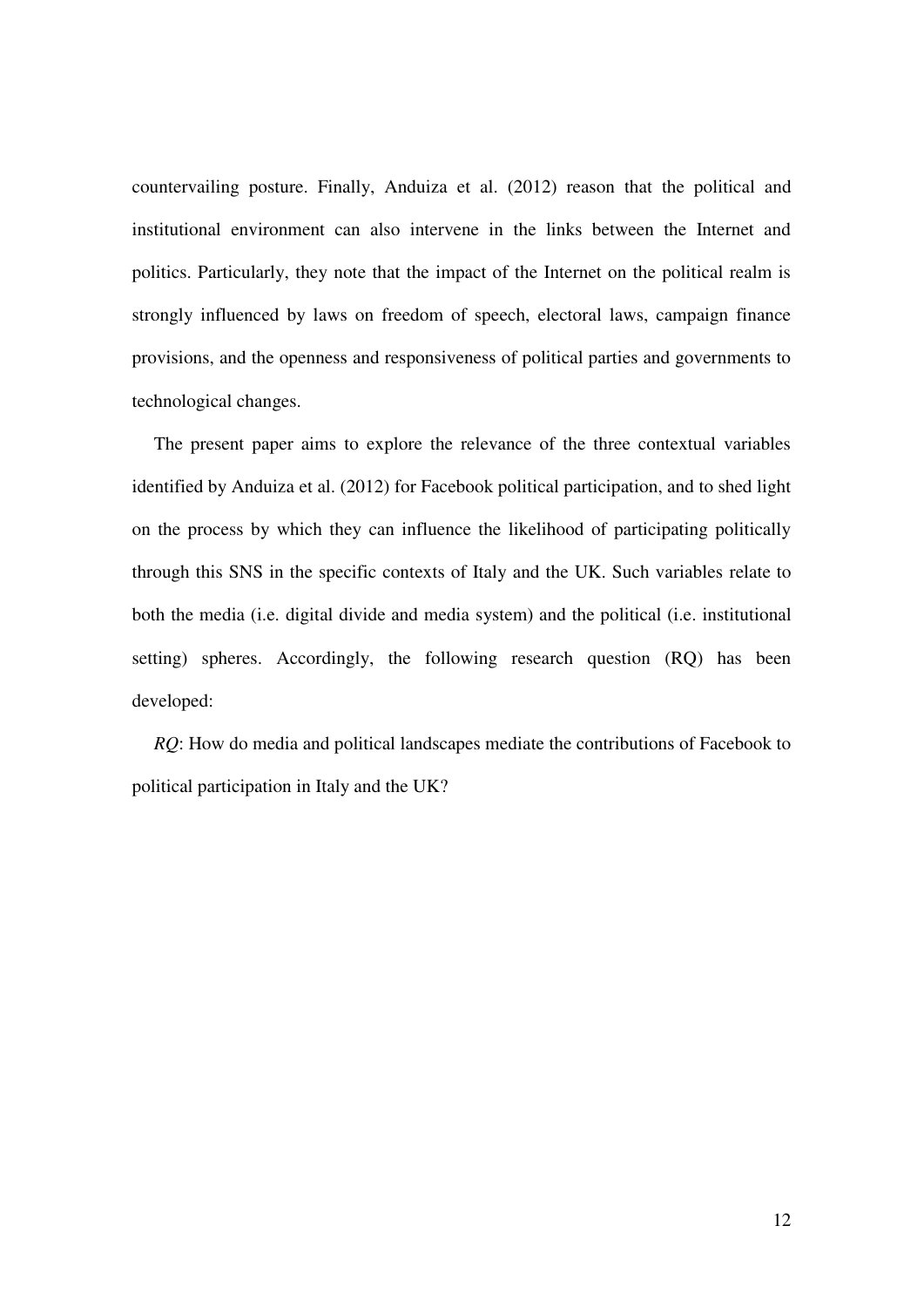#### **Methodology: A Cross-National Comparative Mixed Methods Study**

The overarching aim of this article is to explore how political and media landscapes mediate the contributions of Facebook to political participation in Italy and the UK. The research on which the article is based was particularly complex in that it combined a cross-national comparative approach and a MM methodology. By doing so, it added two extra analytical layers that enriched the inquiry, but also required a solid methodological justification. The methodological complexity of the research is, hence, reflected in the unusual length of this methodological section.

#### *Country Selection*

Despite its advantages, cross-national comparative research presents a series of theoretical and methodological challenges that require careful consideration. Among others, the selection of countries for comparison is a key decision in this type of enquiry (Livingstone, 2003). Theoretical but also practical considerations have guided the selection of Italy and the UK. In terms of practicality, Italy and the UK have been selected because they are the countries with which the researchers are most familiar,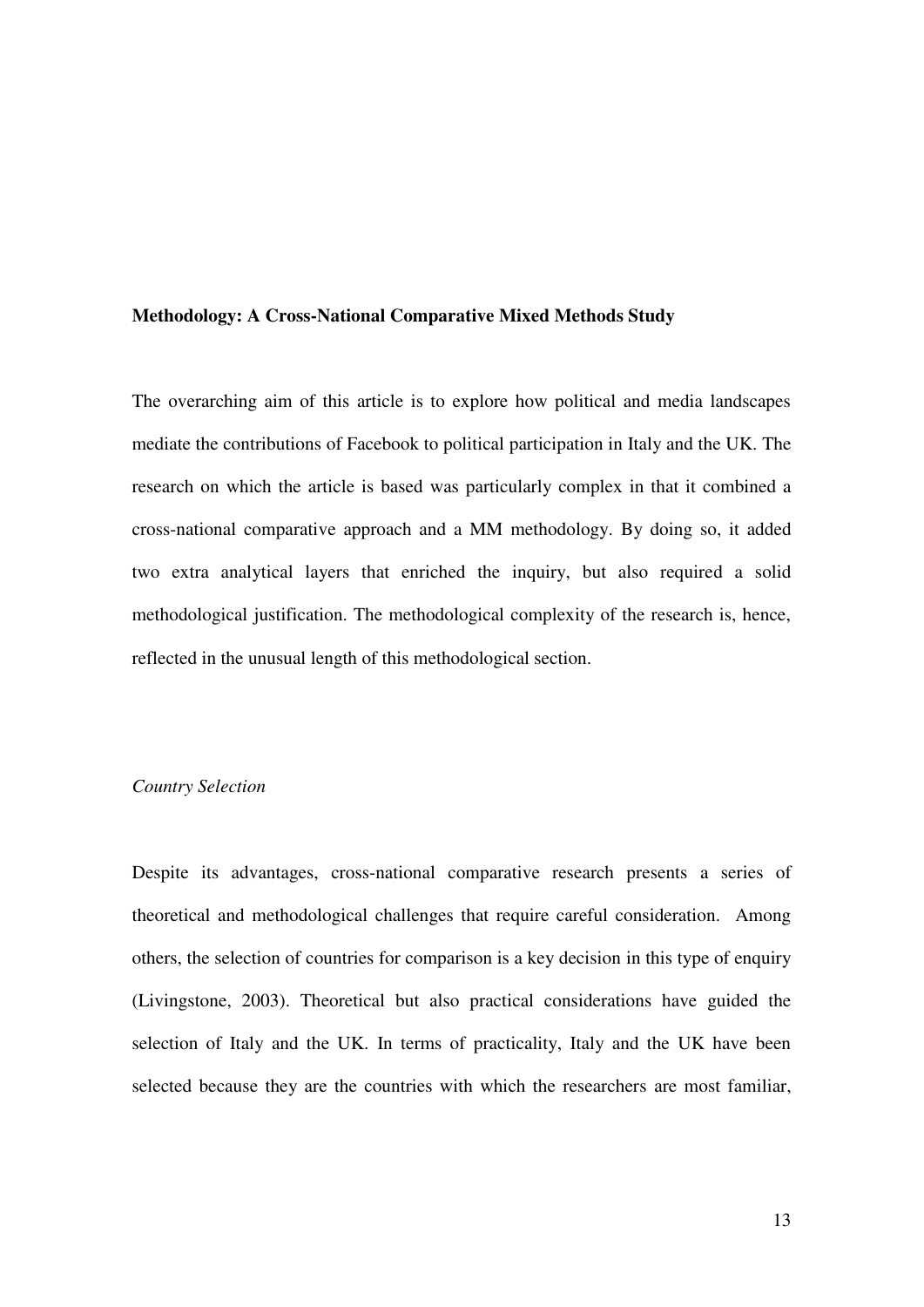and his substantive knowledge is an advantage practically and methodologically in that it can facilitate equivalence in the cross-national comparison (Landman, 2008).

With respect to the theoretical sphere, the theory generation capacity of *fewcountries* studies (Landman, 2008) played a central role. In Italy and the UK there is a widespread sentiment of political disenchantment evidenced by many citizens' dissatisfaction with mainstream political parties and institutions (Curran et al., 2014; Donovan and Onofri, 2008; Miller and Williamson, 2008), and by a fall in participation in formal party politics (Segatti, 2006; Whiteley, 2012).

While both countries exhibit somewhat similar political participatory trends, they differ in terms of media systems. In the influential *Comparing Media Systems*, Hallin and Mancini (2004) differentiate between the Mediterranean or Polarized Pluralist model, the North-Central European or Democratic Corporatist model, and the North Atlantic or Liberal model (see Hardy [2008] and Engesser and Franzetti [2011] for other categorizations of media systems). They argue that the British media system falls within the latter model which is characterized by the professionalization of journalism, a "fact-centred" reporting style and an institutionalized separation between media and political parties. The Polarized Pluralist model is typical of Southern European countries such as Italy and is characterized by close ties between media and the world of politics, with media outlets often operating as collaborators with the political power (Hallin and Mancini, 2004). Considering their similarities in terms of political participatory trends and their differences in relation to media systems, Italy and the UK were deemed two interesting and potentially fruitful cases for a cross-national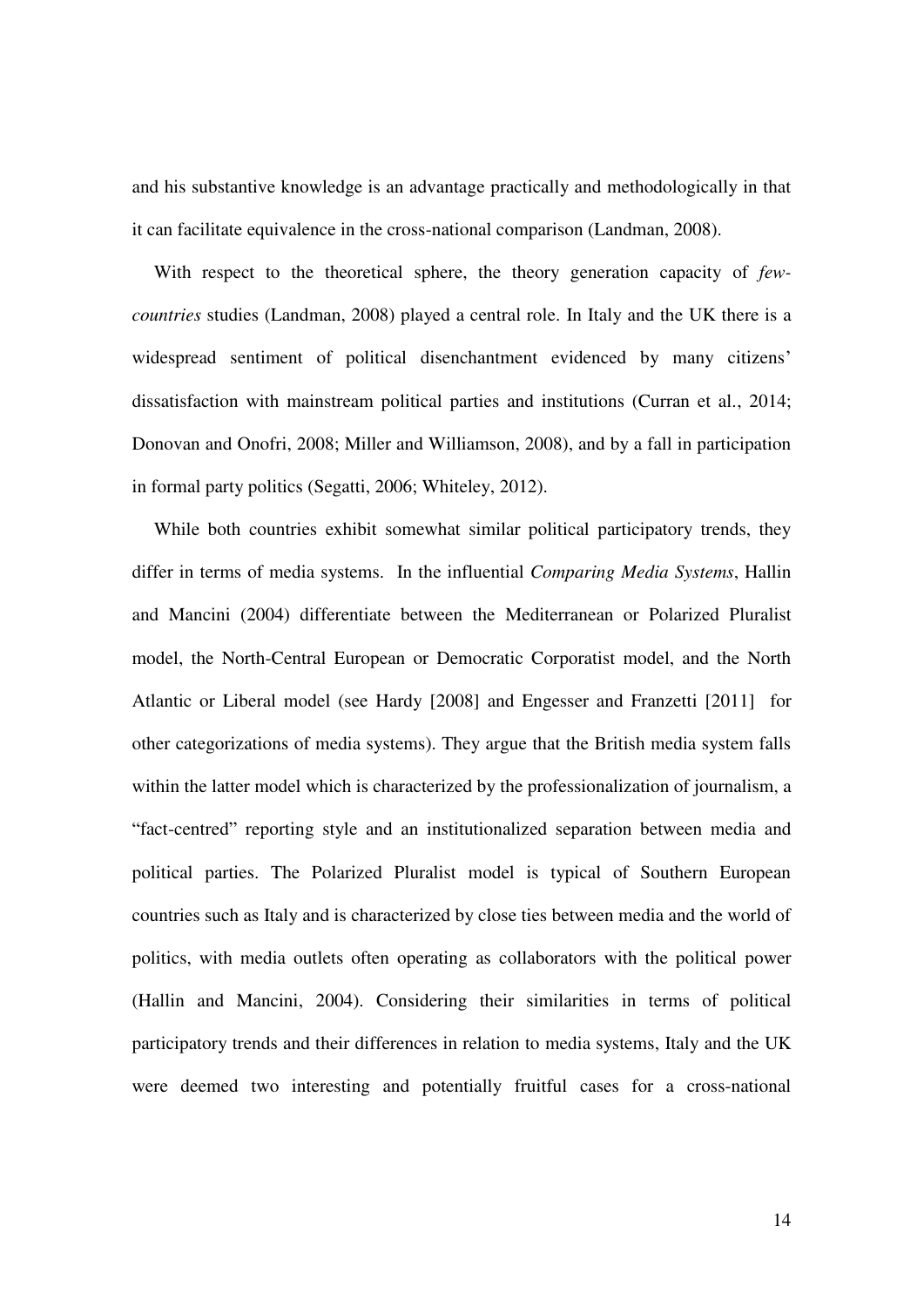comparison.

The selection of countries has also influenced the decision of focusing on Facebook. With approximately 39 million users in the UK and 30 million in Italy (Facebook, 2016), Facebook is, in fact, the most popular SNS in these two countries. In addition, taking into account the almost identical age composition of the British and Italian Facebook populations at the time of data collection (Socialbakers, 2012), this SNS was considered the most suitable one for the comparative purpose of the present study.

#### *A Sequential-Explanatory Mixed-Methods Study*

The current research adopted a sequential-explanatory mixed-methods (MM) strategy, a research design which entails the collection and analysis of quantitative data followed by the collection and analysis of qualitative data. As indicated by several MM experts (Creswell and Plano Clark, 2011; Denscombe, 2008; Onwuegbuzie and Leech, 2004), the combination of qualitative and quantitative methods can enable the researcher to achieve the following: offset weaknesses of both methods; produce a more complete picture of the phenomenon under investigation; and build upon or enhance the initial findings produced by one method with those from another method. In addition, the MM approach offers an advantage in cross-national studies, as the assessment of the phenomenon(a) under inquiry through quantitative and qualitative lenses can limit the measurement issues often characterizing this type of research (Yaprak, 2003).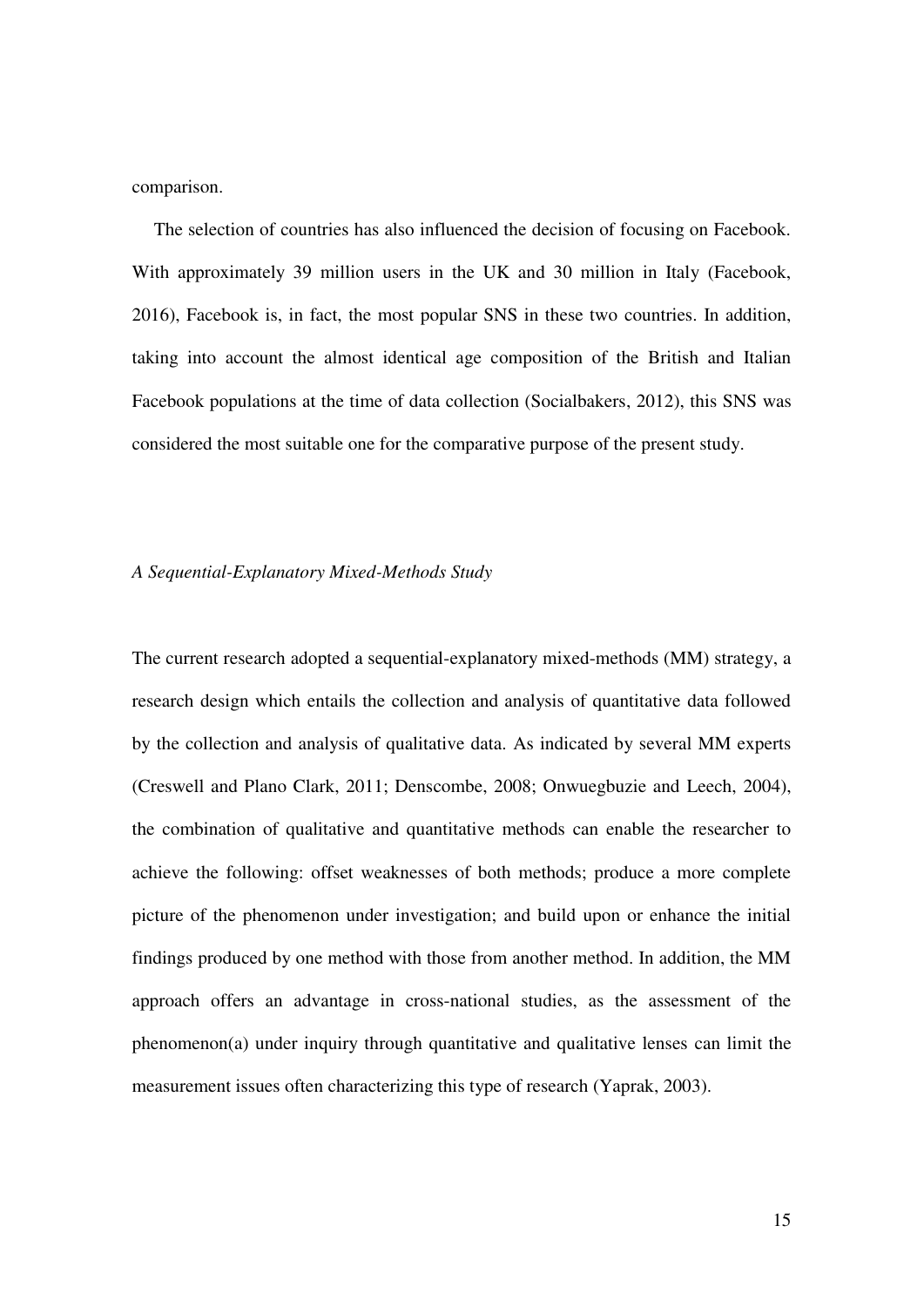MM research differs from multimethod research in that it entails the integration of quantitative and qualitative methods (Creswell and Plano Clark, 2011). In the research informing the present article, the quantitative phase has linked with the qualitative phase in four stages, as shown in Figure 1.

**Figure 1.** Mixed Methods Sequential-Explanatory Design: Integration of the Quantitative and Qualitative Phases



Due to the cross-national comparative nature of the research, a high degree of methodological standardization (Livingstone, 2003) in relation to data collection, analysis, and sampling was sought and arguably achieved. Identical data collection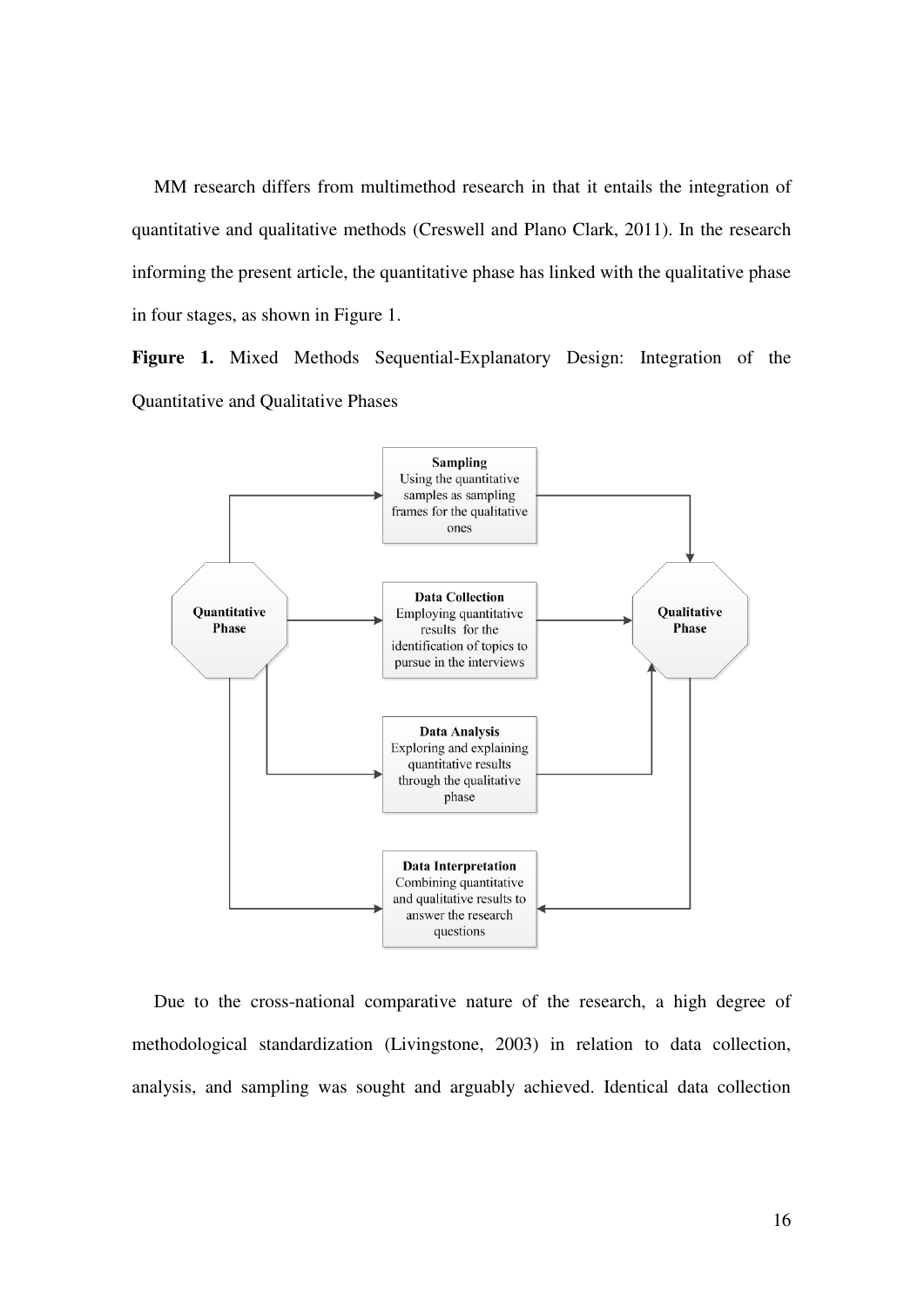procedures were, in fact, employed in Italy and the UK. In the quantitative stage, online surveys measured participants' levels of political participation in order to highlight participatory trends. Such trends were further explored through face-to-face/telephone interviews which enabled the researcher to delve into the samples' participatory repertoires.

Data collection was timed to achieve optimal comparability, and the levels of political participation were examined in Italy and the UK during a period of similar electoral activity. In both countries the data collection started in March and ended in December 2012. During this time frame, local elections were held across the UK and Italy in May, while neither country held general elections. Surveys were circulated on Facebook between March and June, and interviews held between October and December.

In the survey, participants were asked how often in the last six months they engaged in a number of political activities across three different channels of participation: Facebook, the Internet (excluding Facebook activity), and the offline world. Ten political activities were considered: 1) organizing/participating in a political initiative, meeting, rally and/or protest; 2) forming/joining a group or an organization developed around politics; 3) soliciting others to support or oppose a particular political party, candidate, and/or initiative; 4) contacting a political party, candidate, government department and/or local council; 5) consumption of political news; 6) learning about a political initiative, meeting, rally and/or protest; 7) learning about a political initiative, meeting, rally and/or protest in which they took part; 8) learning about a group or an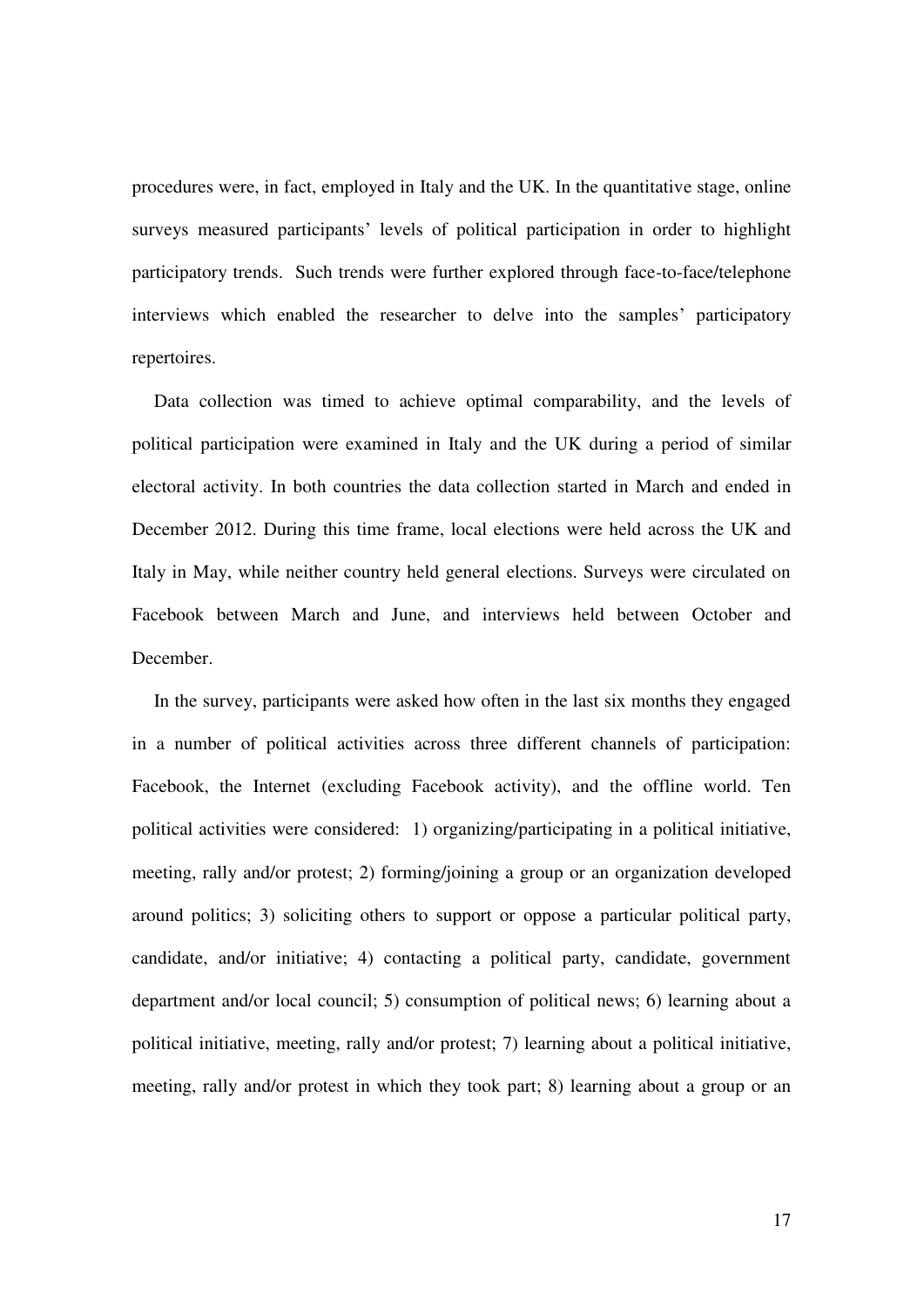organization developed around politics; 9) engaging in formal and informal political discussions; 10) expressing a political opinion. Such activities were adapted from several political participation studies (Calenda and Meijer, 2009; Kavanaugh et al., 2008; Kenski and Stroud, 2006; Verba et al., 1995; Wang, 2007) and were chosen to enable a comparison of the samples' political participation across the three considered channels. This rationale led to the exclusion of activities relating exclusively to the Facebook and online dimensions, such as posting a link about politics, becoming a ''fan'' of a political candidate or group, etc.. By combining participants' scores on each of the considered activities, three general measures of political participation, i.e. Facebook political participation, Internet political participation, and offline political participation were developed (Cronbach's α = .948; .936; .927). Descriptive statistics were employed for the analysis of quantitative data and were deemed appropriate to the goal of the quantitative phase, i.e., to highlight trends to be further explored through the interviews, and the general exploratory purpose of the study.

Quantitative findings were illustrated and enhanced through interviews in a subsequent qualitative phase. The content of the interviews was examined through a thematic analysis. The themes were established through a combination of theory-driven and data-driven coding (see Braun and Clarke [2006] for a discussion of inductive and theoretical thematic analysis). Firstly, codes were developed on the basis of the review of the literature and quantitative results. Then, during the analysis of the qualitative data, codes were refined and added.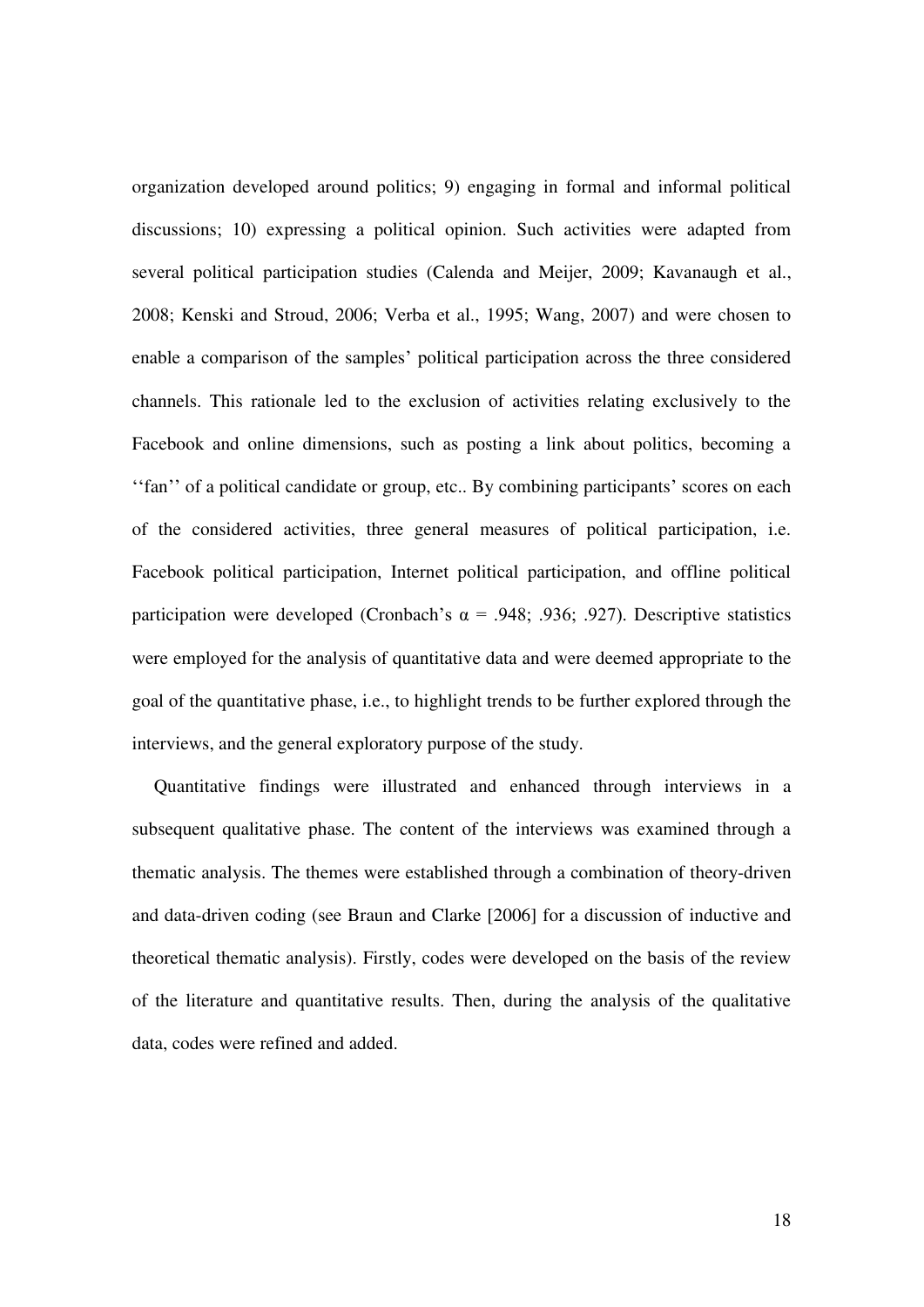#### *Sampling*

In terms of samples selection, *matched samples* (Lynn et al., 2007) were drawn for both the quantitative and qualitative phases. To be eligible for the study participants had to be Facebook users between the age of 18 and 65, and either British or Italian citizens. Pragmatically, underage users were excluded in order to avoid possible ethical issues. Users over 65 years were also excluded as, at the time of data collection , they represented a small fraction of the Italian and British Facebook populations (Socialbakers, 2012), and they were deemed difficult to reach and recruit. In the first quantitative phase, participants were recruited through Facebook via a snowballing procedure. The principal investigator's Facebook contacts were initially targeted – the targeted participants ensured a certain degree of variation in terms of demographics and levels of Facebook and political activity – and asked to circulate the surveys among their networks. The sizes of the two samples were calculated taking into account the sizes of the British and Italian Facebook populations at the time of data collection. Using a confidence interval of 95% and allowing for a 7% error, it was calculated that both the British sample (BS) and the Italian sample (IS) required 196 participants, for a total of 392 participants. To further increase the representativeness of the samples, a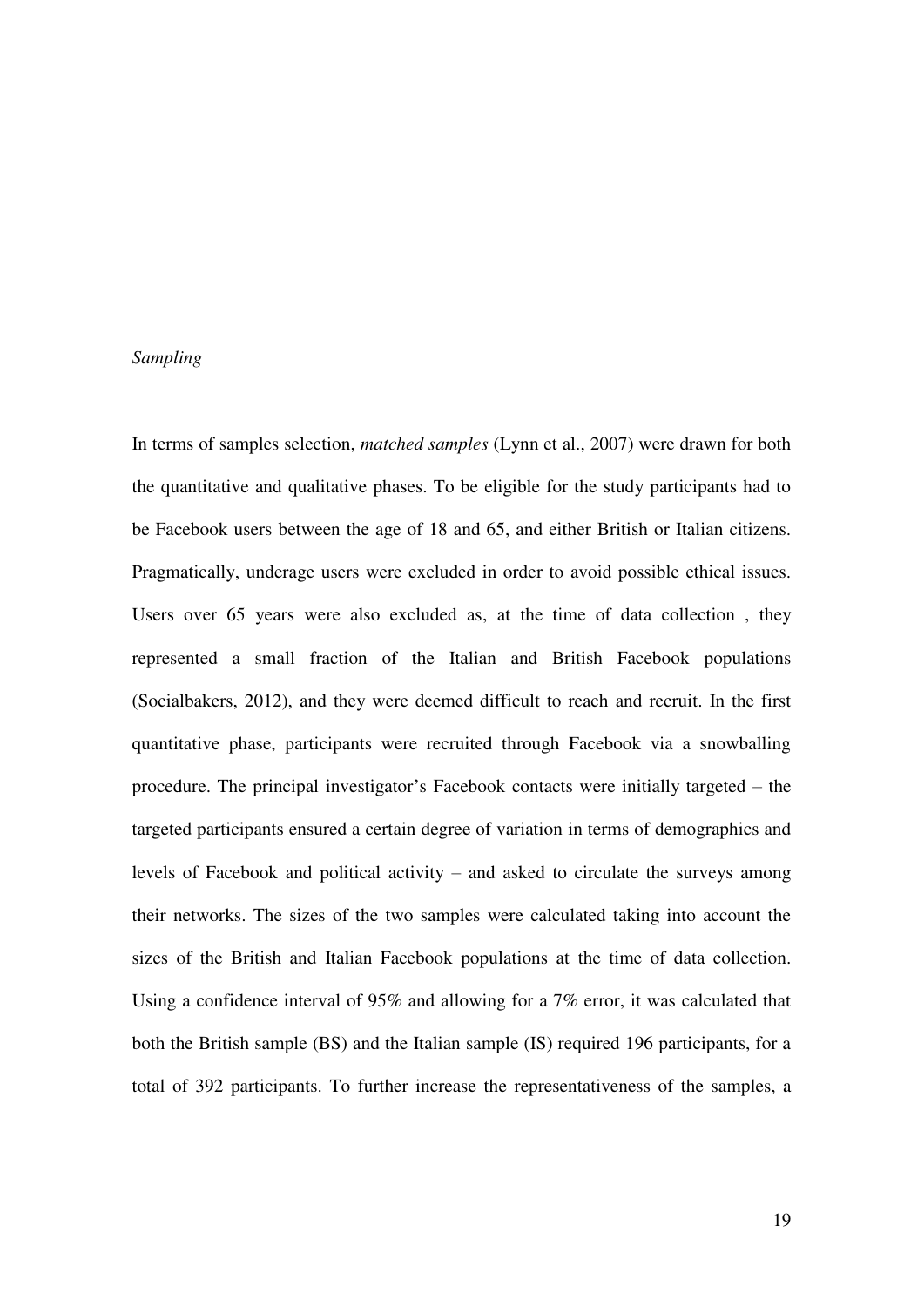post-stratifying criterion was also applied. Age was chosen as a stratifying criterion due to its relevance for political participation (see Quintelier, 2007), and because Socialbakers, which was the main source of Facebook statistics used for the study, only provided statistics on the age composition of the British and Italian Facebook populations, and offered no information in relation to other demographic variables. Despite such measures, due to the chosen non-probability sampling technique, the samples cannot be considered representative of the target populations.

Purposive sampling was employed for the qualitative phase and participants were recruited through a two-step process. Firstly, the quantitative samples were used as sampling frames and participants were selected on the basis of their scores on a number of key variables (e.g. age, Facebook political participation, etc.). Through this process 11 Italian participants (IPs) and 10 British participants (BPs) were recruited. As the quantitative sampling frames did not provide participants with profiles (i.e. young political activists, and individuals with low levels of political activity) considered necessary to offer a comprehensive account of the contributions of Facebook to political participation, a further chain-referral stage was added. Teddlie and Yu (2007) deem such a proactive, flexible and creative approach to sampling crucial to the success of a MM study. In line with guidelines for the definition of the size of qualitative samples (Guest et al., 2006), a total of 26 interviews  $-13$  for the BS and 13 for the IS – were held.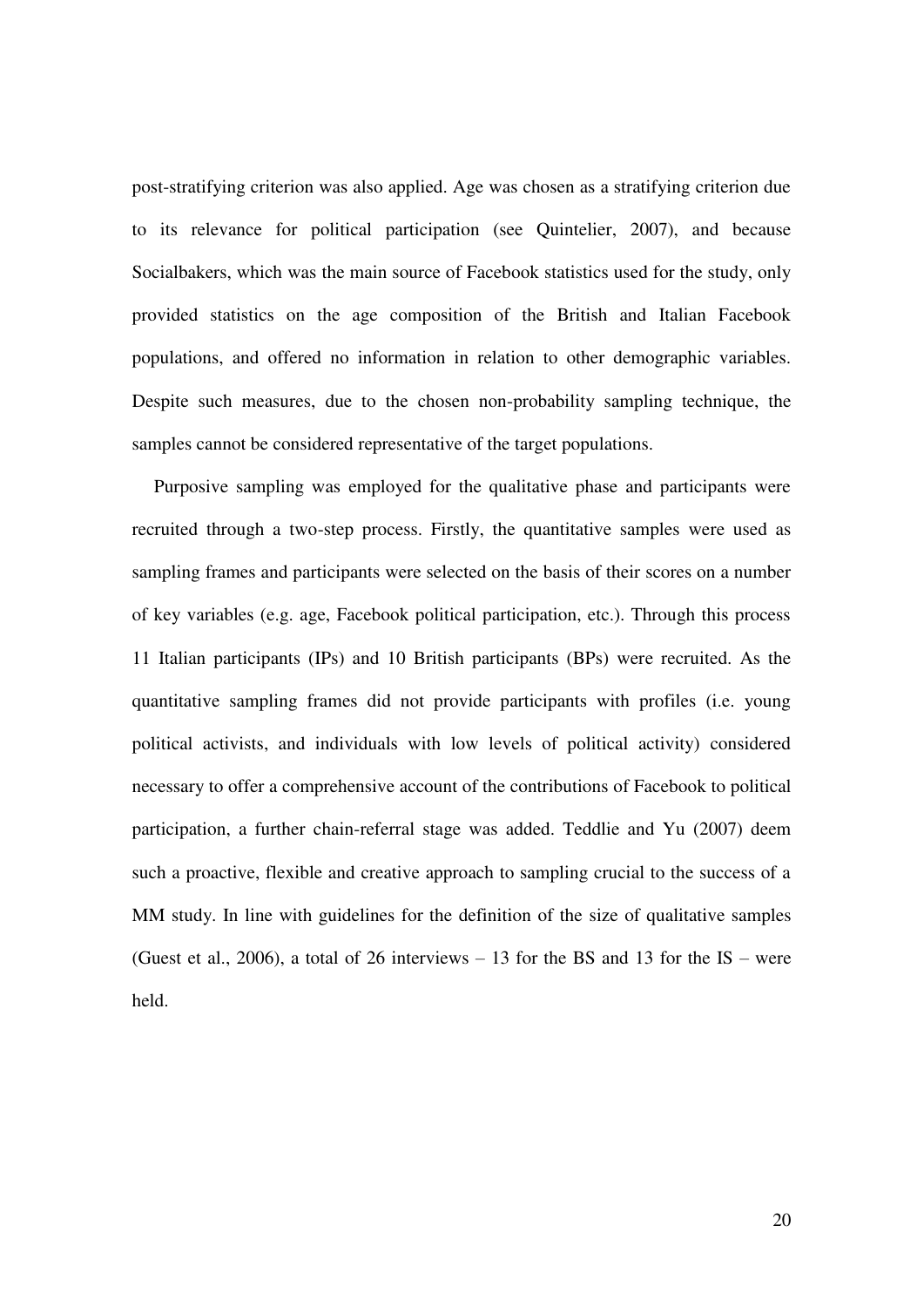#### **Results and Discussion: The Relevance of the Media and Political Landscapes**

The first step in assessing how contextual factors can mediate the contributions of Facebook to British and Italian citizens' political participation was comparing the samples' scores relating to Facebook, Internet, and offline political participation.<sup>2</sup> As shown in Table 1 and Figure 2, the two samples displayed limited levels of Facebook, Internet, and offline political participation. With respect to these measures,

-

 $2^2$  General measures of political participation are adopted in the present article and no breakdown of the participation scores is provided. The paper aims to explore how contextual factors can mediate the contributions of Facebook to political participation, and the authors deemed that an examination of the different components of the political participation scores was out of the remit of the article, and would have been detrimental to the clarity of the analysis. For a detailed discussion of how the contribution of Facebook to citizens' political participation varies in relation to different dimensions of political activity (i.e. political expression and information vs political mobilization) see Casteltrione (2016).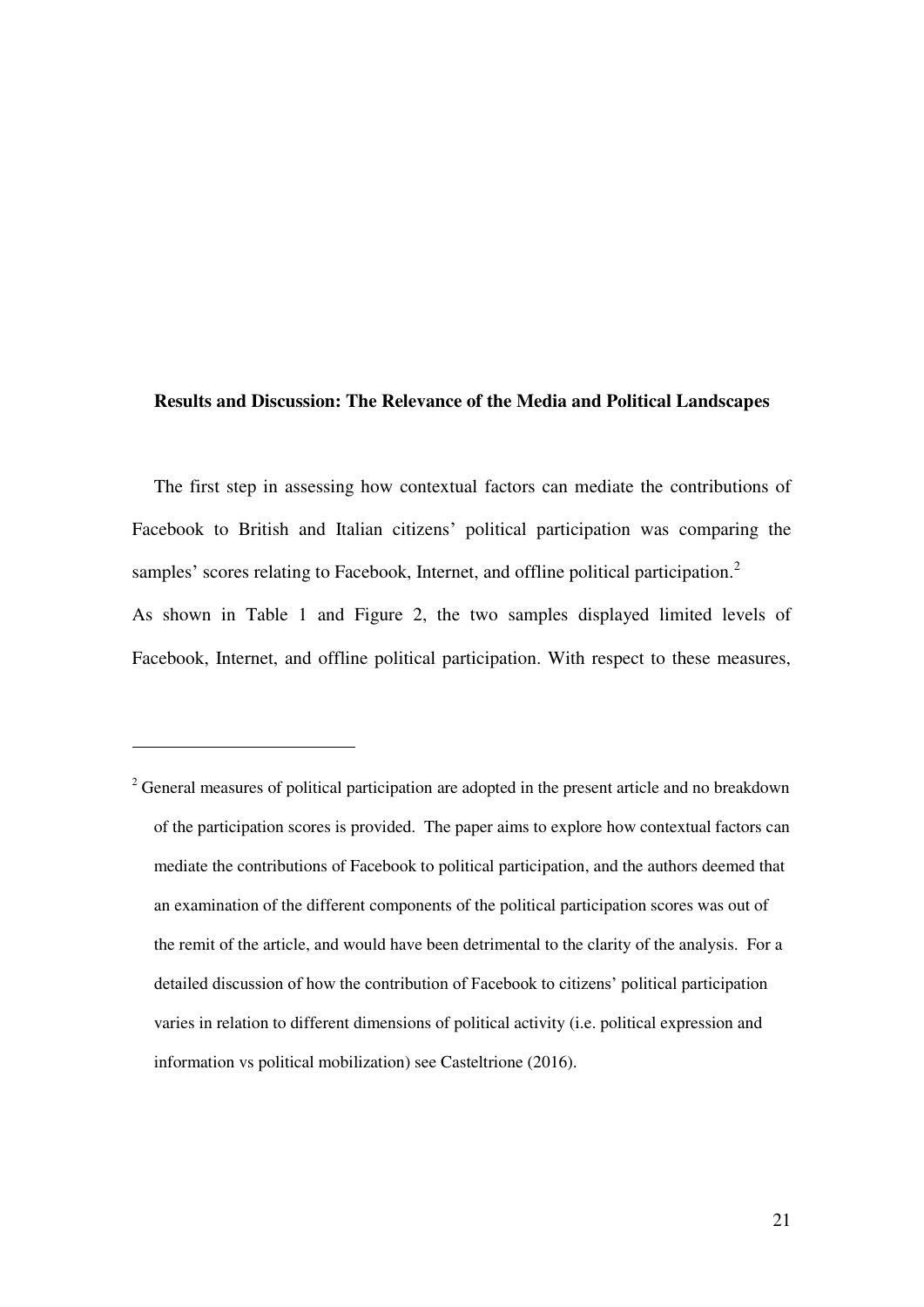IPs exhibited marginally higher scores than BPs, particularly with regards to Facebook political participation.

| <b>British Sample</b> |            | Italian Sample |            |
|-----------------------|------------|----------------|------------|
| Median                | <b>IQR</b> | Median         | <b>IQR</b> |
| 15                    | 14         | 24             | 18         |
| 17                    | 12         | 20             | 13         |
| 16                    | 10         | 22             | 14         |
|                       |            |                |            |

**Table 1.** Political Participation: Descriptive Statistics

Note: 10 (Never), 20 (Rarely), 30 (Sometimes), 40 (Often), 50 (Very often).

**Figure 2.** Political Participation: Box-Plots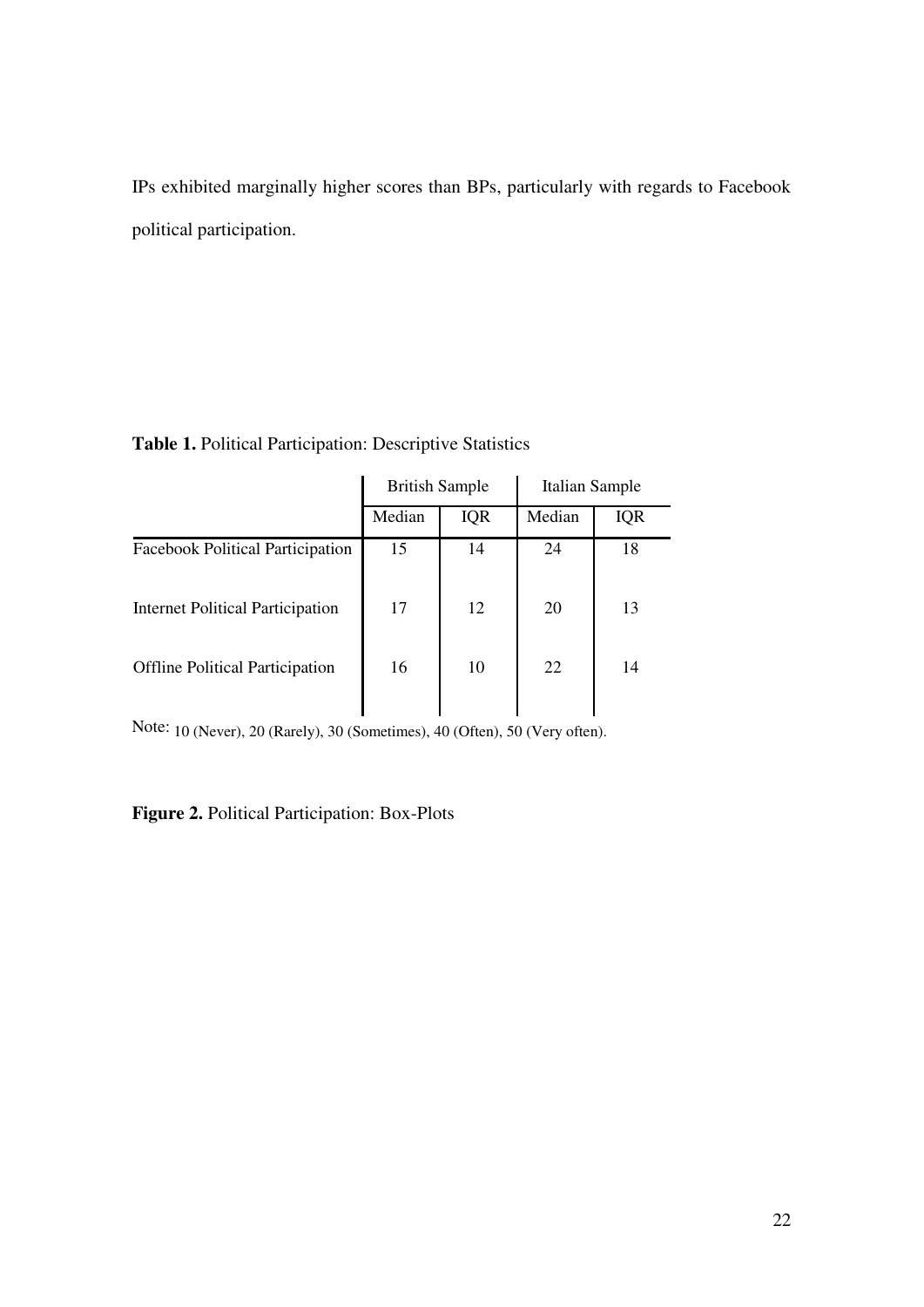

10 (Never), 20 (Rarely), 30 (Sometimes), 40 (Often), 50 (Very often).

Taking into account the range of the considered scales, it has to be noted that the differences in the samples' scores were minimal. Nonetheless, quantitative results indicated a trend, i.e. a greater gap between the samples in terms of Facebook political participation. IPs' higher usage of Facebook for political participation was confirmed and appeared even more evident in the qualitative phase of the study. A thematic analysis of the interviews offered three context-related explanations for such a gap, confirming the relevance of digital divides, media systems, and institutional settings as mediators of the relationship between digital media and political participation.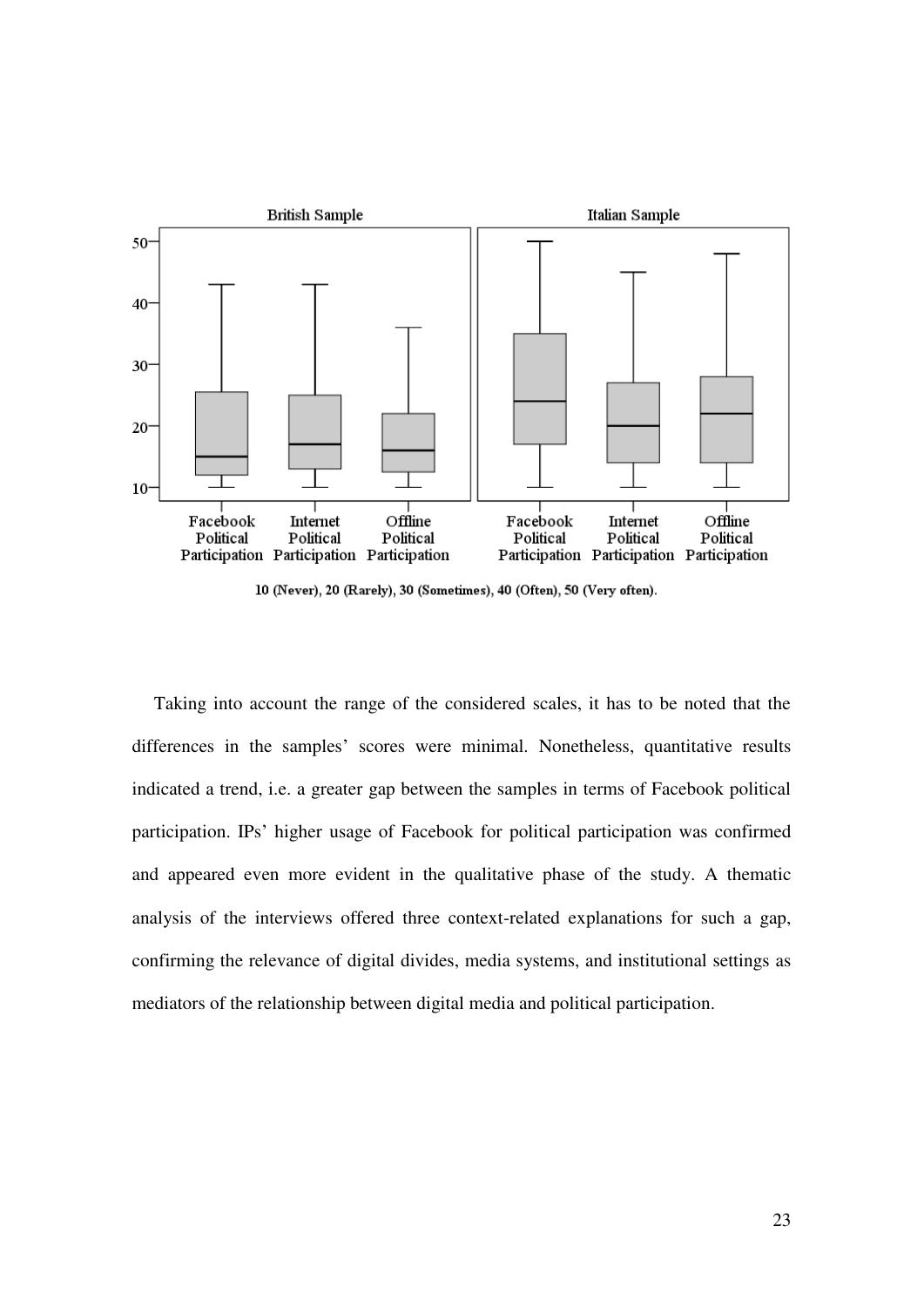#### *Diffusion and adoption of SNSs*

The first explanation for IPs' higher levels of Facebook political participation is the greater diffusion and relevance of other online platforms such as Twitter in the UK. From the qualitative data it clearly emerged that BPs often employed a number of other platforms in conjunction with or instead of Facebook for participating politically, whereas, in the IS, Facebook was by far the most relevant online political platform. BPs often combined Twitter with Facebook, or even preferred to use only Twitter. Similarly, the website of the activist movement 38 Degrees assumed a central role in the BS's political mobilization, and was used extensively together with or as an alternative to Facebook, particularly for contacting elected officials.

#### - *Political relevance of other online platforms and websites***:**

BP1: '[For talking about politics online] I don't just use Facebook; of course there is also Twitter. I'm also quite active on [newsgroups].'

 BP2: 'I use a variety of things. I use both Facebook and Twitter … I have also joined 38 Degrees and linked with them.'

- *Facebook as main online political platform:*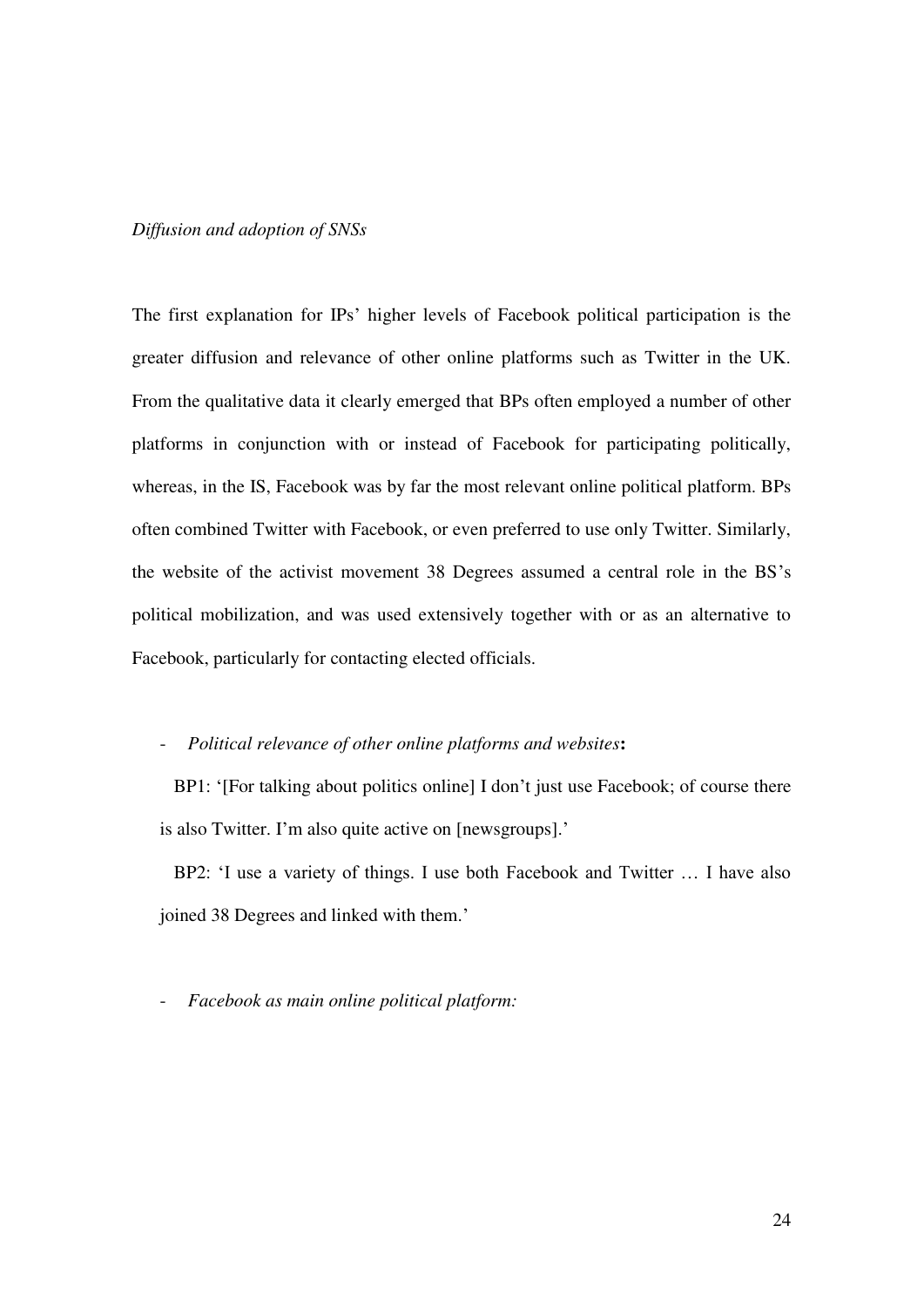IP1: 'Facebook is the place where I discuss politics and socially relevant themes. I don't really use any other website in particular.<sup>3</sup>

 IP2: 'Anyone who organizes a political initiative employs [Facebook] as the main tool to attract people, and all the other tools are dying away.'

These results are consistent with the findings of Mosca and Quaranta (2016), who indicate that Twitter is more popular in the UK than it is in Italy, and Cremonesi et al. (2014), who, comparing Facebook and Twitter, find that fewer Italians use Twitter for political purposes. It is worth noting that social media adoption rate not only impacts on citizens' online political practices, but also influences the extent to which political parties use these platforms. For instance, in a study comparing how British and Dutch Parliamentary candidates used Twitter during the 2010 general elections, Graham et al. (2016) establish that Dutch politicians were far more active on Twitter than their British counterparts, and link this finding to the longer history and higher popularity of social media in the Netherlands.

In light of these findings, a detailed examination of BPs' and IPs' Facebook usage practices and perceptions (e.g. do British people see this SNS as mainly related to friendship and sociability?), and of the timing of Facebook adoption for political participation (e.g. was Facebook associated with protest in Italy since its inception, or

-

<sup>&</sup>lt;sup>3</sup> Interviews with IPs were conducted in Italian and quotes were translated to English by the author.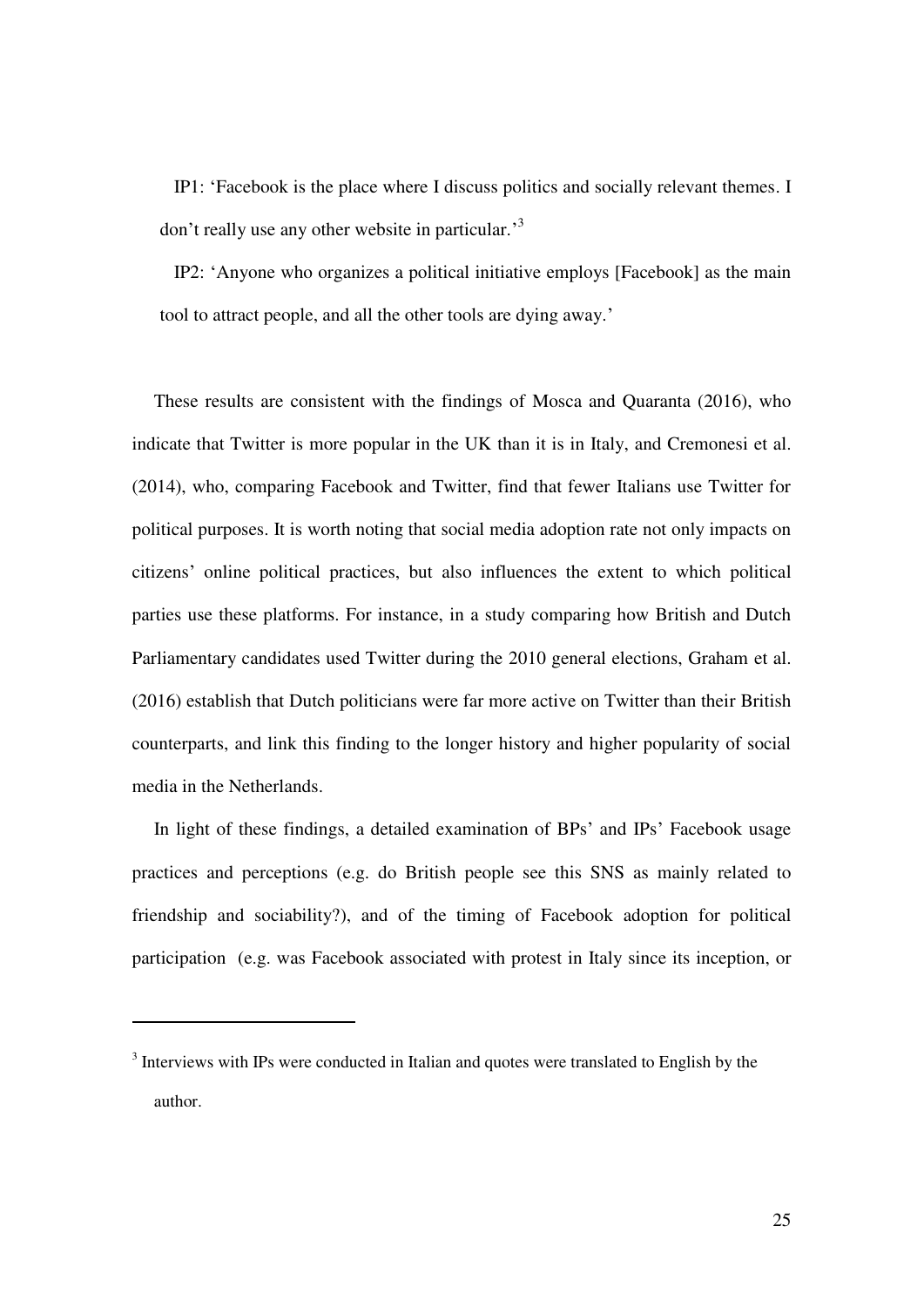is this a more recent practice? ) would have added a fruitful dimension to the analysis of the impact of digital divides on the samples' participatory gap. Such a dimension is missing in the present article, and this has to be acknowledged as a limitation.

#### *Media political parallelism and perception of traditional media*

The second context-related factor which could have influenced the samples' different levels of Facebook political participation is IPs' more negative perception of traditional media. IPs were more sceptical of mainstream media, particularly TV, than BPs. They often questioned the independence of mainstream media from the political establishment, depicting Facebook and the Internet in general as realms immune to the corrupting influence of politics. The picture was more mixed in the BS, with some participants describing established media institutions such as the BBC as reliable and objective, and others expressing a more disenchanted and oppositional view.

#### - *Support for established media institutions:*

 BP3: 'You hear people complain that newspapers are all owned by rich capitalists and the BBC is maybe not totally independent as it should be. So people do complain about the state of the media in the UK, maybe a little bit unfairly, [as] I think it's relatively free in the UK compared to some places.'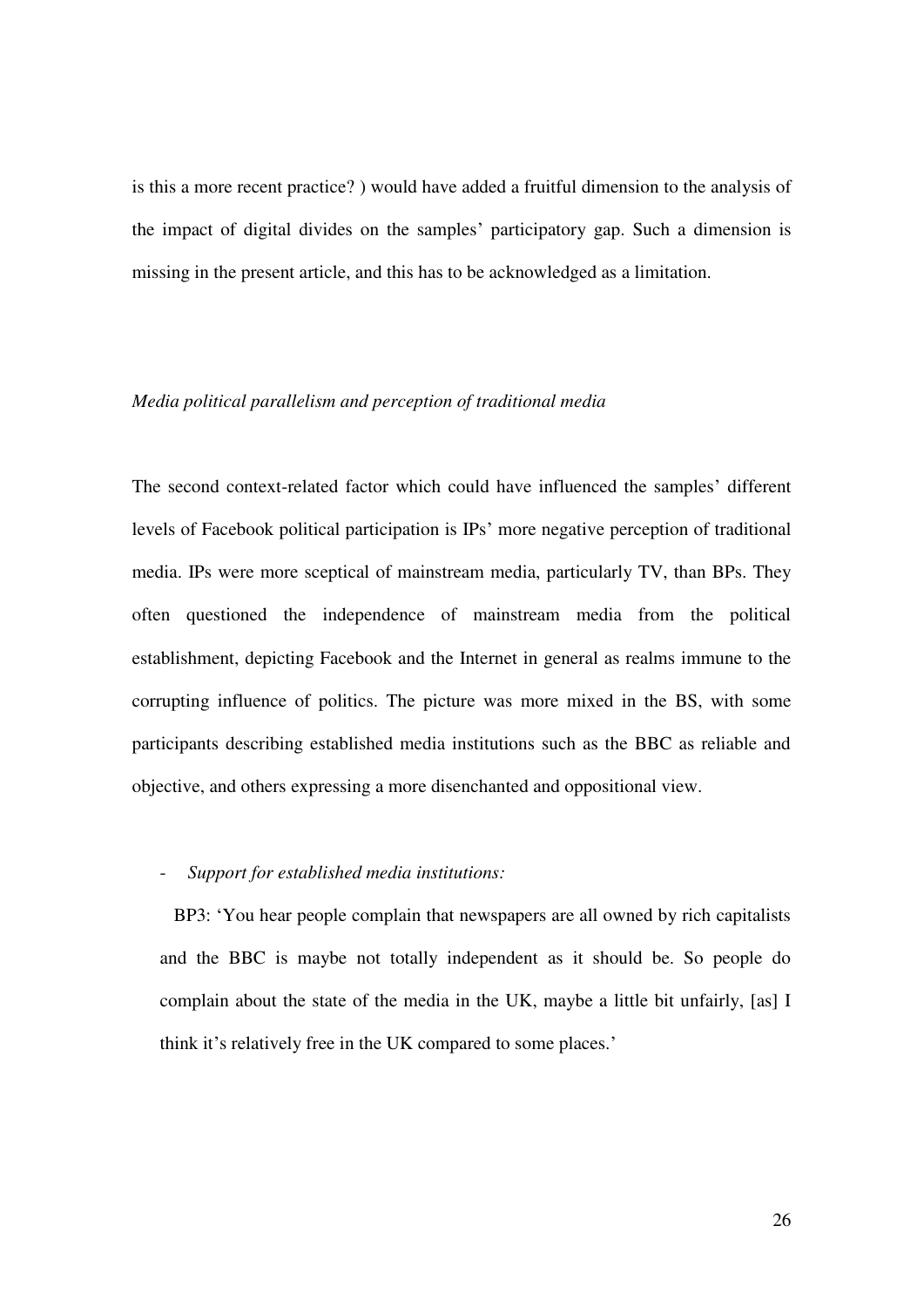#### - *Negative perception of established media institutions:*

 BP4: 'In this country, people have this assumption that the BBC is squeaky clean and beautiful and impartial and will give them very thorough information on everything … That really annoys me and … over the last decade with the involvement of Britain along with the United States in the Middle East, in Afghanistan and Iraq [it became very clear that this is not the case].'

 IP3: 'In Italy, official information is in the hands of a limited number of businesses, financial and industrial groups, and the space for necessary information is limited. Online, there is a much wider space where people can find and produce information.'

#### - *The value of Facebook as source of alternative information:*

 IP4: 'I imagine Facebook as a big container, a newspaper that is not made by the political establishment which is clearly self-referential and tries to promote its positions. I see it as a huge multimedia container made by the people for the people … to share contents that can be of interest for common people and therefore that are not imposed.'

Qualitative data attested to the presence on Facebook of political information coming from a variety of sources, ranging from mainstream and established media to alternative sources such as blogs and Facebook pages. BPs consumed political information coming mainly from established sources (e.g., BBC, the Guardian, etc.). A similar pattern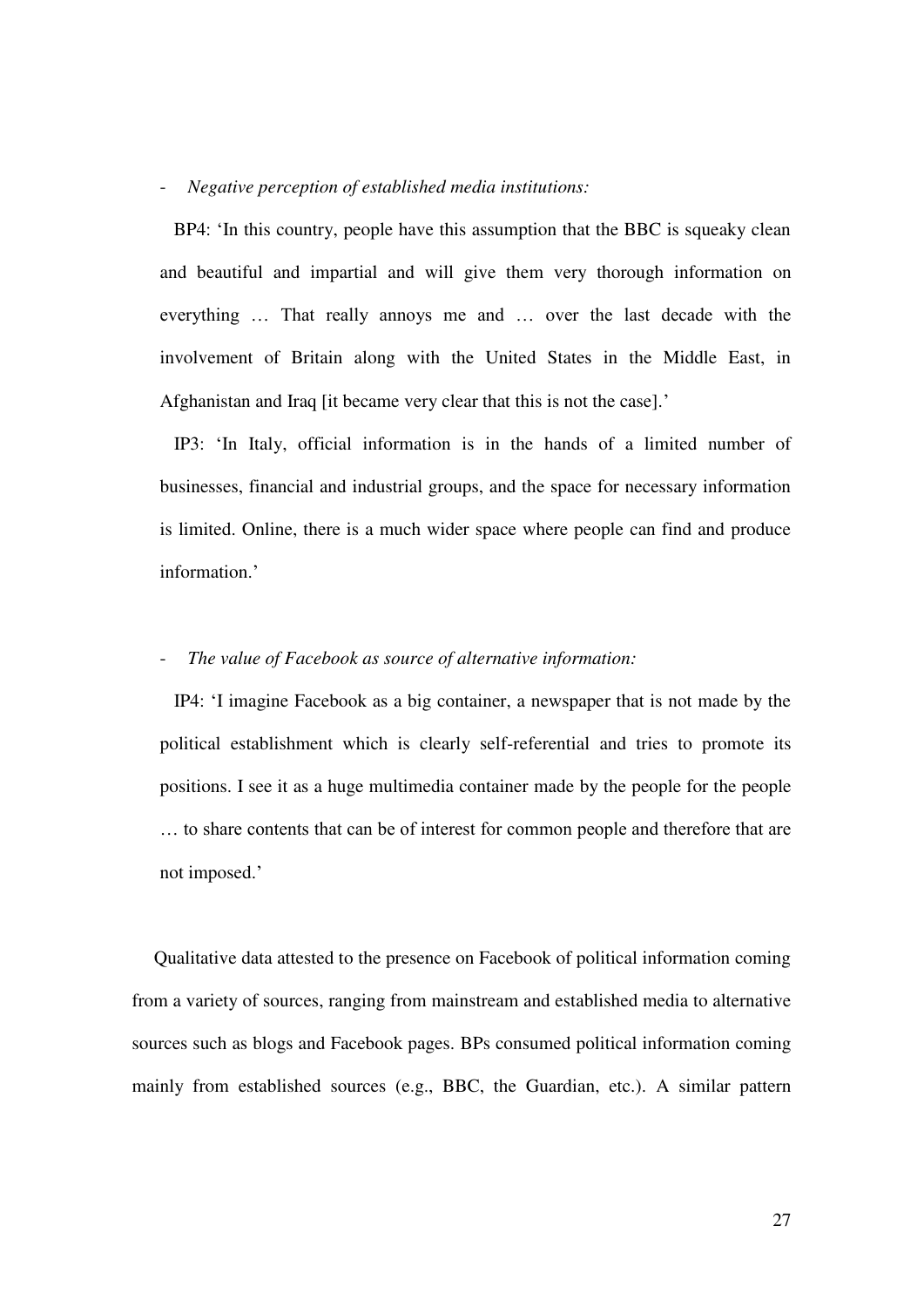emerged among IPs, who nonetheless attributed greater relevance to alternative sources than their British counterparts. In this sense, IPs stressed the user-generated nature of this information and the fact that it appears to be free from the influence of traditional media and political institutions.

#### - *Presence of established media institutions on Facebook:*

 BP3: '[On Facebook] I think that most people are still using the traditional sources for their information … and they are using Facebook as a means to [distribute] that information, maybe, to a broader range of people.'

 BP5: 'The Independent, the Guardian, and BBC News are the ones that get posted the most [on Facebook].'

 IP5: '[On Facebook I] find news from [popular newspapers] such as Il Mattino or La Repubblica.'

#### - *Presence of alternative information sources on Facebook:*

 BP6: 'On Facebook, often people are posting from websites that are not necessarily mainstream so it is not from the Guardian, the Times or the Daily Mail or even the BBC, and you can often get quite different types of stories, perhaps ones that are more informal.'

 IP5: '[The news] is always distorted on TV, the radio and even online newspapers. Maybe they don't tell you something, they tell you only what they want; while when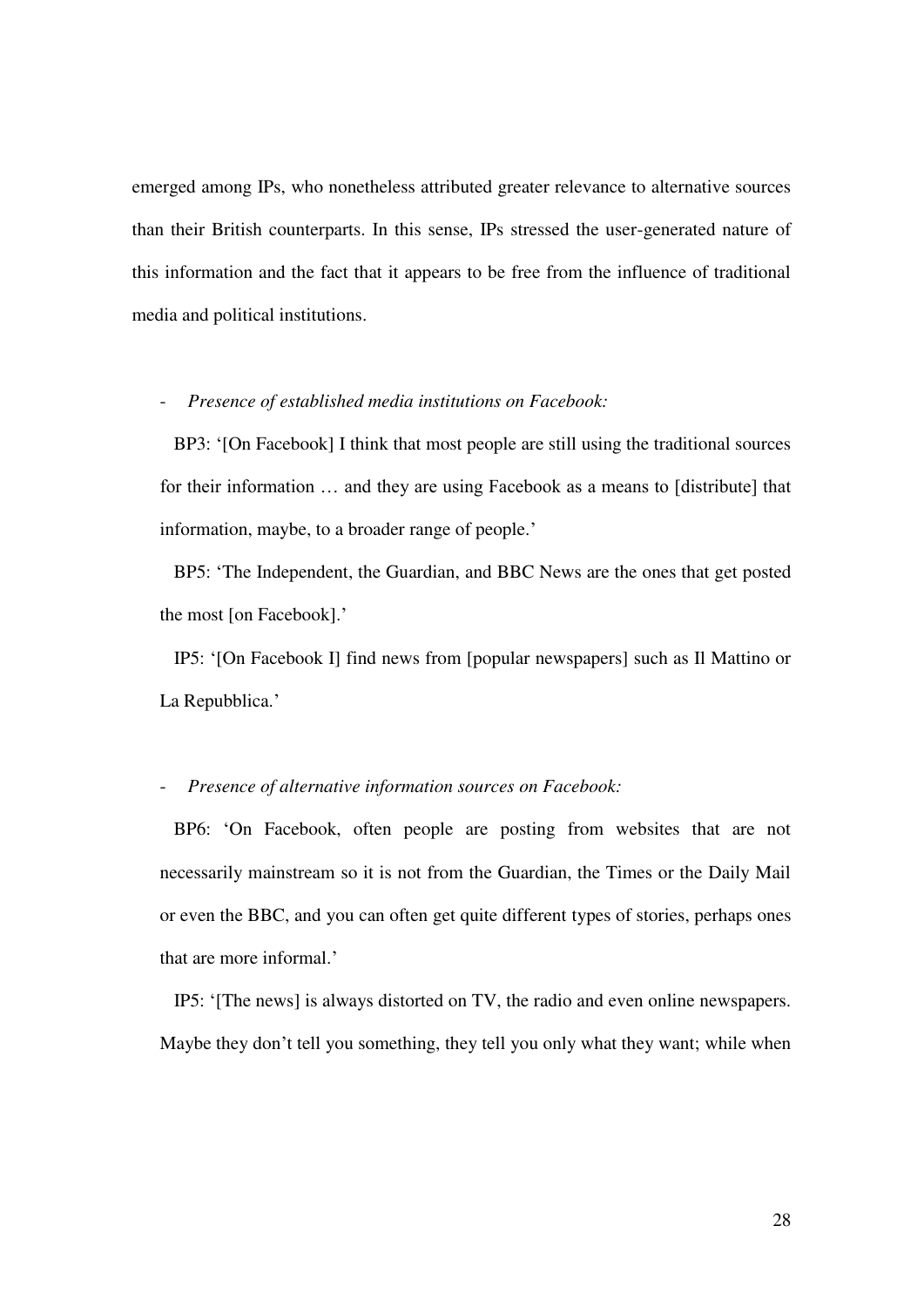you go on Facebook you see people who know about politics, and you see that they know about things that TV, the radio and newspapers often don't say.'

As indicated by the data, the negative perception of mainstream media pushed some IPs to seek out alternative political information sources on Facebook. In support of this argument, Leung and Lee (2014) establish that alternative media usage is driven by preexisting political attitudes and negative perceptions of mainstream news organizations. Furthermore, several studies also indicate that SNSs such as Facebook are often employed as alternative information sources, enabling users to bypass mainstream media (Leung and Lee, 2014; Vicari, 2013; Vromen et al., 2015).

It could be argued that the two samples' different perceptions of traditional media are shaped by the different media systems of Italy and the UK. The close relationship between media and political parties in Mediterranean European countries has contributed to the development of a pluralistic media system, in which media outlets often operate as collaborators with the political power (Hallin and Mancini, 2004). While it is not possible to completely separate the British media from the political establishment, as the British press is dominated by political parallelism, according to Hallin and Mancini (2004), the national public broadcaster, the BBC, combines relative political independence with responsiveness to public taste and a public service orientation.

The highly politicized nature of Italian media is confirmed in numerous investigations (Ciaglia, 2013; de Frutos García, 2014; Hanretty, 2010). Among these,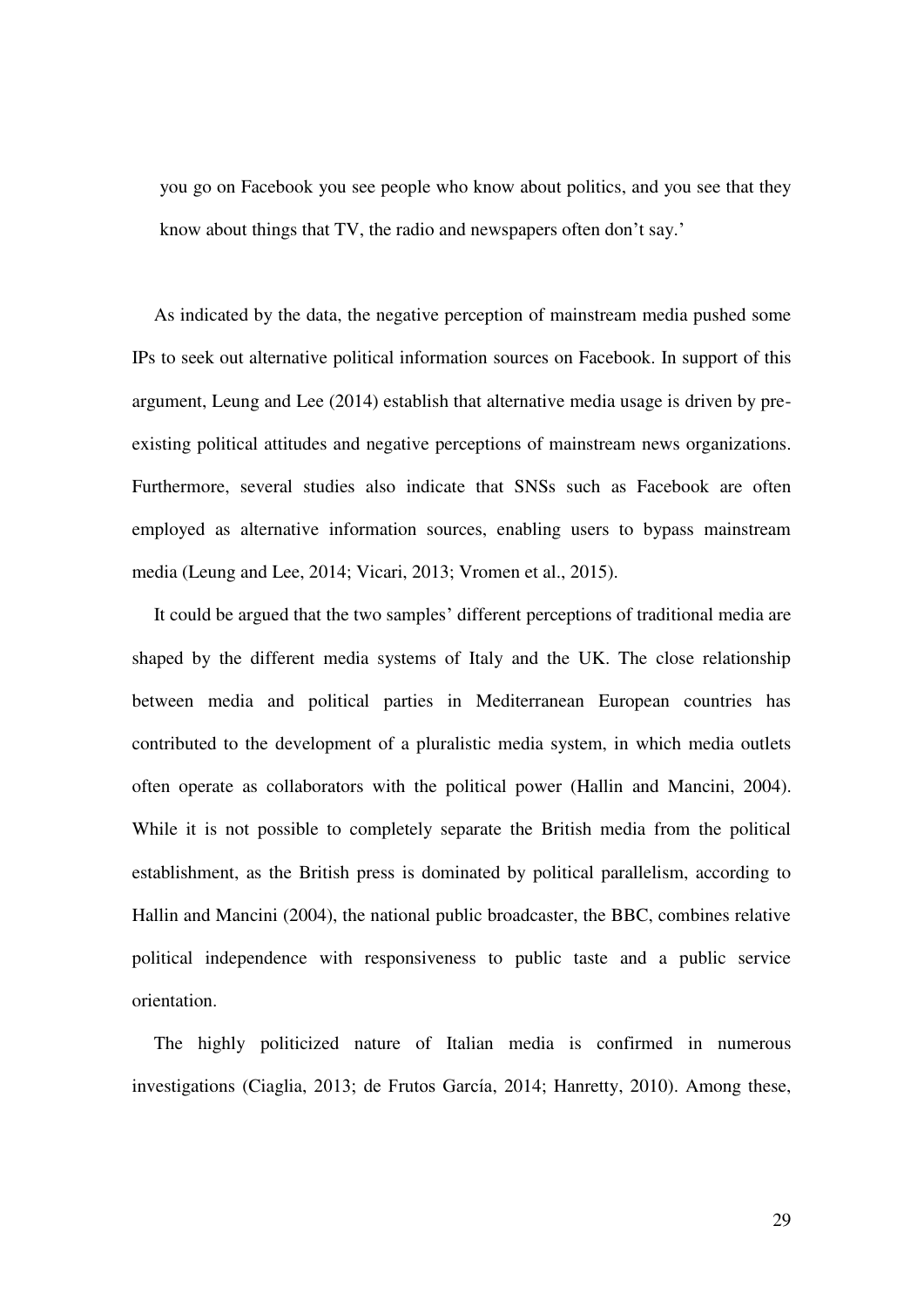the study by Ciaglia (2013) is particularly interesting in the context of the present paper as it compares the links between media and political systems, focusing on the cases of the BBC and RAI (Radiotelevisione Italiana). Ciaglia (2013) observes that the British government has an important role in electing members of the Trust governing the BBC. However, while in Britain there is a process in place to verify the professional qualifications of the elected trustees, in Italy the board of directors of RAI is elected purely on parliamentary basis (i.e. the five members of the board are comprised of three majority representatives, and two from the opposition) and reflects the power balance of the parties in the Italian Parliament.

The results from the present study suggest that media systems exert a certain influence on a population's political participation through Facebook and other online platforms, whether for issues of government control over the media, lack of trust in media institutions, or issues related to media ownership. In support of these findings, Cantijoch (2012) argues that in a country such as Spain, with a similar media system to Italy (de Frutos García, 2014; Hallin and Mancini, 2004), where the public broadcaster is the main source of news and the other channels are limited by a public charter, online sources are crucial information channels for causes challenging the dominant political establishment. This is amplified in the case of Italy, where, due to Berlusconi's control over Italian TV, which was more evident when he was also Prime Minister, part of the Italian population migrated to online platforms such as Facebook to obtain alternative information. Such a shift has been highlighted also by Vaccari (2006; 2012) who finds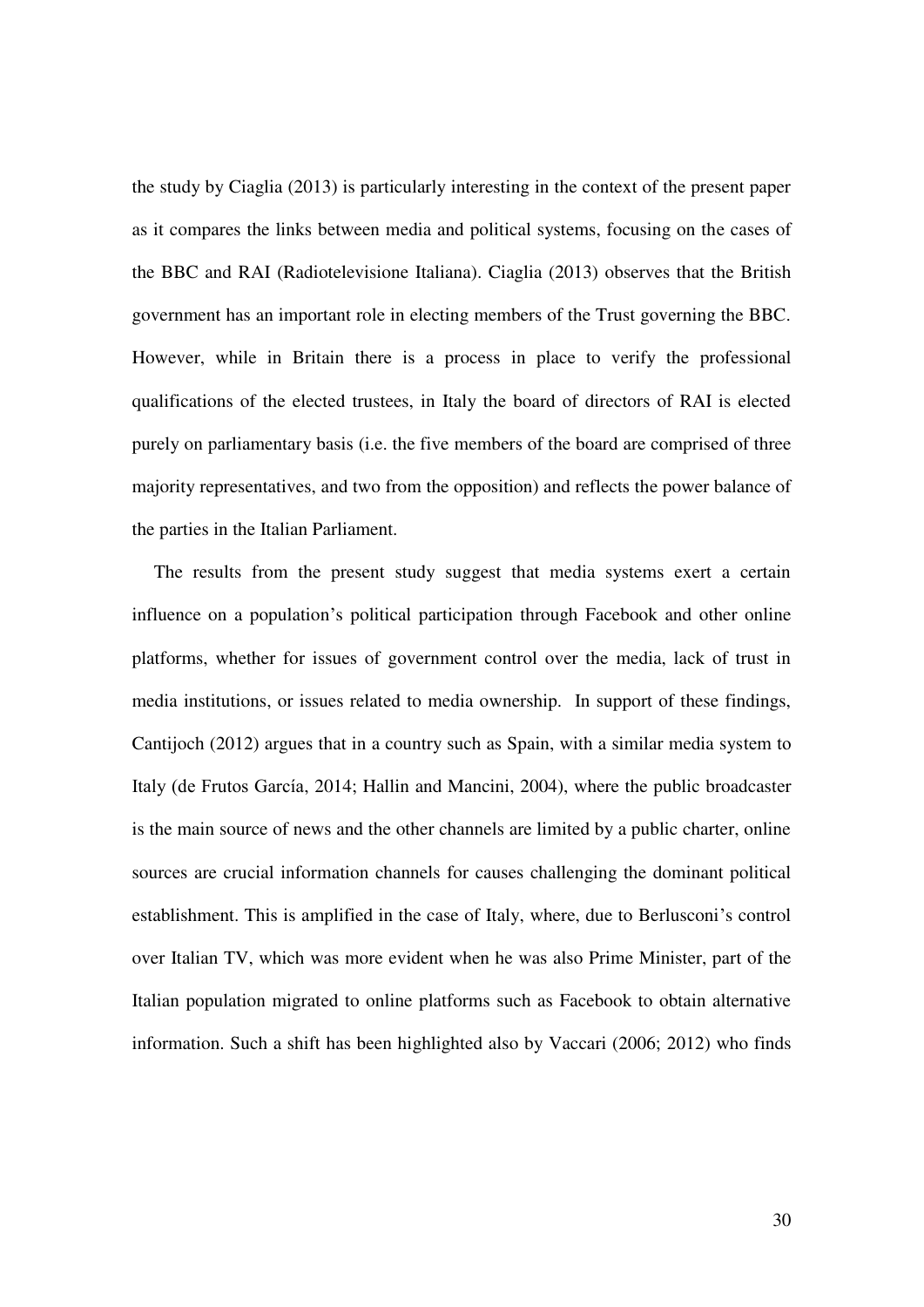that individuals opposing Berlusconi's political coalition were more inclined to rely on online political information and to participate politically through the Internet.

#### *Political parties' Facebook adoption*

Having considered the potential influence of media systems, it is also possible that the different political scenarios of Italy and the UK contributed to the participatory gap between the samples of this study. Qualitative data did not offer a clear picture of how party affiliation affects Facebook political participation in the UK, indicating that, rather than the alliance to a particular political party, it is the degree of affiliation that matters the most. On the other hand, interviews with IPs suggest that the presence in Italy of a political party such as the Movimento 5 Stelle (M5S) – Five Stars Movement –, making full use of the communicative and organizational affordances of Facebook, can contribute to users' Facebook political activities.

#### - *M5S's online activities contributing to Facebook political participation:*

 IP4: 'Four or five years ago the M5S started with people connecting through online platforms such as Meet Up. [At the time], Facebook was not so popular in Italy like it is today, so we started using the Meet Up platforms, then all the activity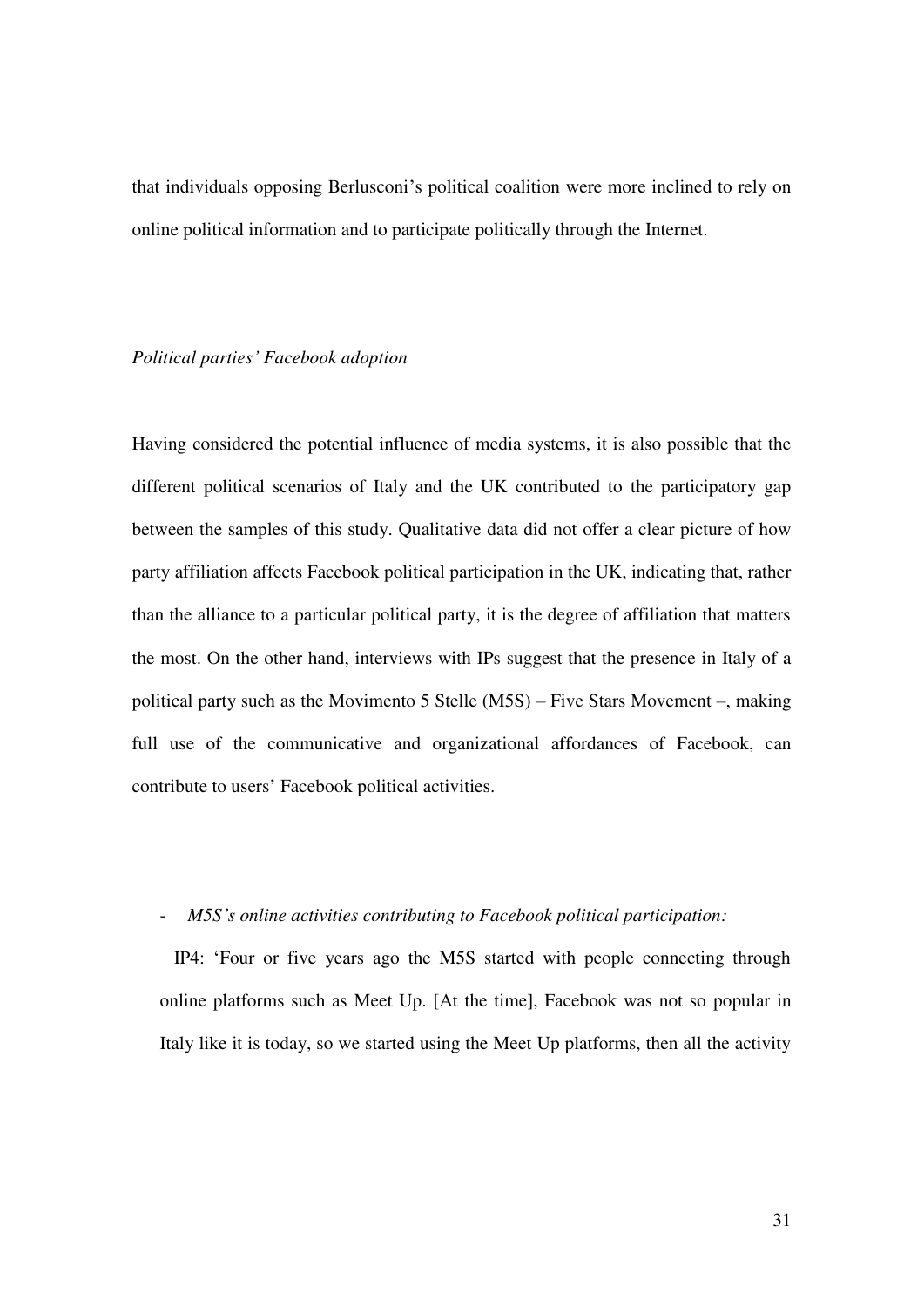related to the discussion, the organization of meetings and initiatives moved to Facebook.'

 IP6: 'There is this Facebook group … where I post… that was created by the M5S leader [in my area] … [The M5S] operates online; they do everything on the web… They also contacted me on Facebook asking me to sign a petition.'

In the light of these findings, it would be reasonable to contend that, in recent years, the relevance of online platforms, particularly of Facebook, as alternative venues for political participation has further increased in Italy due to the emergence of a new political force such as the M5S. Campante et al. (2013) confirm that the influence of the Internet on citizens' political participation can change because of the activity of an online grassroots protest movement, as the M5S was in its early form, which takes advantage of digital technologies to engage disenchanted and demobilized citizens – a similar process was observed in Spain with Podemos which capitalized on the electorate's dissatisfaction with Spanish politics (Rondon and Hierro, 2016) and adopted digital media and networks, integrating them with local offline activism and television (Chadwhick and Stromer-Galley, 2016), to engage and mobilize supporters. The Internet is the M5S's major organizational and communication tool (Bordignon and Ceccarini, 2013), with the blog beppegrillo.it operating as their main house organ (Tipaldo and Pisciotta, 2014). Supporters of this party typically demonstrate high levels of online activity – a trait confirmed in the case of IP4, an activist involved with the M5S – and utilize the Internet and Facebook for information and participatory activities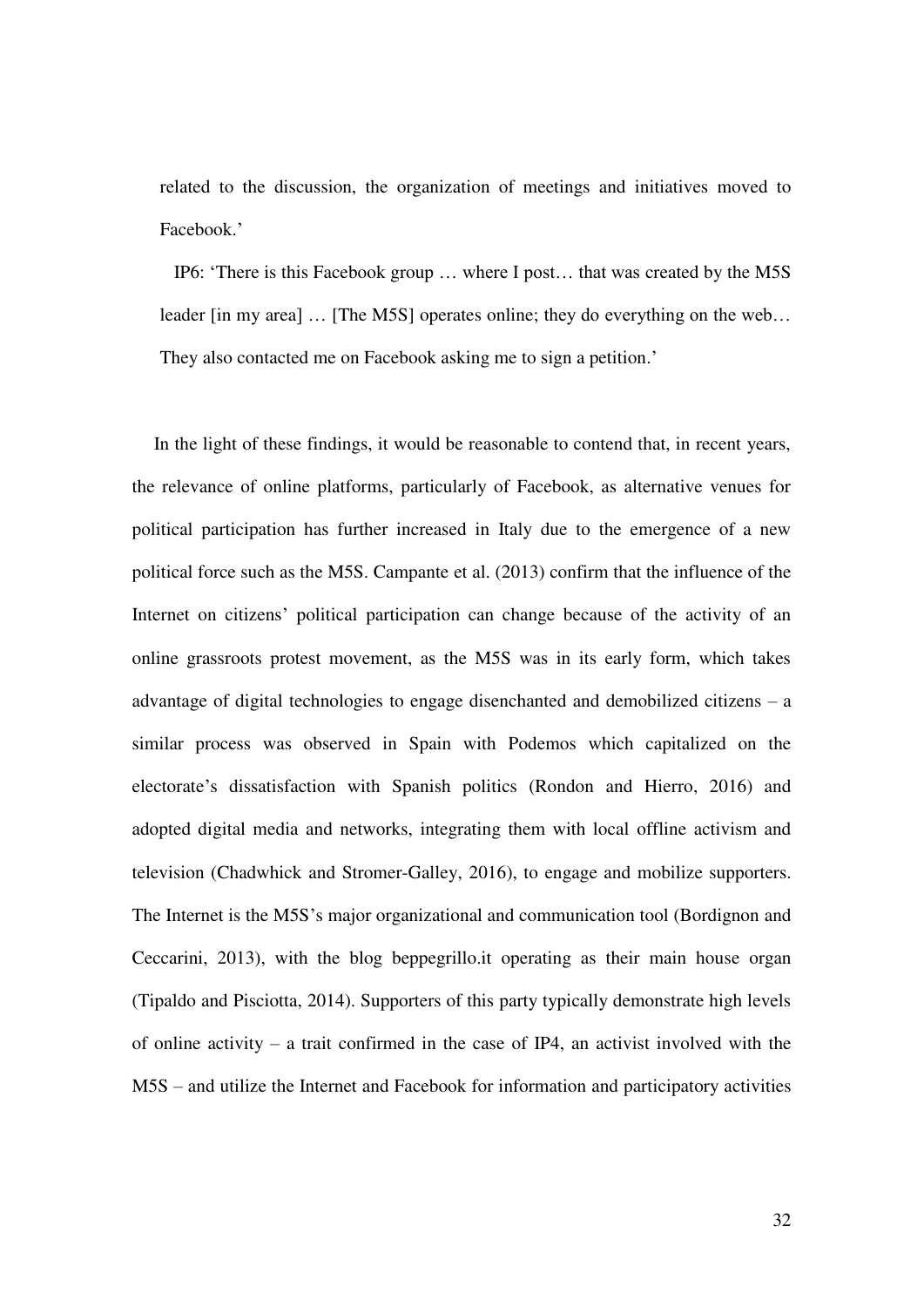more than citizens with left-wing orientations, and much more than individuals affiliated to right-wing political parties (Cremonesi et al., 2014).

Considering Italians' political disenchantment (Almond and Verba, 1963; Curran et al., 2014; Donovan and Onofri, 2008), confirmed also in the present research, Campante et al. (2013) employ the notions of *voice* and *exit* developed by Hirschman (1970) to analyse the success of the M5S and their usage of digital technologies. According to their analysis, citizens particularly dissatisfied with mainstream Italian politics have used the Internet as an exit option to express their political views, and have voiced their displeasure by casting protest votes. Campante et al. (2013) reason that the M5S embodied the potential of digital technologies to transition from exit devices into novel sources of voice within mainstream politics.

It has to be noted that the timescale of data collection has most likely influenced the findings relating to the M5S discussed in the present paper. Several authors (Biorcio and Natale, 2013; Ceccarini and Bordignon, 2016; Natale, 2014) have traced the history and evolution of the M5S. According to Biorcio and Natale (2013), in its first phase (2006-2009) the M5S was a 'pure' web-based movement and focused on promoting citizens' political participation, appealing to their civic sense and encouraging them to practice direct participation. In the second phase (2009-2013), an institutionalization process occurs; lists are presented at local elections and the movement is officially funded (2009). The second phase includes also the *electoral boom* (2012-2013), as described by Ceccarini and Bordignon (2016), which began with the 2012 local elections and reached its climax with the 2013 general election, when the M5S became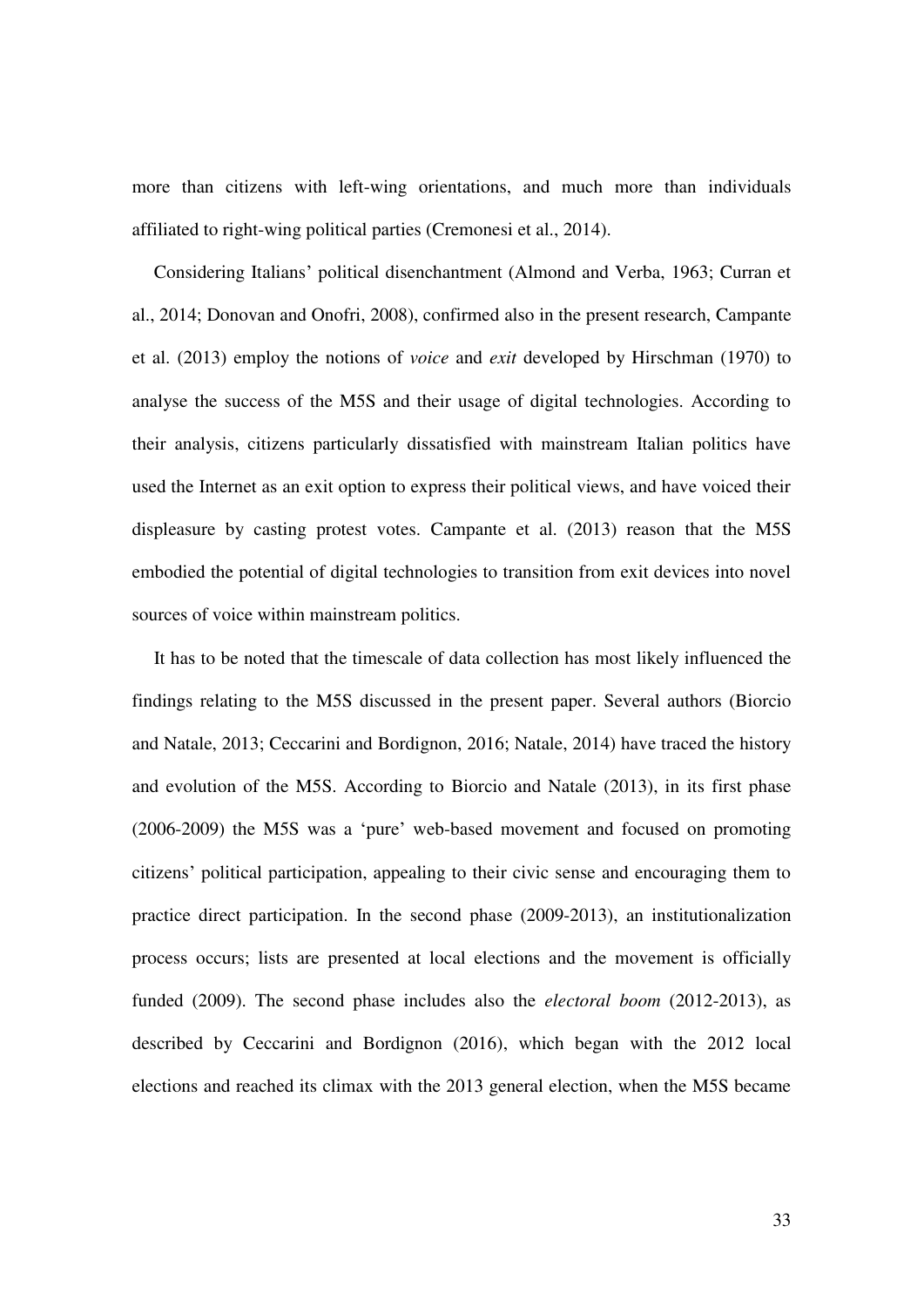the largest political party in Italy. After entering the Parliament, the movement went through a 'normalization' process, changing its organisational structure and communication strategies (e.g. candidates started to appear on TV and participate in political talk shows), although maintaining its peculiarities and contradictions (Ceccarini and Bordignon, 2016).

With the evolution of the M5S from a pure online-based movement to a more complex, institutionalized entity, the supporter base of the movement also underwent a series of transformations. Biorcio and Natale (2013) examine the '*souls*' of the M5S and conclude that the supporter base of the movement is complex and diversified. Natale (2014) explains that, before 2012, there were two main types of M5S supporters: left-wing voters disenfranchised with traditional parties, and *new activists* who had found ways of participating personally in their county's political life after years of abstention. In 2013, the M5S electorate became much more varied as the movement gained support also from those on the right side of the political spectrum (Natale, 2014). Today the M5S can be described as a 'catch-all anti-party party' that unites its variegated electorate through bridging elements (e.g. citizenship income) and the expression of anti-political sentiments (Ceccarini and Bordignon, 2016).

In light of the evolution of the M5S and its electorate, it could be argued that the impact of the movement on Italians' Facebook political participation was stronger at the time of data collection than it is now. Data were collected during the first phase of M5S's *electoral boom*; the movement was on a growing trajectory, it did not go through the normalization process yet, it relied solely on online media, and its grassroots and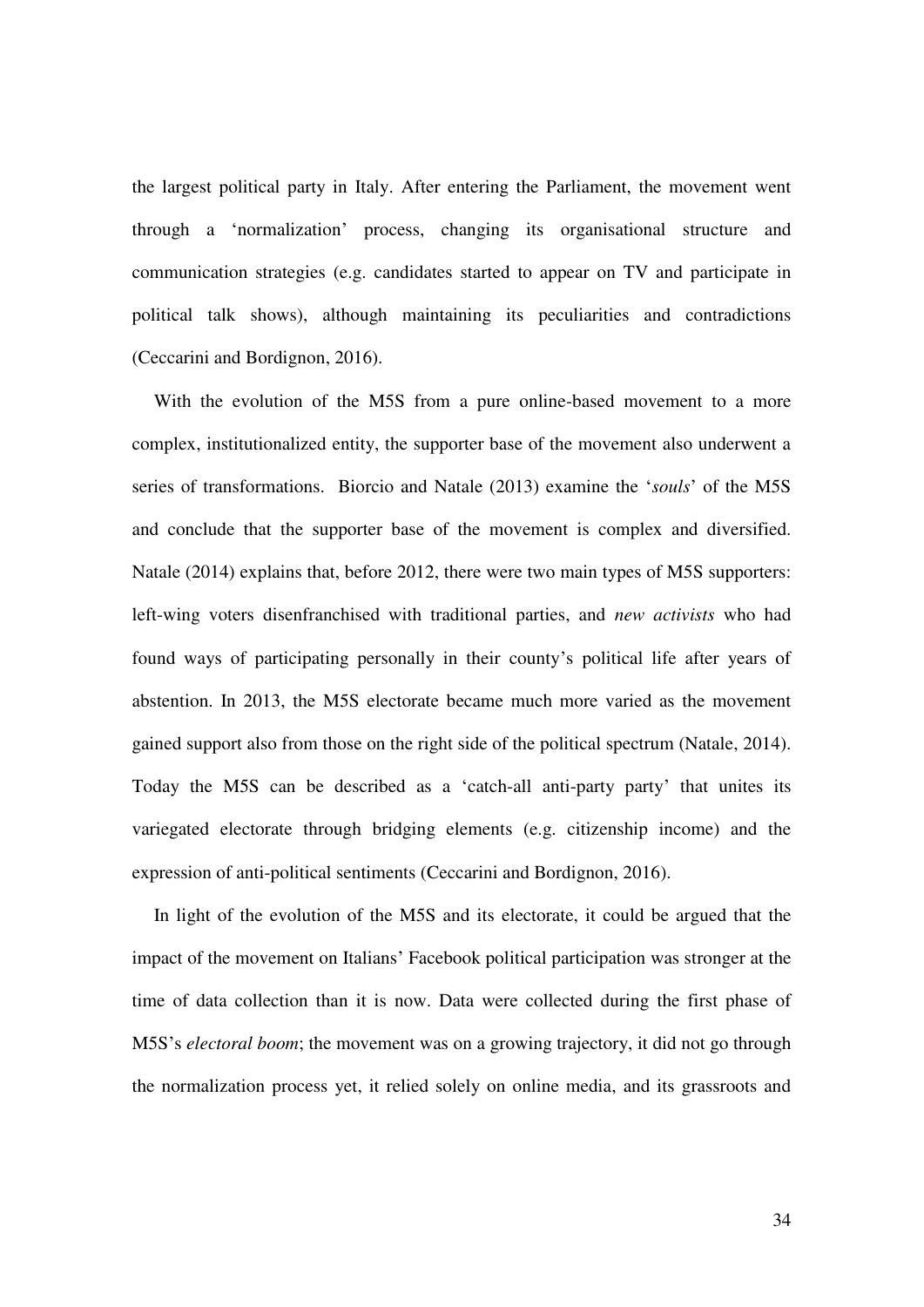ant-establishment components were more prominent than today. Furthermore, its supporter base was still mainly comprised by *new activists* and left/ centre-left disenfranchised voters, two groups that were particularly politically active on Facebook, and on the Internet in general (Barisione et al. 2014; Cremonesi et al., 2014).

While in Italy citizens political affiliation clearly influence their preference of media channel(s) – this is shown for instance by Barisione et al.  $(2014)$  who establish that people using Facebook as a political information source are particularly critical of all political leaders, while regular viewers of entertainment TV programs display more pro-Berlusconi attitudes – it is not possible to identify such an obvious pattern in the UK. Focusing on the 2010 British general elections, Gibson et al. (2010) show that Liberal Democrat, Green, and UKIP supporters are more politically active online than Labour and Conservative supporters, who display very similar levels of involvement to one another. However, these discrepancies among supporters of various British parties are not as marked as in the Italian case – it has to be noted that this is less true for the specific case of Scotland where, in the context of the 2011 election, the SNP and its candidates had the greatest online presence and the largest following (Baxter and Marcella, 2013), a trend confirmed in the 2014 Scottish Independence Referendum.

On the basis of the findings from the present research, it could be argued that, unlike in Italy, British citizens' political disenchantment – the presence of which became evident in this study and in several other investigations (Curran et al., 2014; Miller and Williamson, 2008; Whiteley, 2012) – found no outlet in the form of an oppositional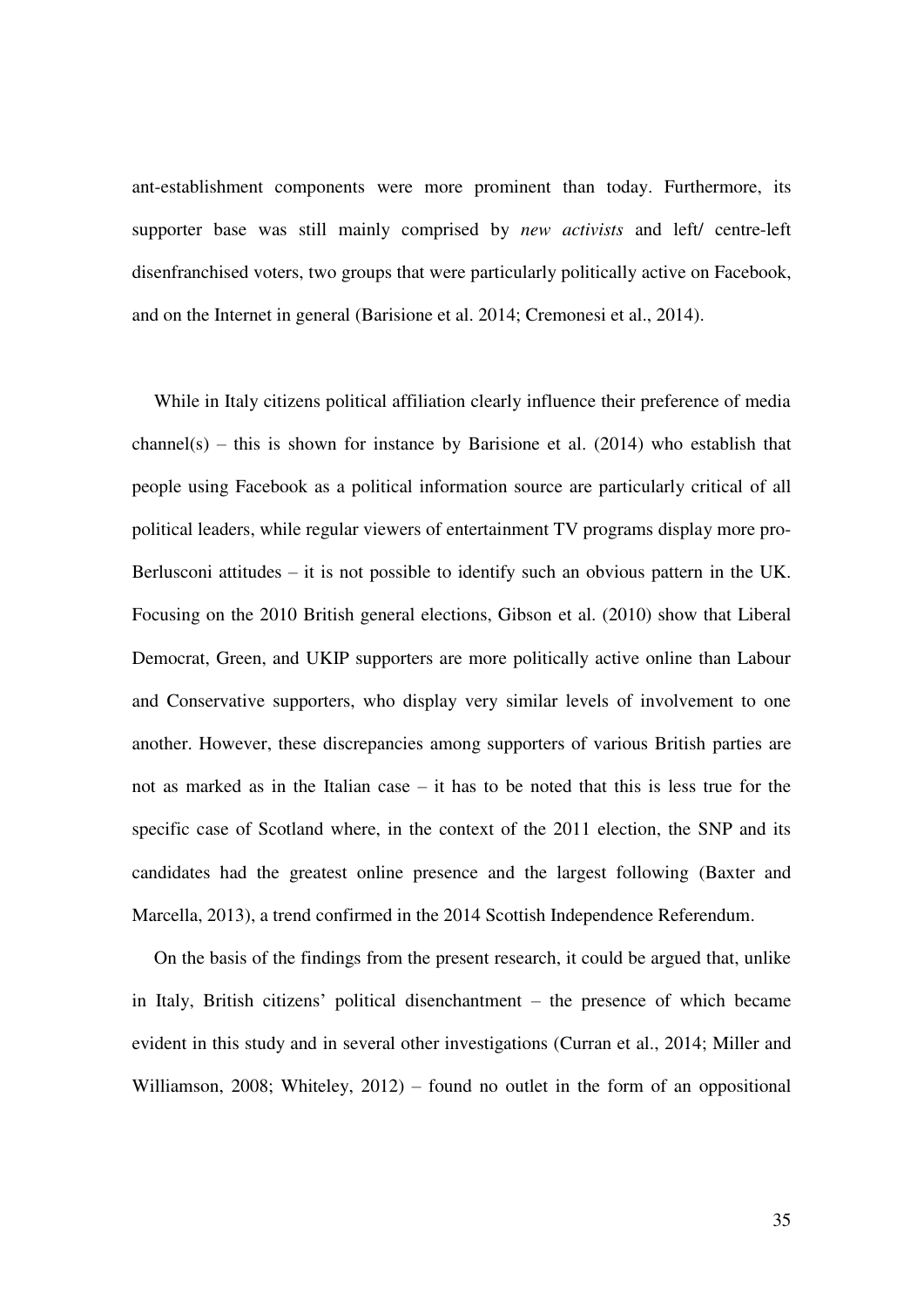political force able to compete with more established parties by exploiting the affordances of the Internet. The absence of a political force capable of appealing to the widespread political disenchantment, combined with the lower levels of political parallelism in British TV, could explain why affiliation to a certain political party in the UK does not affect levels of political usage of digital technologies as strongly as in Italy.

#### **Conclusions: Going Beyond a "One-Size-Fits-All" Approach**

SNSs have become increasingly embedded in many individuals' daily routines, and reshaped, in part, the structures and methods of interpersonal and political communication, influencing the ways politicians and citizens interact with each other. Over the last decade, numerous academic studies have examined how SNSs can contribute to political participation, shedding light on citizens' political participatory practices and, arguably, helping to understand the reasons behind citizens' widespread dissatisfaction with democratic political institutions, and their detachment from the political process. The present article adds to this strand of research by tackling the scarcity of cross-national comparative studies in the field. Drawing from an original data set acquired by combining a cross-national comparative approach and a MM methodology, the paper explores how media and political landscapes can mediate the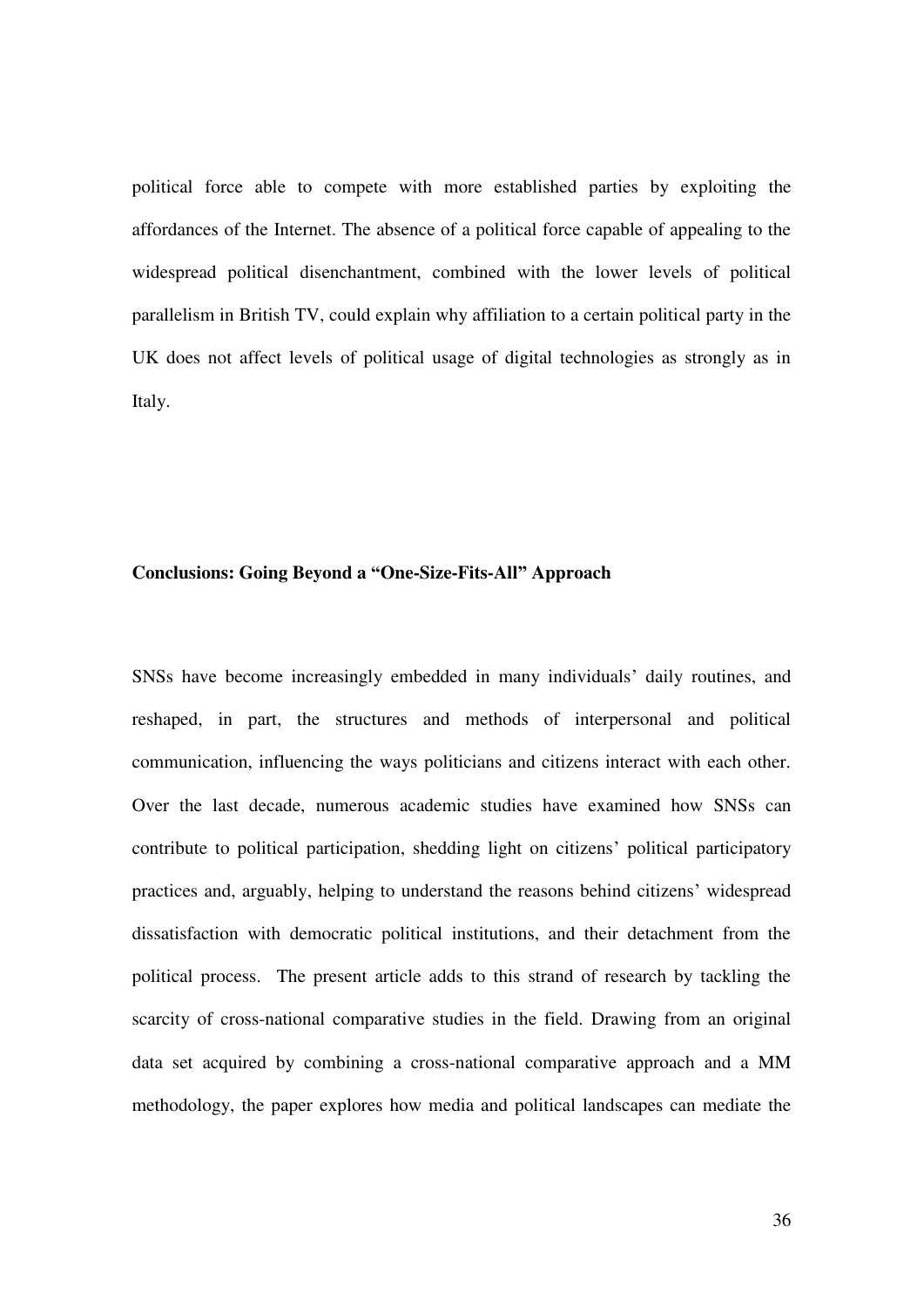contributions of Facebook to citizens' political participation in the specific contexts of Italy and the UK. The results confirm the relevance of the contextual variables identified by Anduiza et al. (2012) as mediators of the relationship between digital media and political participation: digital divides; media systems; and institutional settings. Besides attesting to the relevance of these variables for Facebook political participation, this paper also illustrates the process by which they can influence the likelihood of participating politically through this SNS. As such, the study makes the argument that the differences between the samples in terms of Facebook political participation can be, to some extent, attributed to three factors linked to the two countries' different media and political landscapes. The first is the higher penetration in the UK of other online platforms such as Twitter, with BPs often employing these platforms in conjunction with or as an alternative to Facebook, whereas Facebook is by far the most dominant SNS in the IS. The second factor is IPs' more negative perception of mainstream media, particularly TV, which has pushed them to seek alternative political information sources, and which is arguably linked to the high levels of political parallelism characterising the Italian media system. The third factor regards the political scenario and is the presence in Italy of the M5S, a political party that is highly reliant (solely reliant at the time of data collection) upon online platforms like Facebook to engage disenchanted and demobilized citizens.

By responding to the lack of cross-national comparative studies in SNSs and political participation research, the present paper demonstrates the inadequacy of the "one-sizefits-all" approach often characterising this subject area and highlights the value of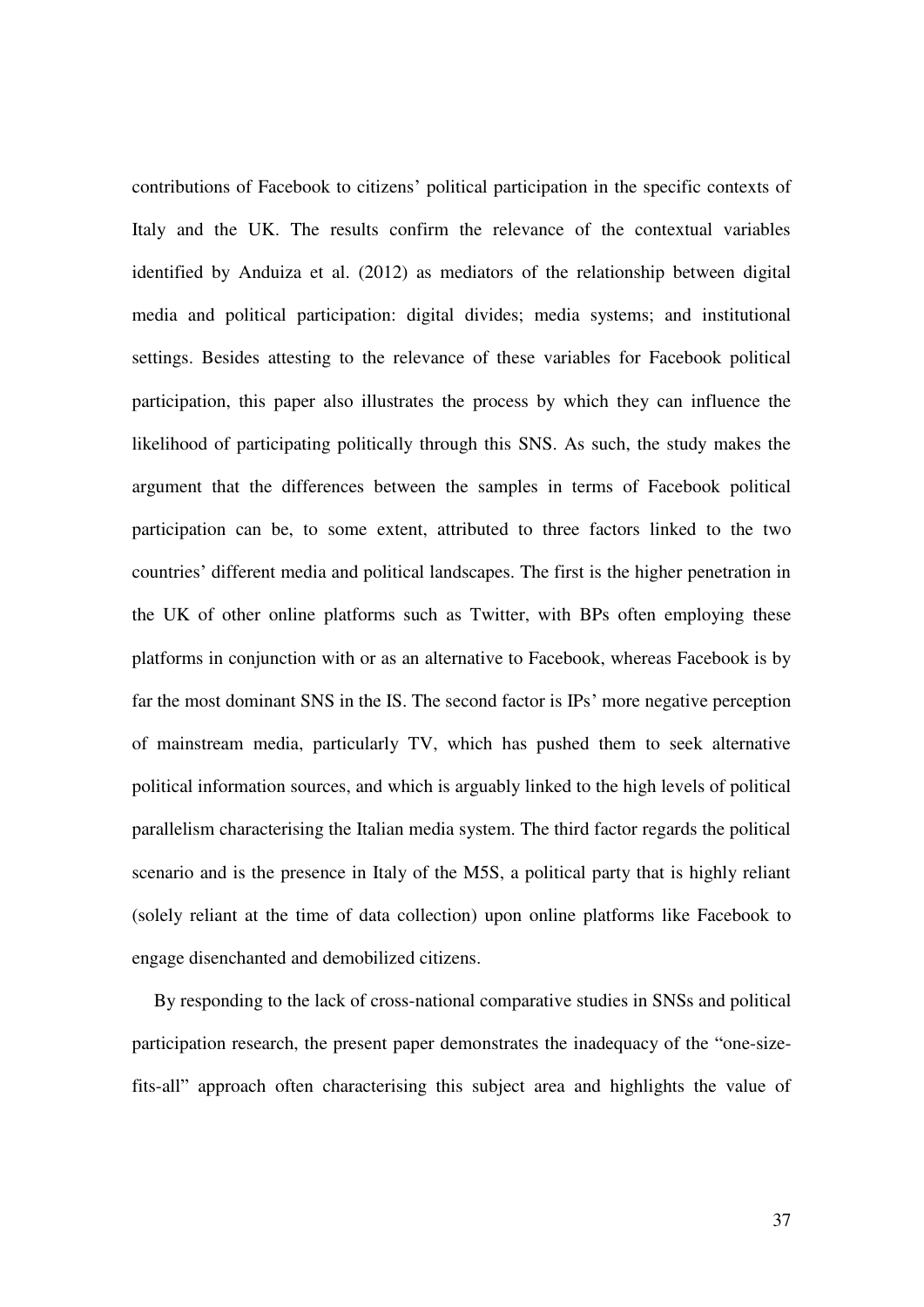embarking on cross-national comparative research, in order to build original data sets and to stretch the boundaries of the field. The findings indicate that the contributions of Facebook, and digital technologies in general, to political participation must be analysed in context, within the larger patterns they fit into, and cannot be examined in isolation. Such contributions are better understood if considered within the *hybrid media system* (Chadwick, 2013) in which different platforms interact, merge and compete.

Similarly, the political scenarios in which citizens operate need to be accounted for when looking at the links between the Internet and politics. Although this paper examined how Facebook can contribute to citizens' political participation beyond the electoral process, a political party such as the M5S nonetheless entered into the picture. This suggests that, regardless of the rise of lifestyle politics (Bennett, 1998), political institutions are still somewhat at the centre of the political process. The ways citizens employ online platforms to participate politically and the ways political institutions use these tools to engage with citizens are, therefore, two sides of the same coin, and both have to be considered for the development of a thorough account of the contributions of digital technologies to political participation.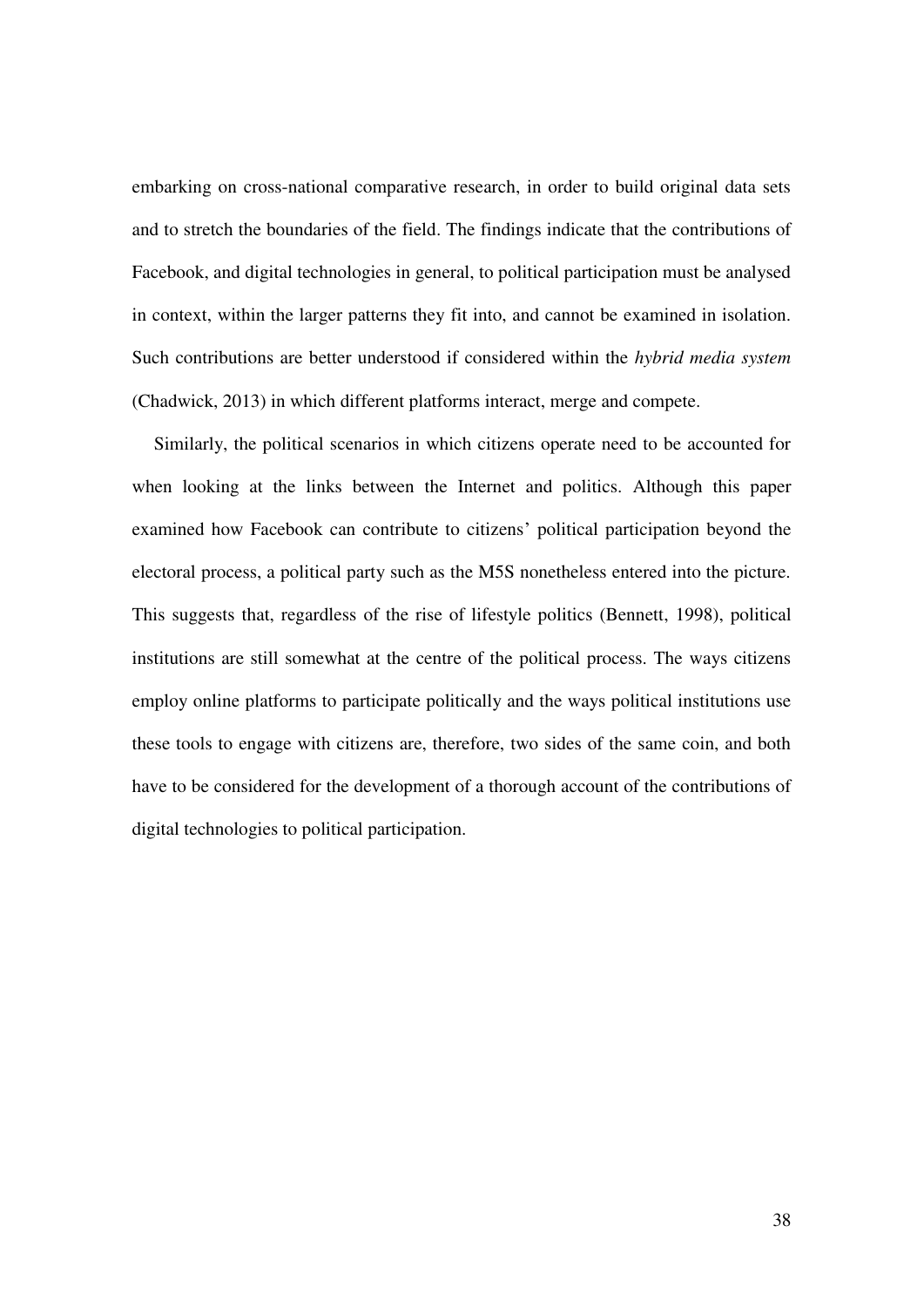#### **Disclosure statement**

No potential conflict of interest was reported by the authors.

#### **Funding**

This research received no specific grant from any funding agency in the public, commercial or not-for-profit sectors.

#### **Data availability**

The datasets analysed during the current study are available in Queen Margaret University eData repository, [http://edata.qmu.ac.uk/24/.](http://edata.qmu.ac.uk/24/)

#### **References**

- Almond GA and Verba S (1963) *The civic culture: Political attitudes and democracy in Five nations*. Boston: Little Brown and Company.
- Ancu M and Cozma R (2009) MySpace politics: Uses and Gratifications of Befriending candidates. *Journal of Broadcasting & Electronic Media* 53(4): 567–583.
- Anduiza E, Cantijoch M and Gallego A (2009) Political Participation and the Internet: A Field Essay. *Information, Communication & Society* 12(6): 860–878.
- Anduiza E, Jensen MJ and Jorba L (eds) (2012) *Digital media and political engagement worldwide: A comparative study*. New York: Cambridge University Press.
- Arnstein SR (1969) A ladder of citizen participation. *Journal of the American Institute of Planners* 35(4): 216–224.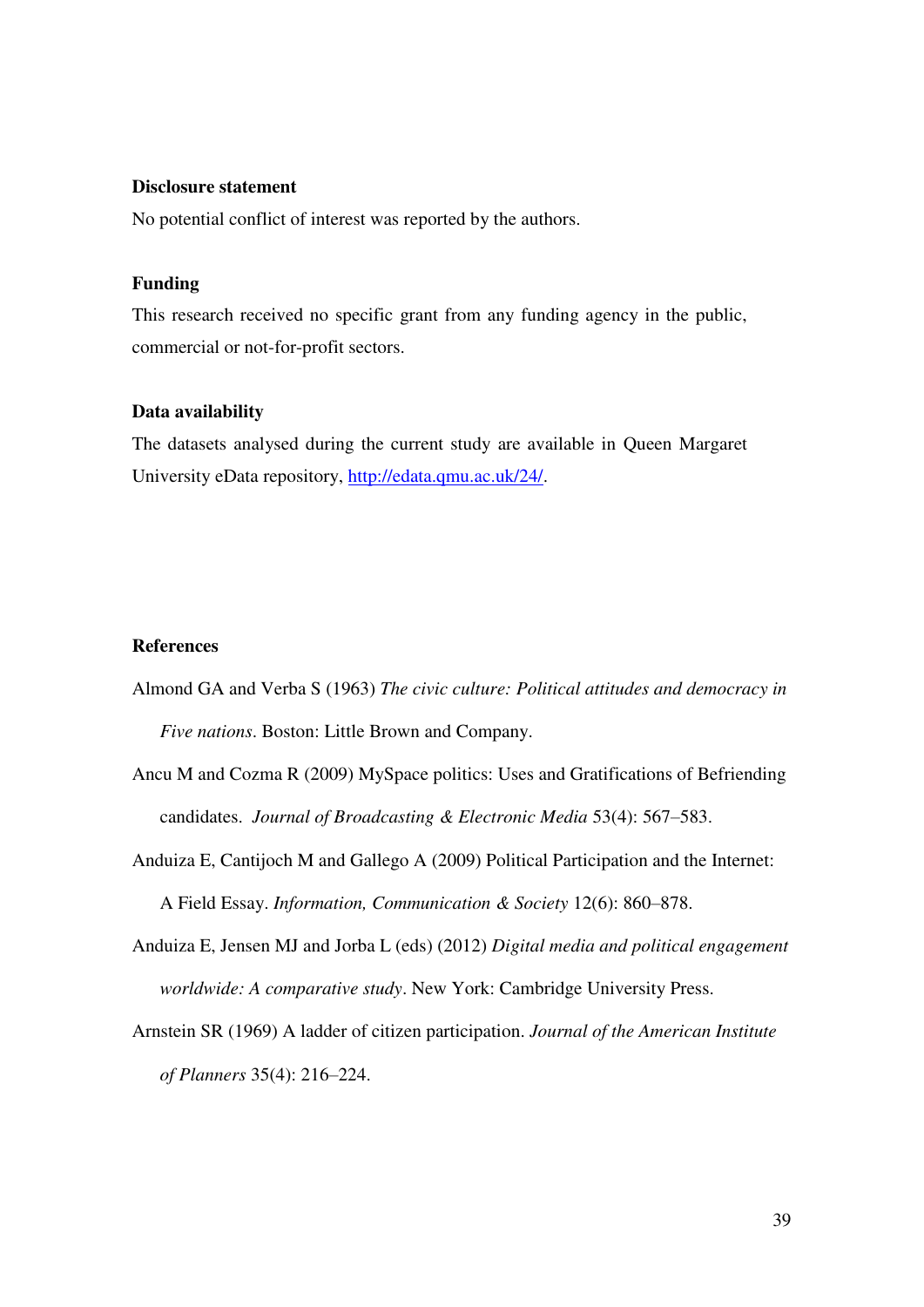- Baek YM (2015) Political mobilization through social network sites: The mobilizing power of political messages received from SNS friends. *Computers in Human Behavior* 44(1): 12–19.
- Barber BR (1984) *Strong democracy: Participatory politics for a new age*. Berkeley: University of California Press.
- Barisione M, Catellani P and Garzia D (2014) Tra Facebook e i Tg: Esposizione mediale e percezione dei leader nella campagna elettorale italiana del 2013. *Comunicazione Politica* (1): 187–209.
- Baumgartner JC and Morris JS (2010) MyFaceTube politics: Social networking web sites and political engagement of young adults. *Social Science Computer Review* 28(1): 24–44.
- Baxter G and Marcella R (2013) Online Parliamentary Election Campaigns in Scotland: A Decade of Research. *eJournal of eDemocracy and Open Government* 5(2): 107– 127.
- Bennett WL (1998) Ithiel de Sola Pool Lecture: The UnCivic Culture: Communication, Identity, and the Rise of Lifestyle Politics. *PS: Political Science and Politics* 31(1): 41–61.
- Biorcio, R and Natale, P (2013) *Politica a 5 stelle: idee, storia e strategie del movimento di Grillo*. Milan: Feltrinelli Editore.
- Bordignon F and Ceccarini L (2013) Five stars and a cricket. Beppe Grillo shakes Italian politics. *South European Society and Politics* 18(4): 427–449.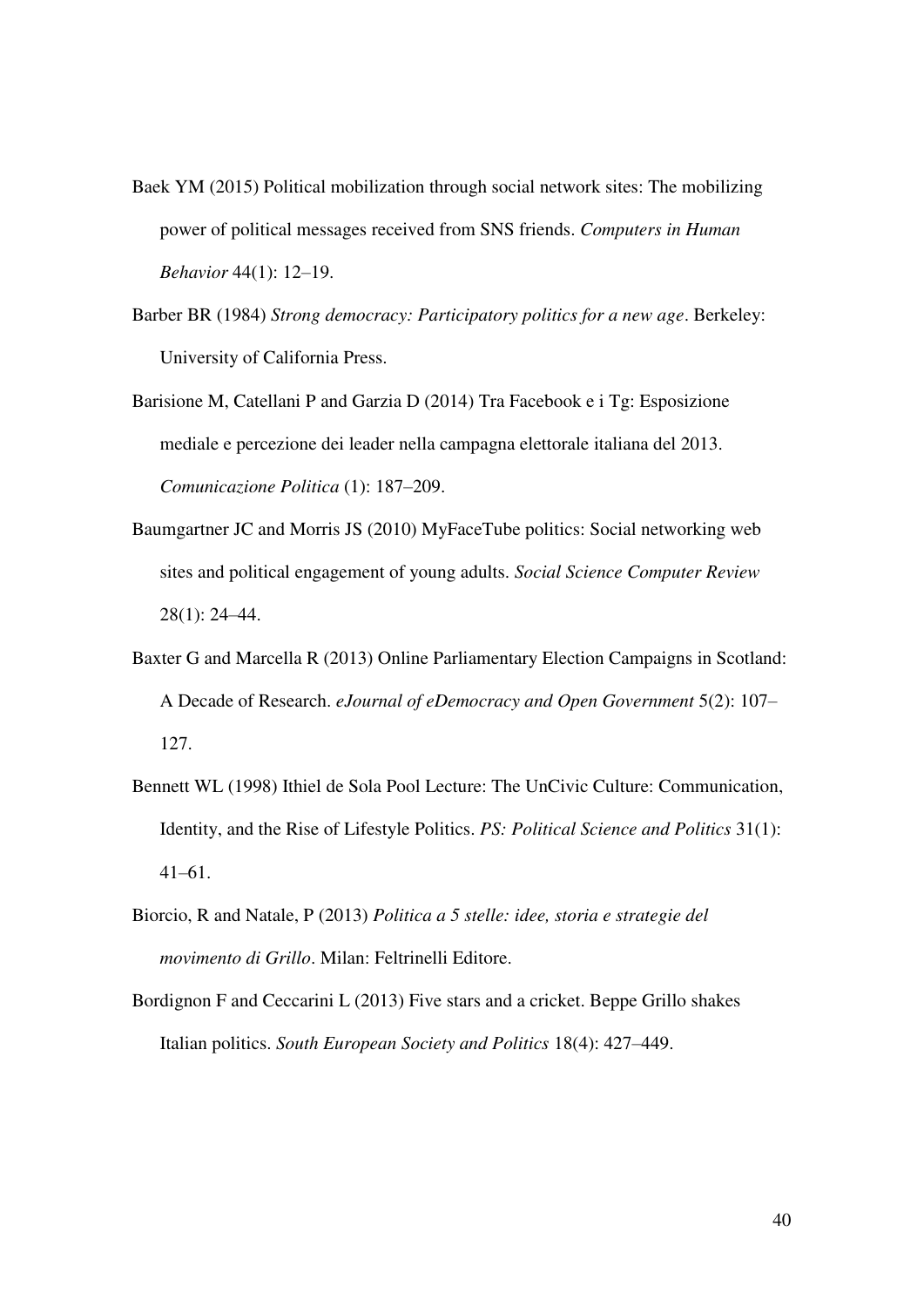- Boulianne S (2015) Social media use and participation: A meta-analysis of current research. *Information, Communication & Society* 18(5): 524–538.
- Braun V and Clarke V (2006) 'Using thematic analysis in psychology', *Qualitative Research in Psychology* 3(2): 77–101.

Calenda D and Meijer A (2009) Young People, Internet and Political Participation: Findings of a web survey in Italy, Spain and The Netherlands. *Information, Communication & Society* 12(6): 879–898.

- Campante FR, Durante R and Sobbrio F (2013) Politics 2.0: The Multifaceted Effect of Broadband Internet on Political Participation. *NBER Working Paper 19029*. Available at: www.nber.org (accessed 17 January 2015).
- Cantijoch M (2012) Digital Media and Offline Political Participation in Spain. In: Anduiza E, Jensen MJ and Jorba L (eds) *Digital Media and Political Engagement Worldwide: A Comparative Study*. Cambridge: Cambridge University Press, pp. 118–137.
- Carlisle JE and Patton RC (2013) Is social media changing how we understand political engagement? An analysis of Facebook and the 2008 presidential election. *Political Research Quarterly* 66(4): 883–895.
- Casteltrione, I (2016) Facebook and political participation: Virtuous circle and participation intermediaries. *Interactions: Studies in Communication & Culture* 7(2): 177–196.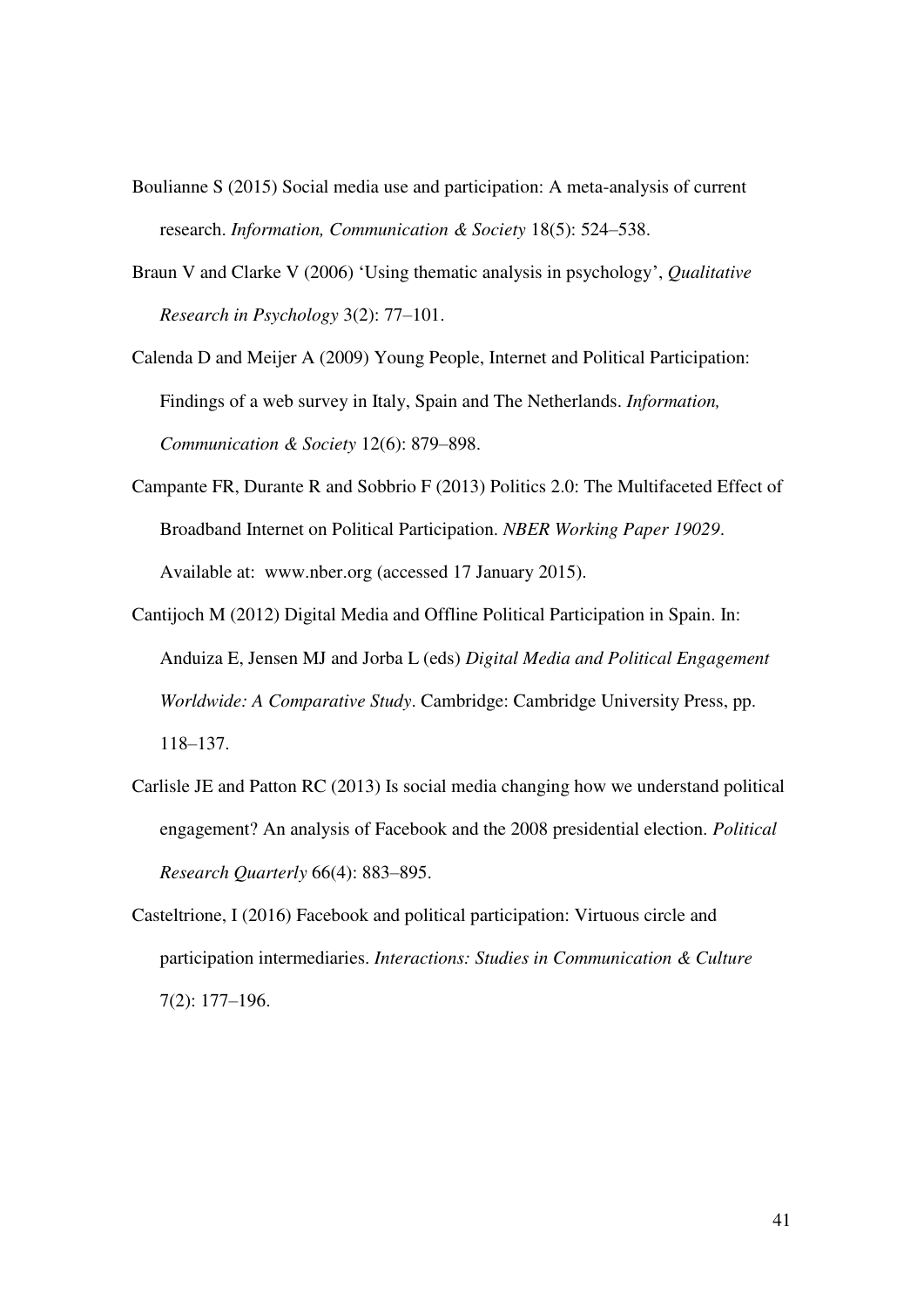- Casteltrione I (2015) The Internet, social networking Web sites and political participation research: Assumptions and contradictory evidence. *First Monday* 20(3), DOI: http://dx.doi.org/10.5210/fm.v20i3.5462.
- Ceccarini, L and Bordignon, F (2016) The five stars continue to shine: the consolidation of Grillo's 'movement party' in Italy. *Contemporary Italian Politics* 8(2):131-159.

Ceron, A and Memoli, V (2016). Flames and debates: Do social media affect satisfaction with democracy?. *Social Indicators Research* 126(1): 225–240, doi:10.1007/s11205-015-0893-x.

- Chadwick A (2013) *The Hybrid Media System: Politics and Power*. Oxford: Oxford University Press.
- Chadwick A and Stromer-Galley J (2016) Digital Media, Power, and Democracy in Parties and Election Campaigns: Party Decline or Party Renewal?. *The International Journal of Press/Politics* 21(3): 283–293.
- Chan M and Guo J (2013) The role of political efficacy on the relationship between Facebook use and participatory behaviors: A comparative study of Young American and Chinese adults. *Cyberpsychology, Behavior, and Social Networking* 16(6): 460– 463.
- Chang TK, Berg P, Fung AY-H, Kedl KD, Luther CA and Szuba J (2001) Comparing nations in mass communication research, 1970-1997: A critical assessment of how we know what we know. *Gazette: The International Journal for Communication Studies* 63(5): 415–434.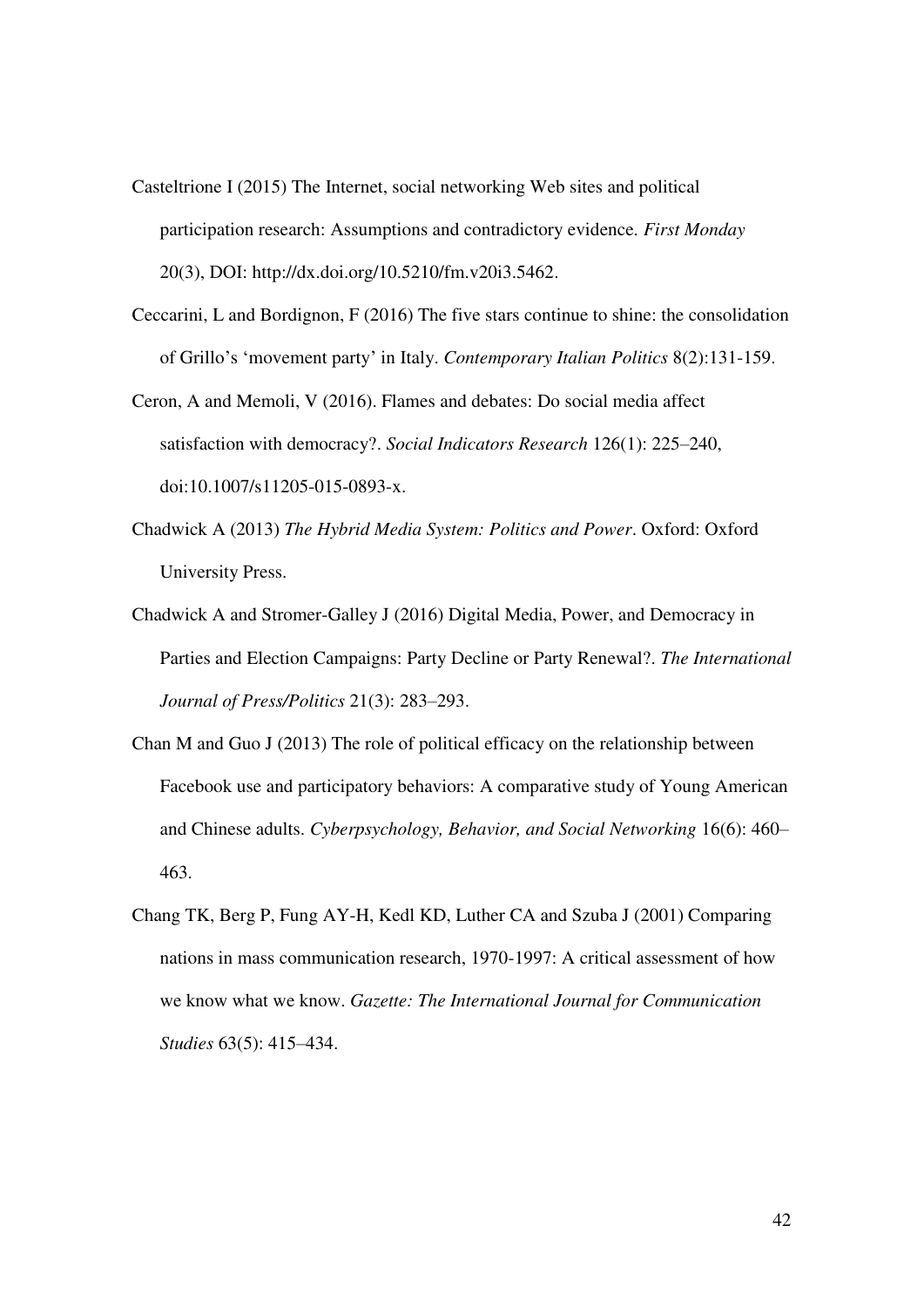- Christy CA (1987) *Sex differences in political participation: Processes of change in fourteen nations*. New York: Praeger Publishers.
- Ciaglia A (2013) Politics in the media and the media in politics: A comparative study of the relationship between the media and political systems in three European countries. *European Journal of Communication* 28(5): 541–555.
- Cremonesi C, Legnante G and Ruffino L (2014) Old and new patterns of media consumption. *Comunicazione Politica* (1): 29–46.
- Creswell, JW and Plano Clark, VL (2011) *Designing and Conducting Mixed Methods Research*. 2nd edition. Thousand Oaks: Sage Publication.
- Curran J, Coen S, Soroka S, Aalberg T, Hayashi K, Hichy Z, Iyengar S, Jones P, Mazzoleni G, Papathanassopoulos S, Rhee, JW, Rojas H, Rowe D and Tiffen R (2014) Reconsidering "virtuous circle" and "media malaise" theories of the media: An 11-nation study. *Journalism* 15(7): 815–833.
- Dahlgren P (2009) *Media and Political Engagement: Citizens, Communication, and Democracy*. New York: Cambridge University Press.
- Denscombe, M (2008) Communities of practice: A Research Paradigm for the Mixed Methods Approach. *Journal of Mixed Methods Research* 2(3): 270–283.
- De Frutos García R (2014) The Spanish-Italian anomaly: The Italianisation of the media. *Comunicazione Politica* (2): 337–352.
- Donovan M and Onofri P (2008) *Italian Politics: Frustrated aspirations for change*. Oxford: Berghahn Books.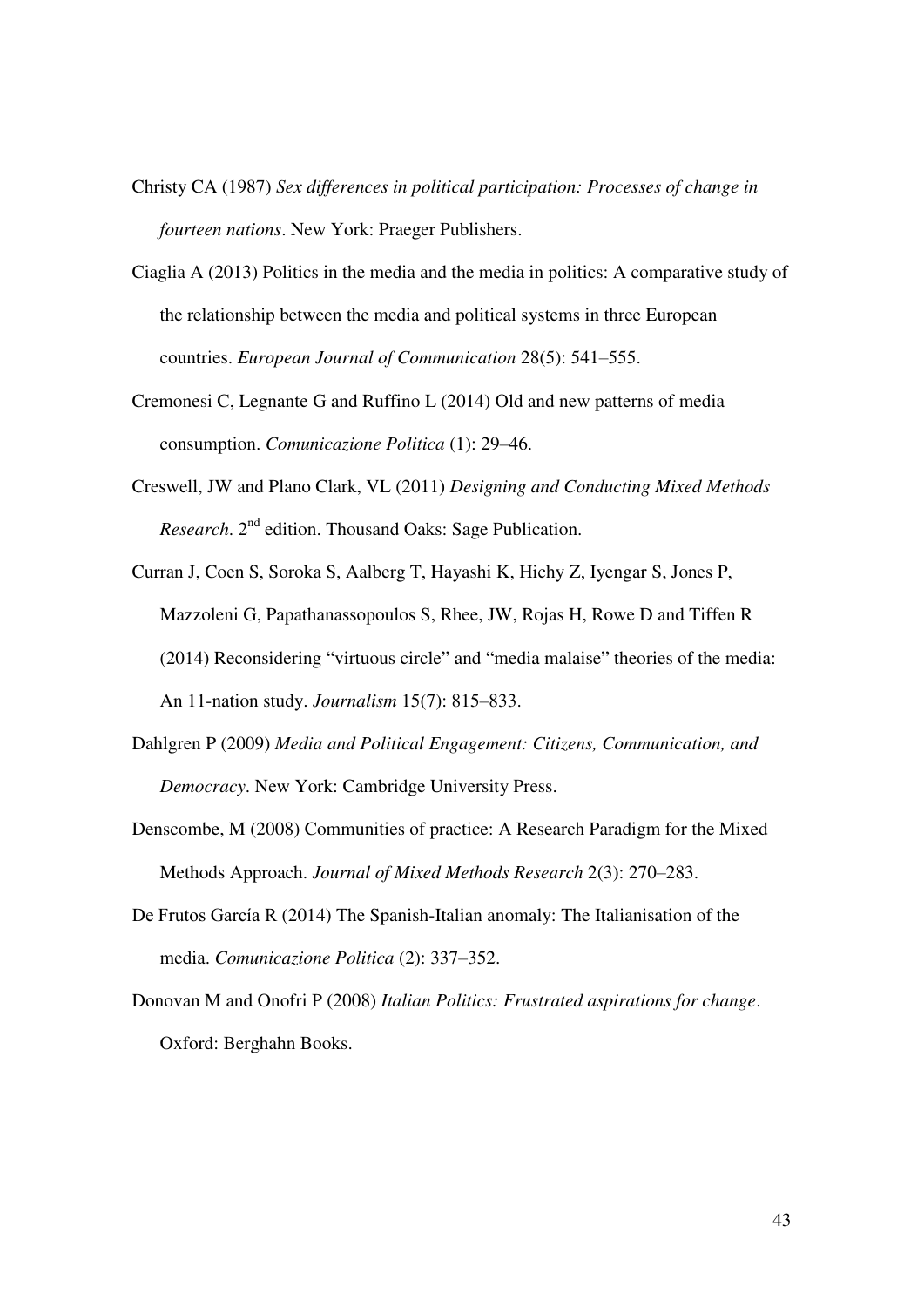- Ellison NB, Steinfield C and Lampe C (2007) The benefits of Facebook "friends:" Social capital and college students' use of online social network sites. *Journal of Computer-Mediated Communication* 12(4): 1143–1168.
- Engesser S and Franzetti A (2011) Media systems and political systems: Dimensions of comparison. *International Communication Gazette* 73(4): 273–301.
- Evans KG (2001) Dewey and the Dialogical Process: Speaking, Listening, and Today's Media. *International Journal of Public Administration*, 24 (7/8): 771–798.
- Facebook (2016) Adverts manager. Available at: https://www.facebook.com/ads/manager/creation/creation (accessed 15 December 2016).
- Fasano, L, Panarari, M and Sorice, M (2016) *Mass media e sfera pubblica. Verso la fine della rappresentanza?*. Milano: Fondazione Giangiacomo Feltrinelli.
- Fenton N and Barassi V (2011) Alternative media and social networking sites: The politics of individuation and political participation. *The Communication Review* 14(3): 179–196.
- Fischer F (2003) *Reframing Public Policy: Discursive Policies and Deliberative Practices*. Oxford: Oxford University Press.

Fuchs C (2014) *Social Media: A Critical Introduction*. London: Sage Publications

Gibson RK, Williamson A and Ward S (eds) (2010) *The internet and the 2010 election: Putting the small 'p' back in politics?*. London: Hansard Society. Available at: www.hansardsociety.org.uk (accessed 28 March 2012).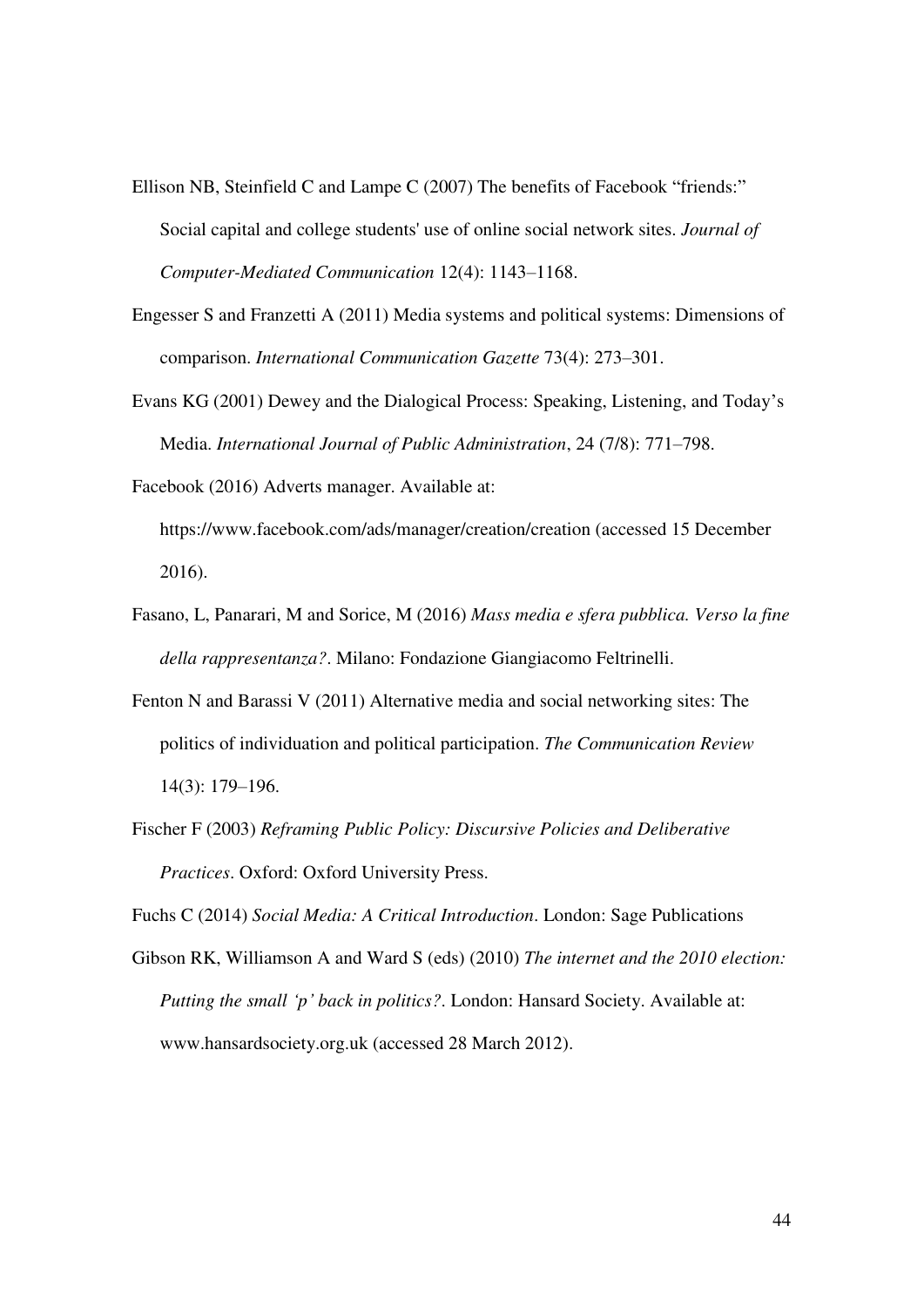- Graham T, Jackson D and Broersma M (2016) New platform, old habits? Candidates' use of Twitter during the 2010 British and Dutch general election campaigns. *New Media & Society* 18(5): 765–783.
- Guest G, Bunce A and Johnson L (2006) How many interviews are enough? An experiment with data saturation and variability. *Field Methods* 18(1): 59–82.
- Gustafsson N (2012) The subtle nature of Facebook politics: Swedish social network site users and political participation. *New Media & Society* 14(7): 1111–1127.
- Hallin DC and Mancini P (2004) *Comparing media systems: Three models of media and politics*. Cambridge: Cambridge University Press.
- Hanretty C (2010) The Italian media between market and politics. In: Mammone A and Veltri GA (eds) *Italy today: The sick man of Europe*. London: Routledge, pp. 85–98.
- Hantrais L and Mangen SP (eds) (1996) *Cross national research methods in the social sciences*. London: Frances Pinter Publishers.
- Hardy J (2008) *Western Media Systems*. London: Routledge.
- Hindman, M (2009) *The myth of digital democracy*. Princeton, NJ: Princeton University Press.
- Hirschman AO (1970) *Exit, voice, and loyalty: Responses to decline in firms, organizations, and states*. Cambridge: Harvard University Press.
- Hoffman LH, Jones PE and Young DG (2013) Does my comment count? Perceptions of political participation in an online environment. *Computers in Human Behavior* 29(6): 2248–2256.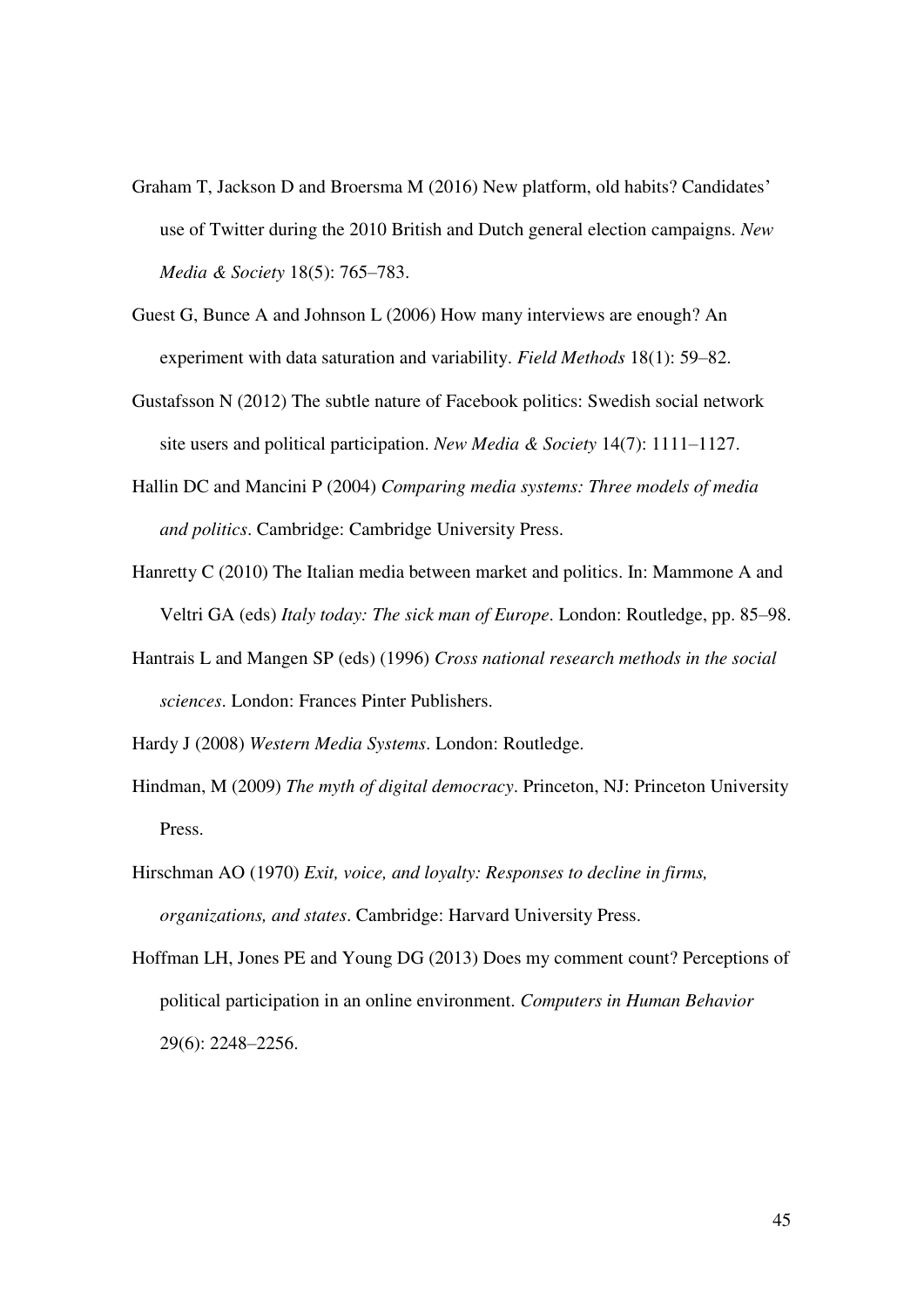- Holt K, Shehata A, Strömbäck J and Ljungberg E (2013) Age and the effects of news media attention and social media use on political interest and participation: Do social media function as leveller?. *European Journal of Communication* 28(1): 19– 34.
- Kaplan A and Haenlein M (2010) Users of the world, unite! The challenges and opportunities of social media. *Business Horizons*, 53(1): 59–68.
- Kavanaugh A, Kim BJ, Pérez-Quiñones MA, Schmitz J and Isenhour P (2008) Net Gains in Political Participation: Secondary Effects of Internet on Community. *Information, Communication & Society* 11(7): 933–963.
- Kenski K and Stroud NJ (2006) Connections between Internet use and political efficacy, knowledge, and participation. *Journal of Broadcasting & Electronic Media* 50(2): 173–192.
- Landman T (2008) *Issues and methods in comparative politics: An introduction*. 2<sup>nd</sup> edition. New York: Routledge.
- Leung DKK and Lee FLF (2014) Cultivating an active online Counterpublic: Examining usage and political impact of Internet alternative media. *The International Journal of Press/Politics* 19(3): 340–359.
- Lijphart A (1975) The Comparable-Cases Strategy in Comparative Research. *Comparative Political Studies* 8(2): 169–181.
- Livingstone S (2003) On the challenges of cross-national comparative media research. *European Journal of Communication* 18(4): 477–500.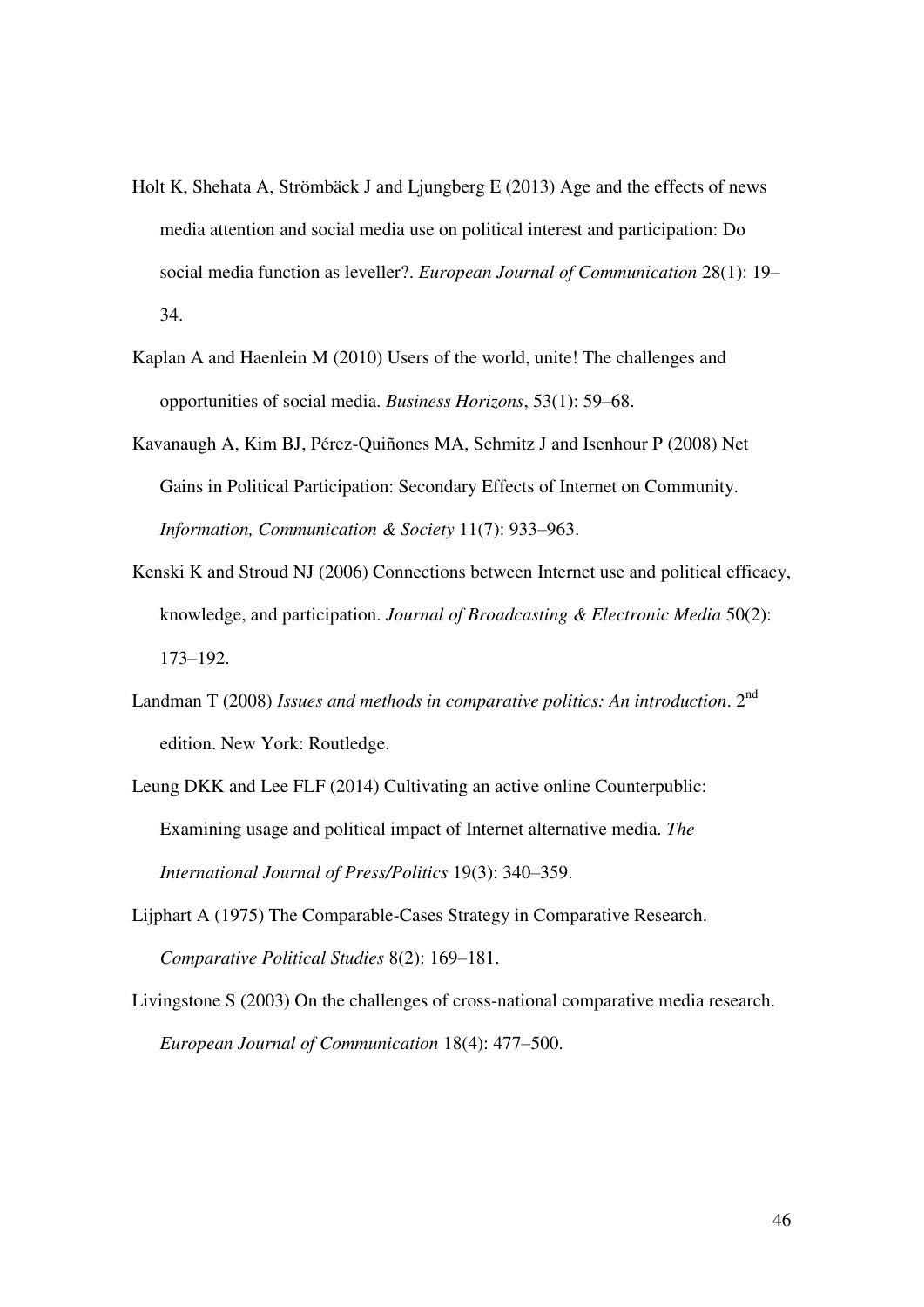- Lynn P, Häder S, Gabler S and Laaksonen S (2007) Methods for Achieving Equivalence of Samples in Cross-National Surveys: The European Social Survey Experience. *Journal of Official Statistics* 23(1): 107–124.
- Marichal, J (2013) Political Facebook groups: Micro-activism and the digital front stage. *First Monday* 18(12), DOI: http://dx.doi.org/10.5210/fm.v18i12.4653.
- Miller L and Williamson A (2008) *An independent review into the use of online technologies to enhance engagement between central government and the public*. Available at: http://digitaldialogues.org.uk (accessed 24 March 2012).
- Mosca L and Quaranta M (2016) News diets, social media use and non-institutional participation in three communication ecologies: Comparing Germany, Italy and the UK. *Information, Communication & Society* 19(3): 325–345.
- Moy P, Bimber B, Rojecki, A, Xenos, MA, and Iyengar, S (2012) Shifting contours in political communication research. *International Journal of Communication*, 6(1): 247–254.
- Natale, P (2014). The birth, early history and explosive growth of the Five Star Movement. *Contemporary Italian Politics* 6 (1): 16-36.
- Norris P (2011) *Democratic Deficit: Critical Citizens Revisited*. New York: Cambridge University Press.
- Onwuegbuzie, AJ and Leech, NL (2004) Enhancing the Interpretation of "Significant" Findings: The Role of Mixed Methods Research. *The Qualitative Report* 9(4): 770– 792.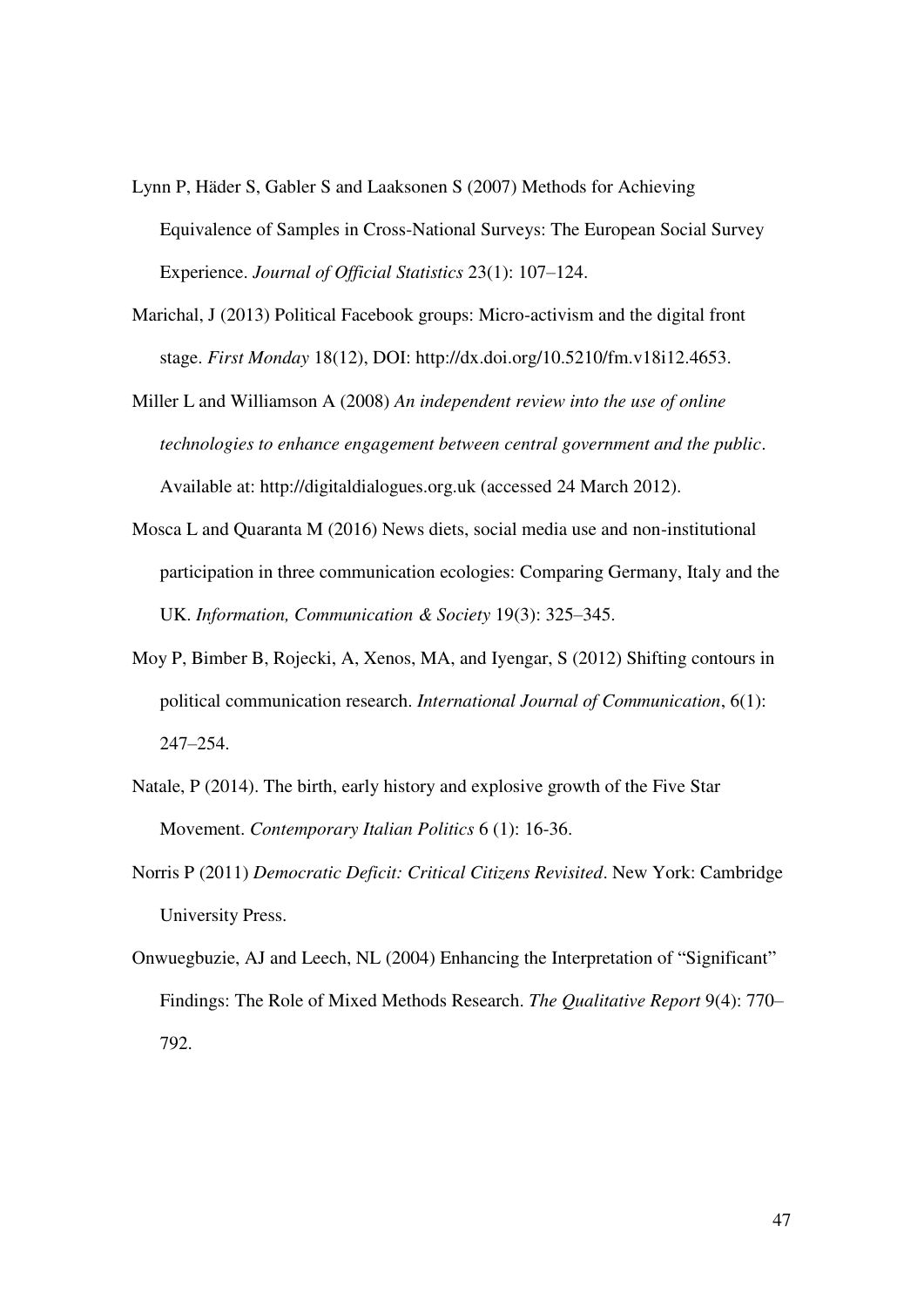- Quintelier E (2007) Differences in political participation between young and old people. *Contemporary Politics* 13(2): 165–180.
- Ragin CC and Rubinson C (2009) The Distinctiveness of Comparative Research. In: Landman T and Robinson N (eds) *The SAGE Handbook of Comparative Politics*. London: Sage Publications, pp. 13–34.
- Rodon T and Hierro MJ (2016) Podemos and Ciudadanos Shake up the Spanish Party System: The 2015 Local and Regional Elections. *South European Society and Politics* 21(3): 339–357.
- Saldaña M, McGregor SC and Gil de Zúñiga H (2015) Social Media as a Public Space for Politics: Cross-National Comparison of News Consumption and Participatory Behaviors in the United States and the United Kingdom. *International Journal of Communication* 9: 3304–3326.
- Segerberg A and Bennett W (2011) Social media and the organization of collective action: Using twitter to explore the ecologies of two climate change protests. *The Communication Review* 14(3): 197–215.
- Segatti P (2006) Italy, forty years of political disaffection. A longitudinal exploration. In: Torcal M and Montero JR (eds) *Political Disaffection in Contemporary Democracies: Social Capital, Institutions and Politics*. London: Routledge, pp. 244- 276.
- Socialbakers (2012) Facebook Statistics by Nation. Available at: www.socialbakers.com (accessed 22 January 2012).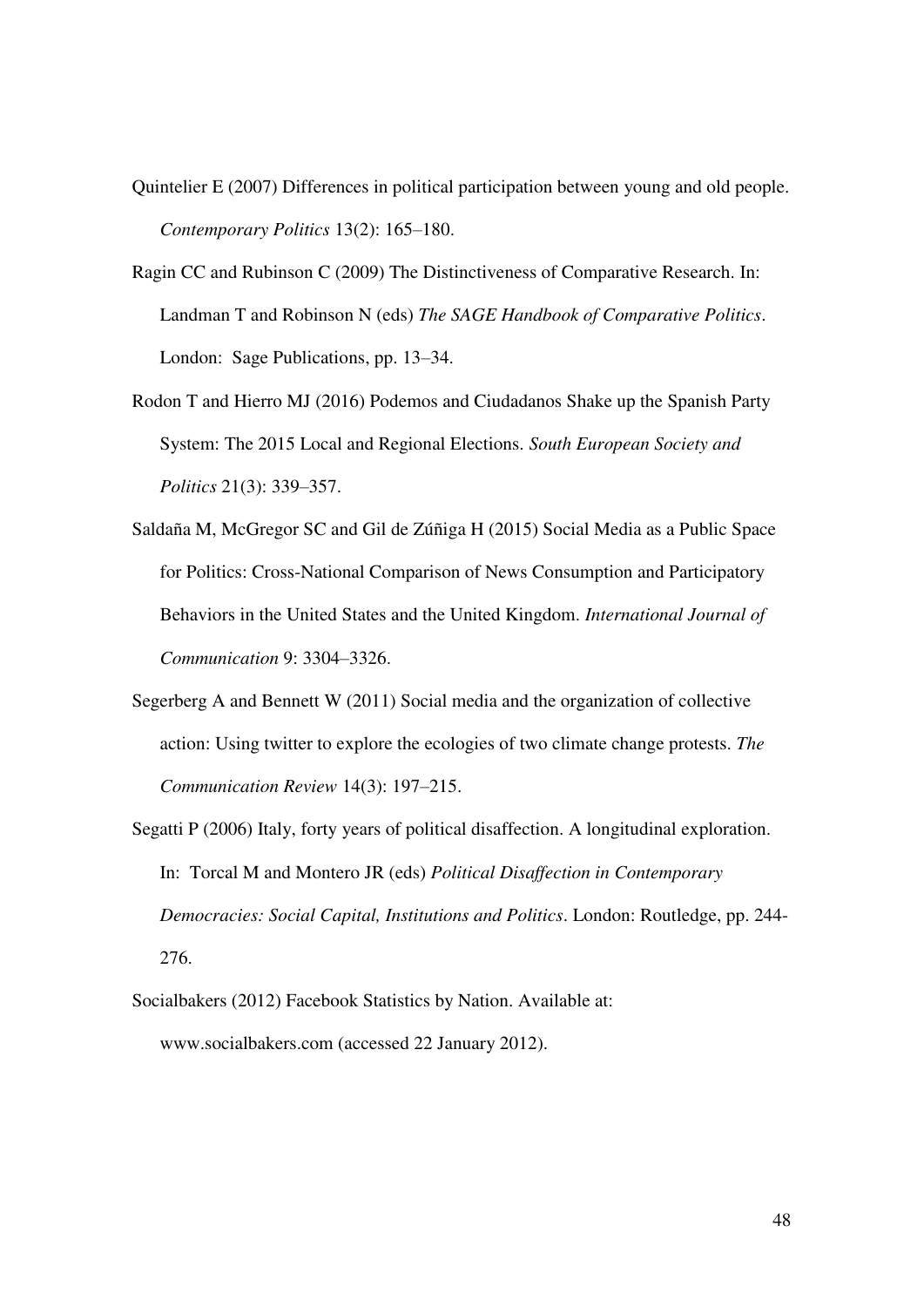- Splendore S (2016) Media use, political participation and the level of digitization: A comparative analysis of EU countries. *Partecipazione e conflitto* 9(1): 211–232.
- Teddlie C and Yu F (2007) Mixed methods sampling: A typology with examples. *Journal of Mixed Methods Research* 1(1): 77–100.
- Tipaldo G and Pisciotta M (2014) C'eravamo tanto amati? La travagliata costruzione dell'identità del Movimento 5 Stelle nelle parole della base attiva sul blog beppegrillo.it*. Comunicazione Politica* (2): 263-286.
- Towner TL (2013) All political participation is socially Networked? New media and the 2012 election. *Social Science Computer Review* 31(5): 527–541.
- Vaccari C (2006) La campagna 2006 su internet: pubblico, siti e agenda. *Comunicazione Politica* (2): 329–341.
- Vaccari C (2017) Online Mobilization in Comparative Perspective: Digital Appeals and Political Engagement in Germany, Italy, and the United Kingdom. *Political Communication* 34(1): 69–88.
- Vaccari C (2012) Online Participation in Italy: Contextual Influences and Political Opportunities. In: Anduiza E, Jensen MJ and Jorba L (eds) *Digital Media and Political Engagement Worldwide: A Comparative Study*. Cambridge: Cambridge University Press, pp. 138–159.
- Valenzuela S, Park N and Kee KF (2009) Is there social capital in a social network site? Facebook use and college students' life satisfaction, trust, and participation. *Journal of Computer-Mediated Communication* 14(4): 875–901.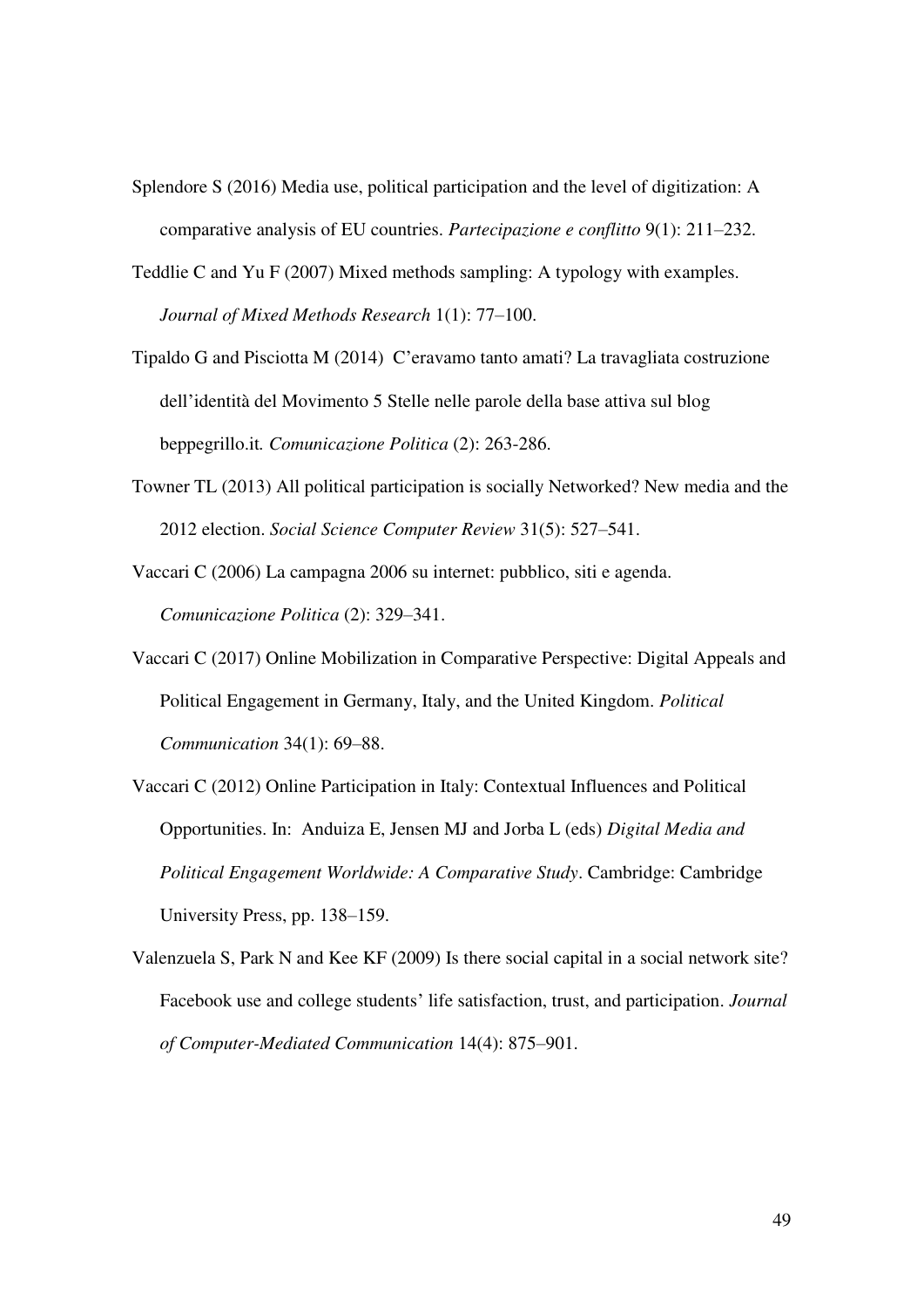- Verba S, Schlozman KLL and Brady HE (1995) *Voice and Equality: Civic Voluntarism in American Politics*. Cambridge: Harvard University Press.
- Vesnic-Alujevic L (2012) Political participation and web 2.0 in Europe: A case study of Facebook. *Public Relations Review* 38(3): 466–470.
- Vicari S (2013) Public reasoning around social contention: A case study of Twitter use in the Italian mobilization for global change. *Current Sociology* 61(4): 474–490.
- Vitak J, Zube P, Smock A, Carr CT, Ellison NB and Lampe C (2011) It's Complicated: Facebook Users' Political Participation in the 2008 Election. *Cyberpsychology, Behavior, and Social Networking* 14(3): 107–114.
- Vromen A, Xenos MA and Loader B (2015) Young people, social media and connective action: From organisational maintenance to everyday political talk. *Journal of Youth Studies* 18(1): 80–100.
- Wang S-I (2007) Political use of the Internet, political attitudes and political participation. *Asian Journal of Communication* 17(4): 381–395.
- Whiteley P (2012) *Political Participation in Britain: The Decline and Revival of Civic Culture*. Basingstoke: Palgrave Macmillan.
- Yaprak, A (2003) Measurement problems in cross-national consumer research: the state-of-the-art and future research directions. In: Jain, SC (ed) *Handbook of Research in International Marketing*. Cheltenham: Elgar Edward Publishing, pp. 175-189.